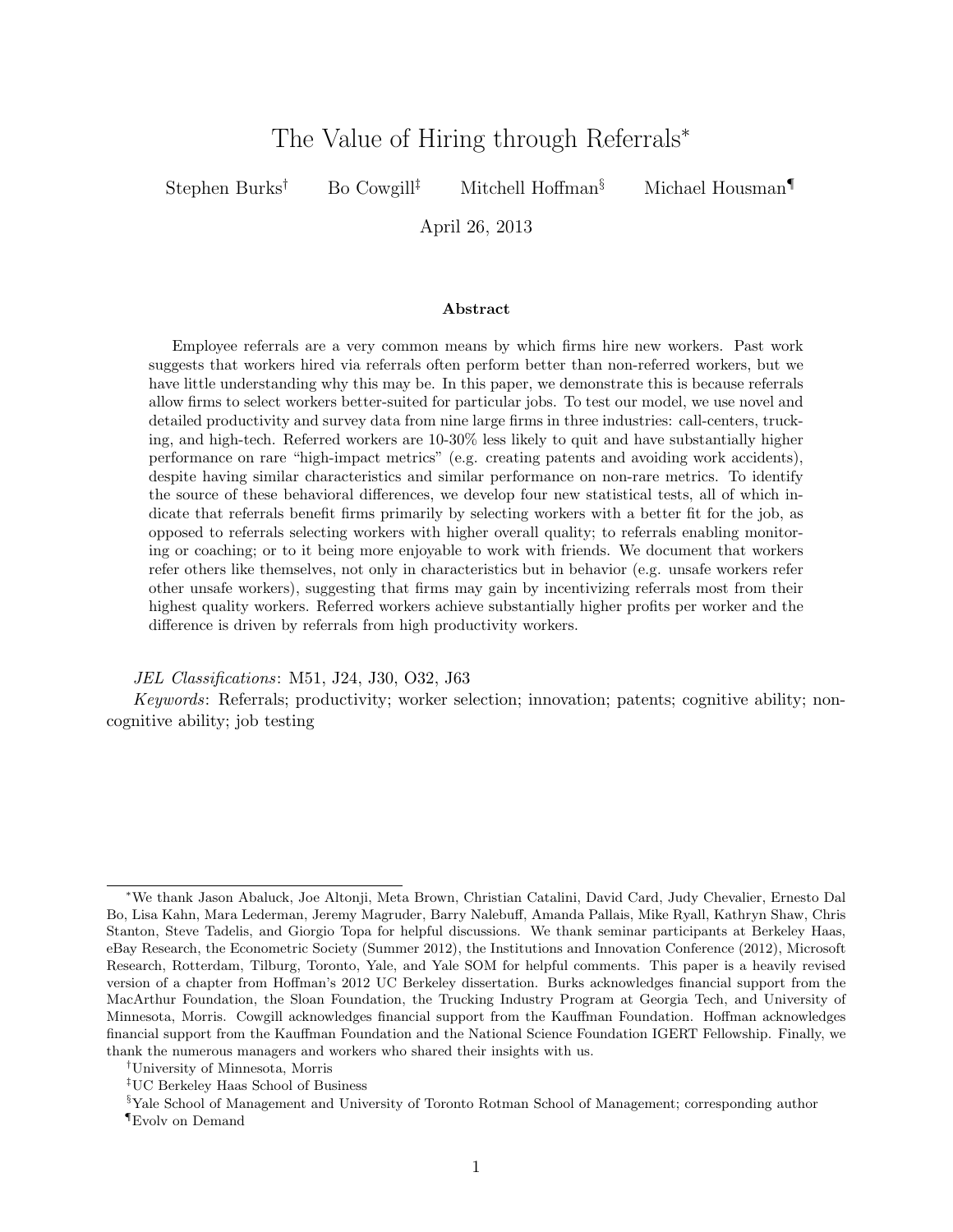## 1 Introduction

Hiring is a critical decision for firms, with substantial time and resources spent on finding the right people. Indeed, some economists have argued that hiring may be at least as important for firms as the design of incentives (e.g. [Prendergast,](#page-28-0) [2010;](#page-28-0) [Oyer and Schaefer,](#page-28-1) [2011\)](#page-28-1). One of the most common means of hiring is employee referrals, where employees at a firm recommend candidates for jobs. In the U.S., the online job platform CareerBuilder estimates that 69% of firms have an employee referral program, and roughly 50% of workers report being referred to their job by a friend or family member  $(Topa, 2012).$  $(Topa, 2012).$  $(Topa, 2012).$  $(Topa, 2012).$ <sup>[1](#page-1-0)</sup> The form of employee referral programs differs, from cases where referred workers receive special consideration in the application process, to ones in which existing employees receiving significant financial bonuses for their friend getting hired. Employee referrals are also extremely common outside the U.S., both in developed and developing countries, and a growing economics literature documents that referrals help workers find jobs and may increase their wages.<sup>[2](#page-1-1)</sup> However, there is much less work on the implications of referrals for firms. Why do firms use employee referral programs?[3](#page-1-2) Does referral-based hiring allow firms to get "better" workers and, if so, why?

This paper offers an answer to the largely unanswered question of why referred workers may perform better. We use a rich new dataset combining productivity and survey data from nine large firms in three industries, spanning hundreds of thousands of workers. We show that referred workers are substantially less likely to quit and perform better on rare events critical to firm performance; however, perhaps surprisingly, they have similar characteristics (e.g. cognitive and non-cognitive skills) and similar performance on non-rare performance metrics. Although there are competing explanations for why referred workers perform better, we provide evidence that referrals select workers who are better suited for the particular job. We show that this selection makes referred workers roughly 25% more profitable than non-referred workers; further, people tend to refer others like themselves, making referrals from high productivity workers especially valuable.

This paper disentangles "selection" and "treatment" impacts of referrals, and doing this has implications for economic theory, public policy, and management. Broadly, explanations for why referred workers may perform better are either about selection—the type of worker joining the firm– or treatment—effects of referrals after work has begun. In terms of selection, referrals may lead to workers who are either better overall or better suited for the particular job. In terms of treatment, referred workers could receive mentoring or coaching from referring workers, or find it more enjoyable to work with their friends. For economic theory, understanding what social networks actually do informs how they should be modeled.<sup>[4](#page-1-3)</sup> For public policy, if referrals lead to better selection of workers

<span id="page-1-0"></span><sup>1</sup>See CareerBuilder "Referral Madness: How Employee Referral Programs Turn Good Employees into Great Recruiters and Grow Your Bottom Line." [Galenianos](#page-27-0) [\(2011\)](#page-27-0) reports that 37-53% firms advertise jobs through worker social networks. In a survey of firms on the last employee each firm hired, [Holzer](#page-27-1) [\(1987\)](#page-27-1) finds that 36% of firms filled their last opening using an employee referral.

<span id="page-1-2"></span><span id="page-1-1"></span><sup>2</sup>See [Ioannides and Loury](#page-28-3) [\(2004\)](#page-28-3) and [Topa](#page-28-2) [\(2012\)](#page-28-2) for reviews of the literature, as well as papers cited below.

<sup>&</sup>lt;sup>3</sup>A simple reason firms use employee referral programs is to cut down on recruiting costs. Instead of paying to advertise jobs, firms can use employee referral programs to directly connect with candidates. While our paper mostly focuses on whether employee referrals lead to "better" workers, we return in Section [7](#page-24-0) to referrals reducing recruiting costs in our analysis of the profit implications of referrals.

<span id="page-1-3"></span><sup>4</sup>For example, [Montgomery](#page-28-4) [\(1991\)](#page-28-4) offers a model of referrals and wage determination based on selection effects of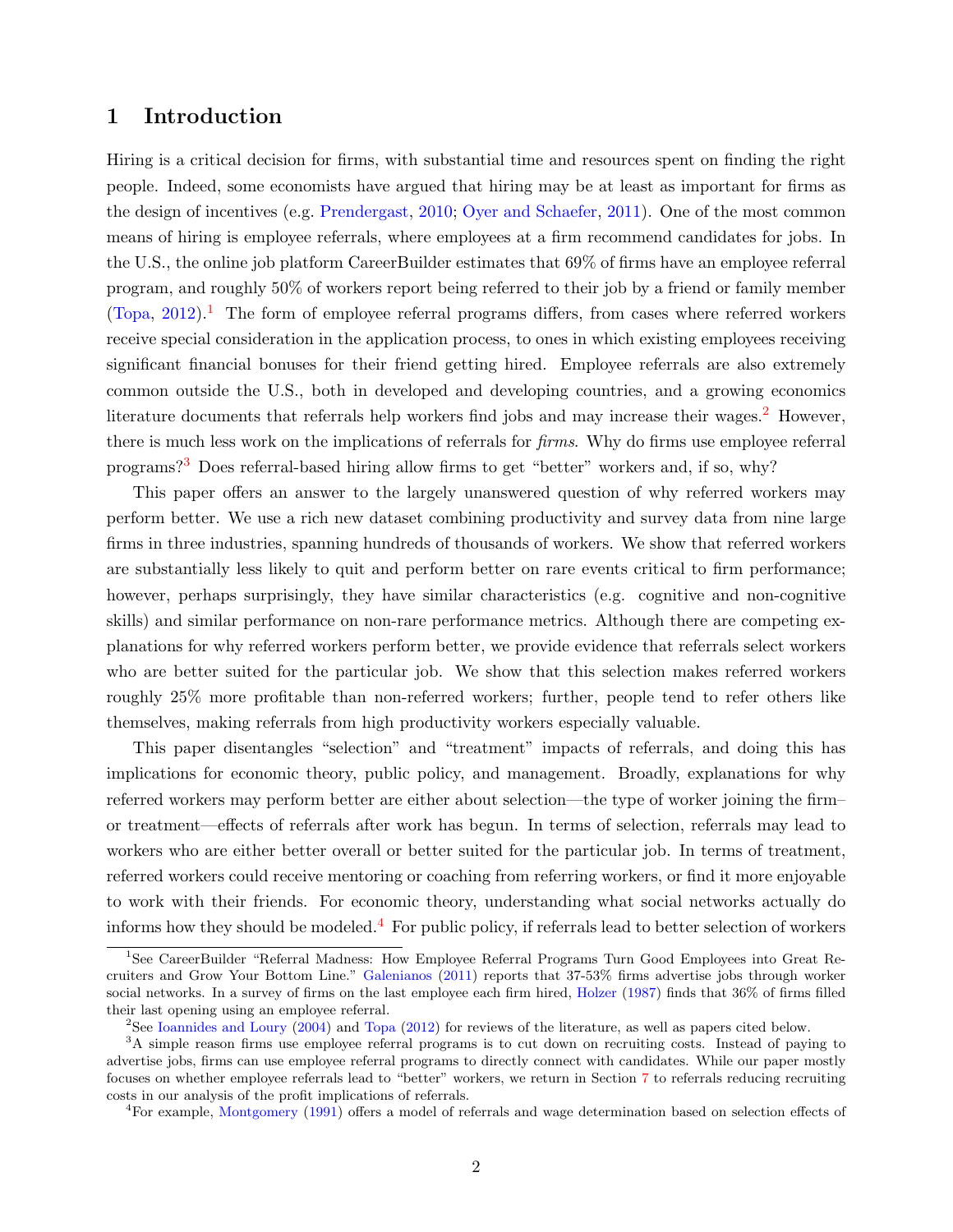for jobs, policy efforts on "networking" may be best targeted to the unemployed, whereas if referrals benefit workers via treatment (e.g. coaching or monitoring), efforts may instead focus on mentoring and other support programs once work has begun. For managers, whether referral impacts operate through selection or treatment is important for the optimal design of employee referral programs.

We begin by developing a simple model of referral-based hiring. Firms receive more precise signals about job-match from referred applicants compared to non-referred applicants. We prove that this informational advantage leads to referred workers being better selected. In addition, after starting work, referred workers have a lower disutility of effort than non-referred workers since referring workers provide coaching to and monitor the work of referred workers.

We test these mechanisms using a rich new dataset ideally suited for studying why firms use referrals. Since individual-level productivity data is scarce, many empirical papers in personnel and organizational economics use data from one firm.<sup>[5](#page-2-0)</sup> While powerful insights can still be drawn, there is often a question of whether the results generalize to other workers and firms in the economy. In contrast, our paper uses data from nine firms in three industries, deliberately chosen to span a broad range of worker types and skill groups.<sup>[6](#page-2-1)</sup> Although there are differences across industries that we highlight along the way, our results are surprisingly consistent across firms and industries. This suggests that our findings may be relevant for many firms in the economy, although we certainly acknowledge that questions of generalizability may remain, even with nine firms. From a larger set of firms we considered for this project, we chose nine for our dataset where we had strong institutional knowledge and which shared a number of common data elements. For all firms, we have high-frequency individual productivity data across multiple dimensions, as well as demographics, cognitive skills, non-cognitive skills, and work friendships. As we show later, these data elements are critical for isolating how referrals may select "better-matched" new workers and for separating selection from treatment effects.

The first contribution of the paper is to compare referred and non-referred workers using hundreds of thousands of workers, millions of applicants, and a large number of outcomes, including worker productivity. Past work relating referral status to direct measures of worker productivity is very limited.<sup>[7](#page-2-2)</sup> In addition, several of the outcomes and characteristics we study, namely innovation, work accidents, cognitive skills, non-cognitive skills, and experimental economic preferences, have never before been related to referral status (to our knowledge). Cognitive and non-cognitive skills are believed to be critical determinants of socioeconomic outcomes and overall workplace performance [\(Neal and Johnson,](#page-28-5) [1996;](#page-28-5) [Heckman et al.,](#page-27-2) [2006\)](#page-27-2), yet referred and non-referred workers look similar on these, as well as on other characteristics and on non-rare performance metrics. However, referred

referrals, whereas [Kugler](#page-28-6) [\(2003\)](#page-28-6) offers one based on treatment effects of referrals.

<span id="page-2-0"></span> ${}^{5}$ For an excellent recent example, see [Lazear et al.](#page-28-7) [\(2012\)](#page-28-7). There are also many studies using matched employeeemployer datasets or detailed cross-firm surveys, but these datasets usually do not contain productivity at the individual worker level. We are one of the first papers in personnel and organizational economics (to our knowledge) to study individual productivity data from multiple firms.

<span id="page-2-1"></span> ${}^6$ Call-center work is a relatively low-skill job, long-haul trucking is a moderate-skill job, and high-tech work requires advanced skills. Having a broad range of skills groups in the data is quite useful, as the value of referral-based hiring may be thought to vary based on the type of job.

<span id="page-2-2"></span><sup>&</sup>lt;sup>7</sup>The only paper we are aware to relate referral status to direct measures of productivity in a firm is a sociology study, [Castilla](#page-27-3) [\(2005\)](#page-27-3), using a few hundred workers.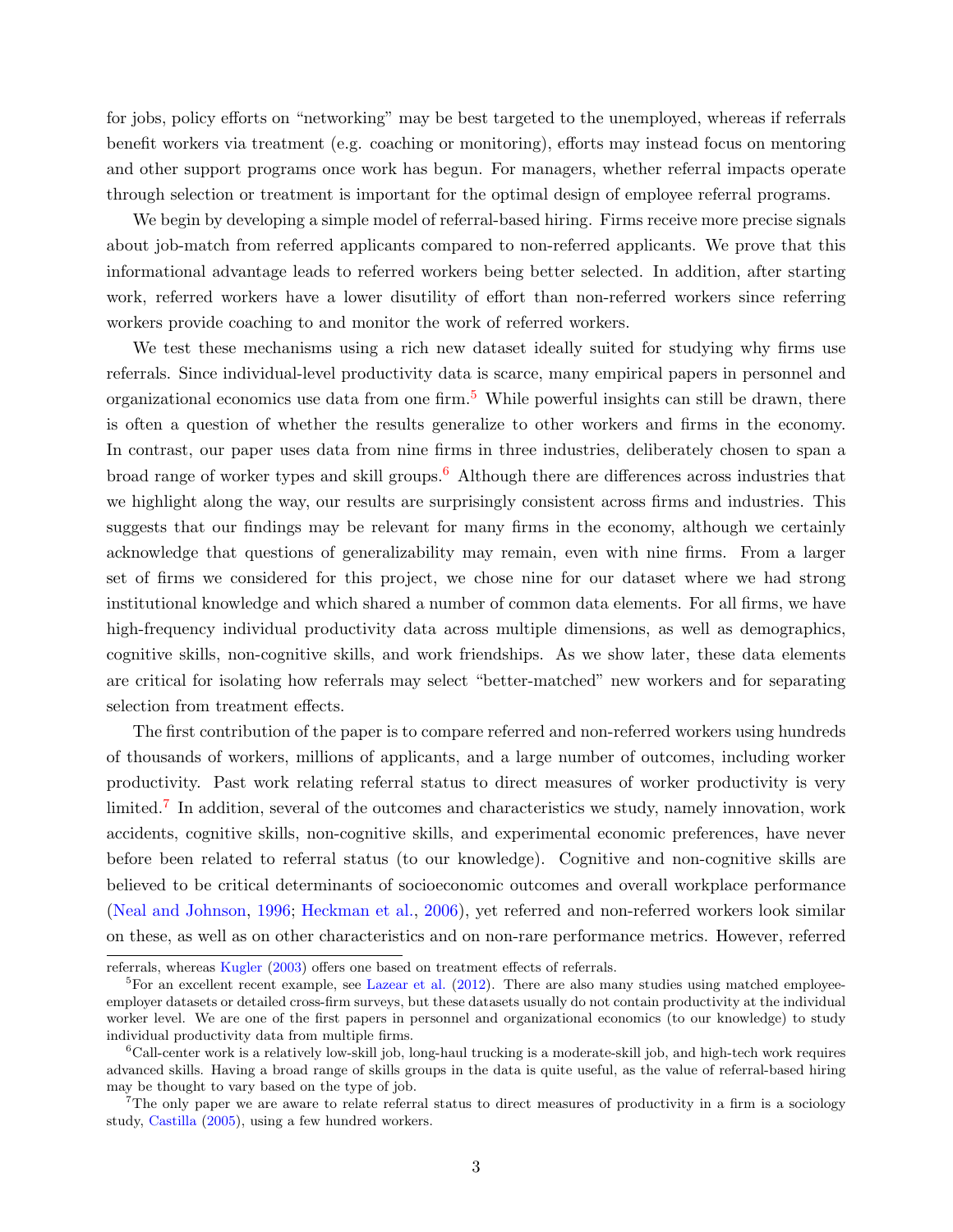workers are substantially less likely to quit in all three industries, and perform better on rare "high impact" outcomes. Referred truckers have a 12% lower chance of having a preventable accident. Referred high-tech workers are significantly more innovative, being about 20% more likely to develop a patent than non-referred workers, even after controlling for a large number of observable job type and worker controls.

The second and primary contribution of the paper is provide direct evidence on selection vs. treatment impacts of referrals using four new tests, all of which indicate that referral impacts operate through selection. First, we show using event studies that referred employee performance does not suffer after the referring employee exits.<sup>[8](#page-3-0)</sup> If referrals operate through treatment effects, e.g. mentoring or coaching, we might have expected there to be a negative impact. Our second strategy is a regression discontinuity design analyzing referred worker behavior shortly before and after referral bonus tenure thresholds (e.g. the referred worker needs to stay six months for the referring worker to receive a bonus). If referrals operate through treatments effects, one would think that the referred worker would be willing to postpone quitting by a day or week so that the referring worker can receive a bonus, but we see no evidence of this in the data. Third, we demonstrate that unlike referral status, the number of friends formed after the start of work does not significantly affect quitting, productivity, or high-impact outcomes. If referrals increase performance because referring workers serve as friends who provide mentoring or because it is more enjoyable to work with friends, having more friends should lead to higher performance; but this would not be true if referrals operate though selection. Fourth, referred workers score significantly higher on pre-job tests of job-specific skills and receive higher interview scores. Since these questions are asked before work has begun, they are unlikely to be due to improved monitoring or mentoring, or to people being more productive working with their friends.

The third contribution of the paper is to provide new evidence on *homophily* as a mechanism for selection and to quantify the implications of selection and homophily for the profitability of referred vs. non-referred workers. We show that there is homophily in referrals, that is, a tendency of people to refer others like themselves, not only in characteristics, but also in behaviors. Conditional on worker zip code, existing employees tend to refer others of a similar age, ethnicity, gender, marital status, and smoking status. In addition, referred workers tend to refer others with similar work behaviors. All else equal, more productive workers tend to refer other productive workers. Workers who have had trucking accidents end up referring other workers who go on to have trucking accidents. We compute that referred workers obtain 25% higher profits compared to non-referred workers. We show further that profits per worker vary widely depending on the identity of the person making the referral. Referrals from below-median productivity referring workers yields profits per worker below that of non-referred workers. In contrast, referrals from above-median productivity referring workers are extremely profitable.

<span id="page-3-0"></span>The literature on referrals was pioneered by sociologists, particularly [Granovetter](#page-27-4) [\(1973,](#page-27-4) [1974\)](#page-27-5).

<sup>8</sup>Out of the four strategies, this is the only one for which we are aware of any parallel in the literature. Specifically, the sociology study, [Fernandez et al.](#page-27-6) [\(2000\)](#page-27-6), regress whether a worker quits on whether the referring worker ever quits. In contrast, our design exploits the timing of quitting, both in difference-in-difference and event study specifications, analyzing how referred worker behavior changes after the referring worker quits; see Section [5.](#page-14-0)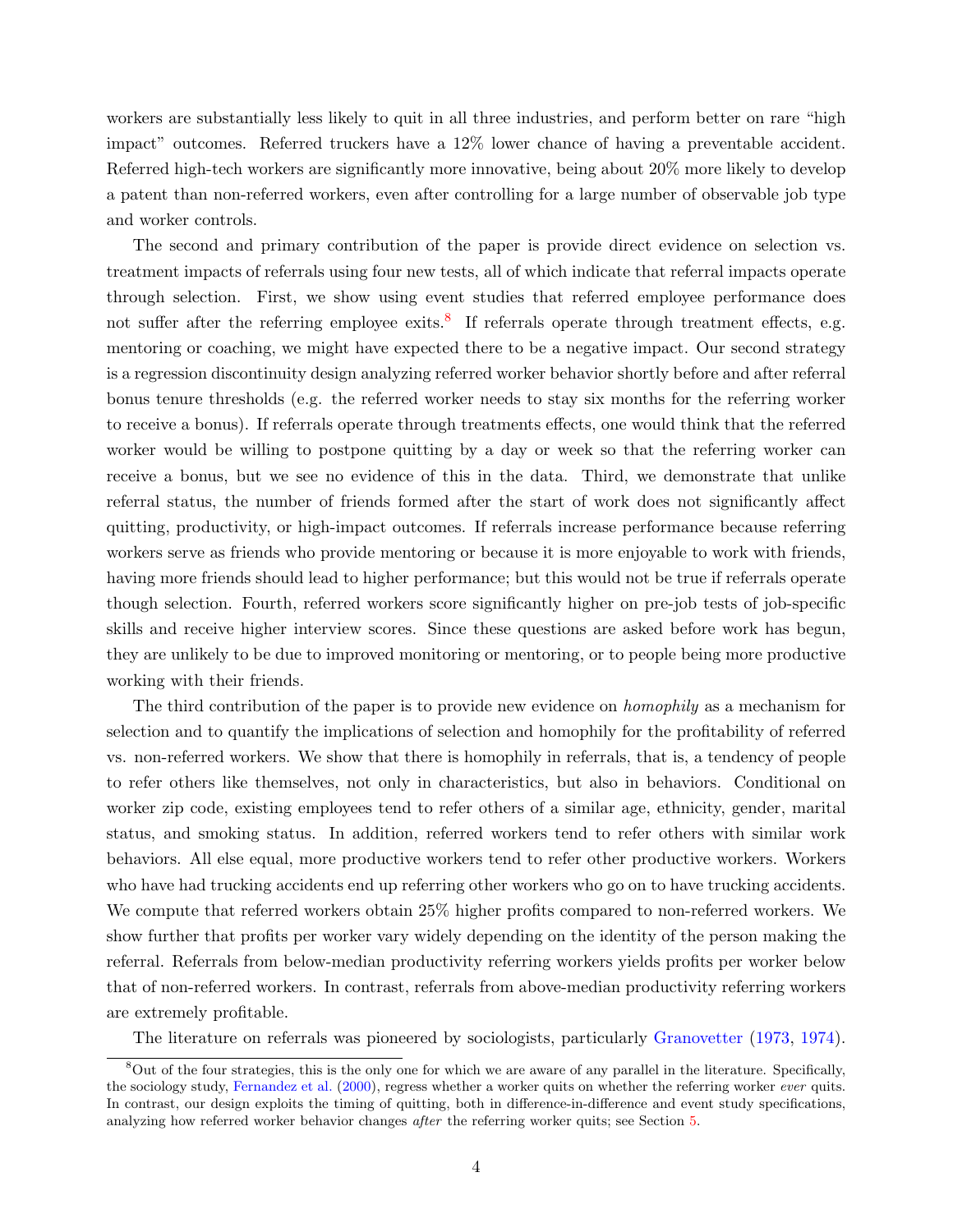In more recent work by sociologists, [Fernandez et al.](#page-27-6) [\(2000\)](#page-27-6) and [Castilla](#page-27-3) [\(2005\)](#page-27-3) analyze differences between referred and non-referred workers at a call-center. There is also substantial work on employee referrals in the industrial psychology literature.<sup>[9](#page-4-0)</sup>

In economics, our paper adds to a growing literature analyzing the importance of social networks for worker and firm performance [\(Bandiera et al.,](#page-26-0) [2009,](#page-26-0) [2010;](#page-26-1) [Bayer et al.,](#page-27-7) [2008;](#page-27-7) [Beaman,](#page-27-8) [2012;](#page-27-8) [Hellerstein et al.,](#page-27-9) [2011;](#page-27-9) [Kugler,](#page-28-6) [2003;](#page-28-6) [Laschever,](#page-28-8) [2009;](#page-28-8) [Mortensen and Vishwanath,](#page-28-9) [1995;](#page-28-9) [Pallais,](#page-28-10) [2013;](#page-28-10) [Schmutte,](#page-28-11) [2012;](#page-28-11) [Wahba and Zenou,](#page-28-12) [2005\)](#page-28-12).<sup>[10](#page-4-1)</sup> [Beaman and Magruder](#page-27-10) [\(2012\)](#page-27-10) conduct a randomized trial in India to analyze the impact of referral incentives; using a laboratory experiment where subjects were asked to refer new subjects and paid under different incentives based on those subjects' performance, the authors show that people have information about their friends' abilities. In a paper also using personnel data, [Brown et al.](#page-27-11) [\(2012\)](#page-27-11) study data from a U.S. corporation, comparing referred and non-workers on hiring, wage growth, turnover, and promotions. Our paper differs in that we focus on separating selection vs. treatment effects of referrals. Two papers that are related to selection vs. treatment effects of referrals are [Heath](#page-27-12) [\(2011\)](#page-27-12) and [Dustmann et al.](#page-27-13) [\(2012\)](#page-27-13). [Heath](#page-27-12) [\(2011\)](#page-27-12) analyzes survey data from Bangladeshi garment workers to argue that referrals help solve limited liability problems. Using ethnic hiring patterns with German administrative wage data, [Dustmann et al.](#page-27-13) [\(2012\)](#page-27-13) argue that referrals reduce information inefficiencies. By using direct measures of worker productivity, our paper provides sharp tests on selection vs. treatment. More broadly, our paper contributes to the economics literature on how human resource practices affect firm productivity;<sup>[11](#page-4-2)</sup> more specifically, it contributes to the economics literature on hiring, an area which [Oyer and Schaefer](#page-28-1) [\(2011\)](#page-28-1) argue is significantly under-studied.

The paper proceeds as follows. Section [2](#page-4-3) presents our model of hiring and worker behavior under referrals. Section [3](#page-7-0) describes the data. Section [4](#page-8-0) provides results on differences between referred and non-referred workers. Section [5](#page-14-0) provides tests to separate treatment and selection impacts of referrals. Section [6](#page-21-0) probes further into the nature of the selection in the data. Section [7](#page-24-0) explores the implications of referrals and type of referring worker for firm profits. Section [8](#page-25-0) concludes.

### <span id="page-4-3"></span>2 Conceptual Framework

We build a model of hiring incorporating both treatment and selection impacts of referrals. We do this because both selection and treatment effects have been recognized as potentially important, particularly outside the academic literature. [Baron and Kreps](#page-26-2) [\(1999\)](#page-26-2), a leading MBA textbook, describe both as part of the conventional wisdom of what referrals do. [Baron and Kreps](#page-26-2) [\(1999,](#page-26-2) p. 342) describe how referrals may be a selection device, exploiting the superior information held by existing employees about candidate qualities. In addition, [Baron and Kreps](#page-26-2) [\(1999,](#page-26-2) p. 342) describe

<span id="page-4-0"></span><sup>9</sup>For surveys, see [Breaugh](#page-27-14) [\(2008\)](#page-27-14) and [Zottoli and Wanous](#page-28-13) [\(2000\)](#page-28-13). A limitation of this literature is that the sample size is often small and usually does not use the tools of applied microeconomics.

<span id="page-4-1"></span> $10$ [Calvo-Armengol and Jackson](#page-27-15) [\(2004\)](#page-27-15) argue that social networks can have important effects on wage differentials and lifetime inequality. For a detailed treatment of the growing theoretical literature on social networks in economics in general, see [Jackson](#page-28-14) [\(2008\)](#page-28-14).

<span id="page-4-2"></span><sup>&</sup>lt;sup>11</sup>The literature is too large to discuss here, but see e.g., [Ichniowski et al.](#page-28-15) [\(1997\)](#page-28-15) for a seminal paper and [Bloom and](#page-27-16) [Van Reenen](#page-27-16) [\(2011\)](#page-27-16) for a recent survey.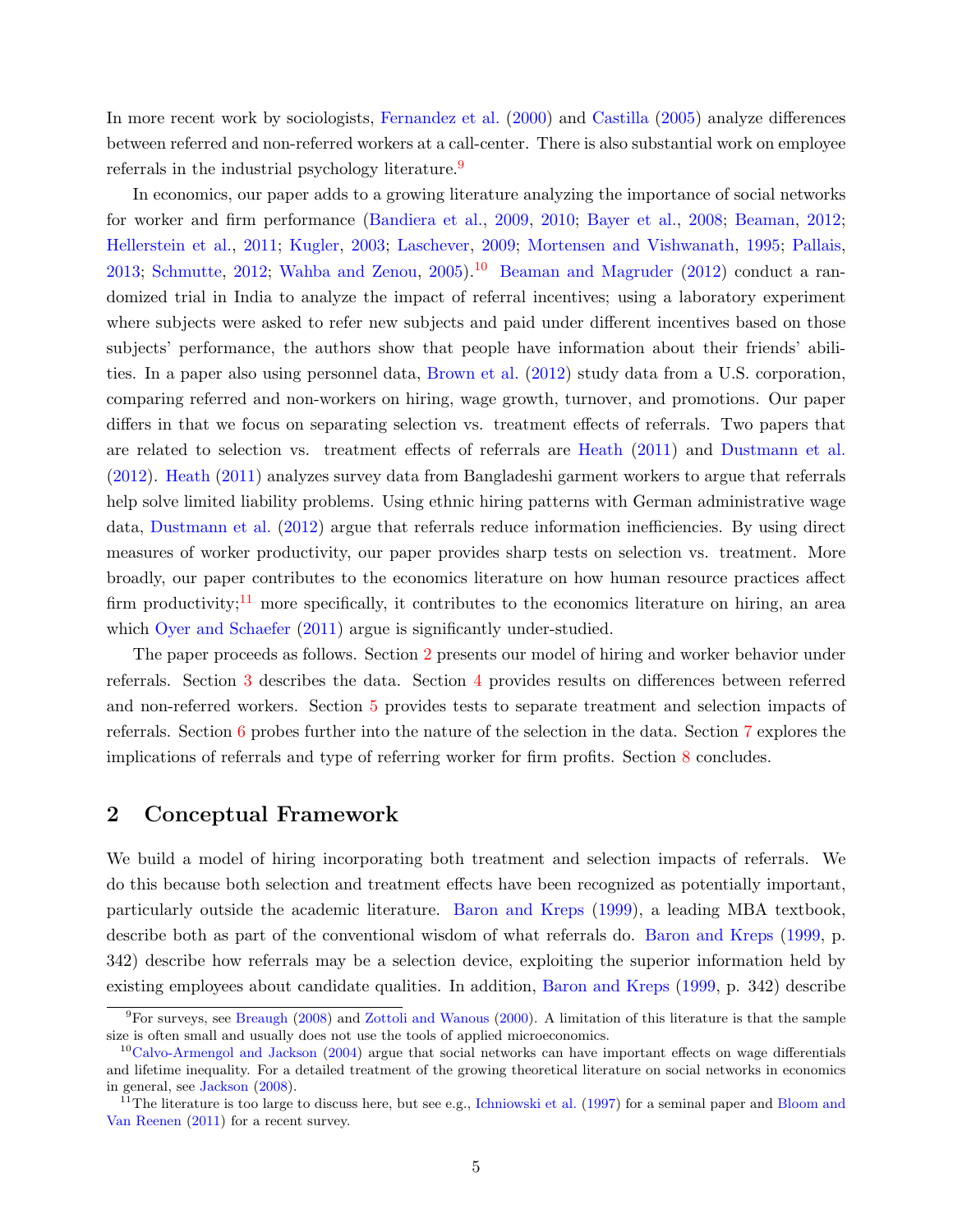how referring workers may provide support and coaching to colleagues they refer, that is, a treatment effect may be operative.

Our goal is to provide the simplest framework for understanding how referrals can have selection and treatment impacts on worker performance; we use this framework later in Section [5](#page-14-0) to situate our different econometric tests of selection vs. treatment. In addition, we lay out a condition for positive selection of referred workers when the firm endogenously chooses a hiring policy that may set a lower standard for referred workers. The model is related to the referrals model in [Dustmann](#page-27-13) [et al.](#page-27-13) [\(2012\)](#page-27-13) and [Brown et al.](#page-27-11) [\(2012\)](#page-27-11).

Consider a firm hiring from a population of potential new workers, each with an outside option of 0. Each worker have an underlying match quality m drawn from a distribution  $N(\mu_0, \frac{1}{h_0})$  $\overline{h_0}$  $\big)$ ; that is,  $\mu_0$  is the mean and  $h_0$  is the precision. When workers apply for the job, a normally distributed signal  $\hat{m}$  is observed about their match quality. For referred applicants, the signal is denoted by  $\hat{m}_R$  whereas for non-referred (or external) applicants, the signal is denoted by  $\hat{m}_E$ . Specifically, we assume that  $\widehat{m}_R \sim N\left(m, \frac{1}{h_R}\right)$ and  $\widehat{m}_E \sim N\left(m, \frac{1}{h_E}\right)$ ), where  $h_R > h_E$ ; that is, the firm observes more precise signals about referred than non-referred workers. We denote whether a worker was referred by the dummy variable  $r \in \{0, 1\}$ .

The sequence of events in the model is as follows:

- 1. The firm receives applications from referred workers and observes a signal  $\hat{m}_R$  for each one. The firm hires if the signal,  $\widehat{m}_R$ , exceeds a hiring threshold,  $m_R^*$ .
- 2. The firm receives applications from non-referred workers and observes a signal,  $\hat{m}_E$ , for each one. The firm hires if the signal exceeds a hiring threshold,  $m_{E}^{\ast}$ .
- 3. The worker's true match m is realized. Production occurs with  $y = m + \alpha e$ . Workers have a cost of effort  $c_e$  that is drawn from a distribution function  $F(c_e)$ . Workers choose an effort level  $e \in \{0,1\}$  to maximize utility.

We make the following assumptions about worker utility and profits:

- The new worker's utility is:  $u = w + (T(r, f) c_e)e$ . We assume that wages are determined by Nash Bargaining, with  $w = \beta y = \beta (m + \alpha e)$ . That is, workers bargain to receive a share β of output. The term  $T(r, f)$  represents the treatment impact of referrals, for example, from monitoring or coaching. Denoting a worker's friends by f, we also allow  $T(r, f)$  to depend on a person's number of friends. For now, we assume that  $T(r, f) = k_r r$ , but we will relax this assumption later in Section [5.3.](#page-18-0)
- Profits for the firm are production minus the wage bill:  $\Pi = (1 \beta) y = (1 \beta) (m + \alpha e)$ .

We solve backwards, beginning with the worker's effort decision. A worker will choose to exert effort if  $k_r r + \beta \alpha - c_e > 0$ , which occurs with probability  $F(k_r r + \beta \alpha)$ . The treatment benefit from referrals is thus parameterized by  $k_r$ .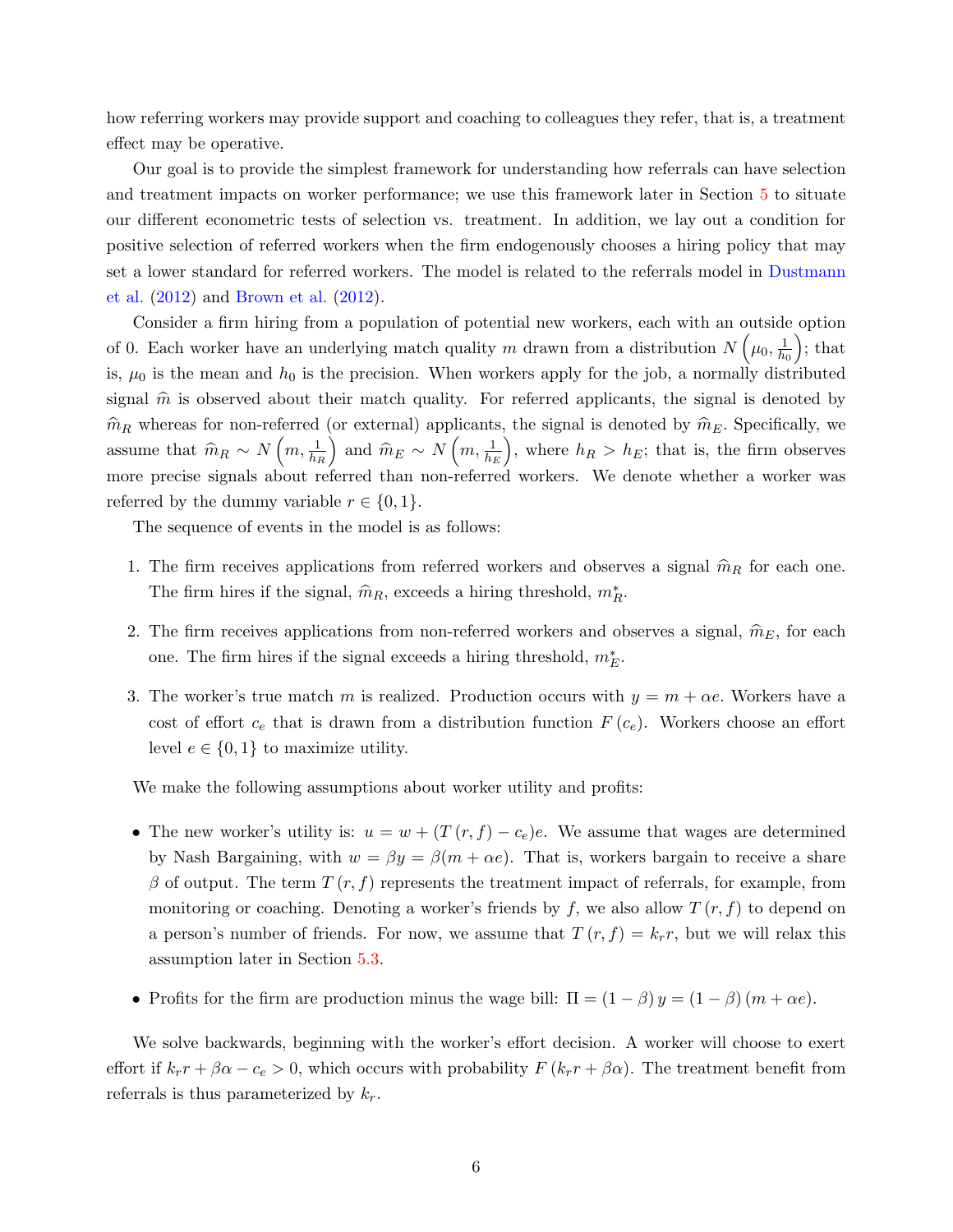We now move to the firm's decision about which applicants to hire. Firms will choose a hiring threshold  $m<sup>*</sup>$  for referred and non-referred workers such that they earn 0 profits for signals at the threshold. Specifically, they will choose  $m^*$  so that  $E(\pi|m^*)=0$ , leading to

$$
0 = \frac{h_0}{h_0 + h} \mu_0 + \frac{h}{h_0 + h} m^* + \alpha F (\beta \alpha + k_r r)
$$
  

$$
m^* = \frac{-h_0 \mu_0}{h} - \frac{(h_0 + h) \alpha F (\beta \alpha + k_r r)}{h}
$$

If fewer than half the workers in the population would not be well-suited for the job (i.e.  $\mu_0 < 0$ ), then this equation establishes that referred applicants will face a lower hiring standard than nonreferred applicants. That is, conditional on a signal of applicant quality, referred workers will be more likely to get hired.<sup>[12](#page-6-0)</sup>

<span id="page-6-1"></span>Because referred workers may face a lower hiring standard, it is not obvious that referred workers will have higher average match quality. However, solving further in Appendix [A,](#page-45-0) we obtain that this is so:

Proposition 1 Referred workers will have higher productivity than non-referred workers. Suppose that the effort cost reduction from being referred,  $k_r$ , is not excessively large. Then, observed productivity differences will reflect both selection and treatment effects. That is, referred workers will have higher average match quality and will exert more effort.

To establish Proposition [1,](#page-6-1) we suppose that  $k_r$  is not excessively large. This assumption is made because when there are treatment effects from referrals, firms will further lower the hiring standard for referred applicants, anticipating that referred workers will do better ex post because of treatment effects. Assuming  $k_r$  is not excessively large rules out that the firm, anticipating very large treatment effects, would lower the hiring standard for referred workers so much so as to obtain negative selection.

Probably the most important implication of Proposition [1](#page-6-1) is that simple performance comparisons will not be able to tell us to what extent selection and/or treatment effects are operative, since both selection and treatment will contribute to performance differences. Thus, we need to develop more fine-tuned empirical tests to isolate selection and treatment.

Discussion of Model Assumptions. In the model, there is only one dimension of worker performance, y. There is no quitting decision and no separation between different production activities (e.g. "standard" activities like writing code or producing miles vs. "high-impact" activities like developing new patents or avoiding trucking accidents). This is done solely to ease exposition and we may think of  $y$  as encapsulating all dimensions of performance, including retention, non-rare productivity measures, and high-impact productivity measures.

In addition, the model is static. However, it does not seem it would be conceptually difficult to make it dynamic, either with two periods [\(Brown et al.,](#page-27-11) [2012\)](#page-27-11) or an infinite number of periods [\(Dustmann et al.,](#page-27-13) [2012\)](#page-27-13). Our static model is well-suited for the empirical work, given that our focus is not on wage dynamics.

<span id="page-6-0"></span> $12$ Indeed, we observe that referred workers are substantially more likely to be hired; see Table [C7.](#page-58-0)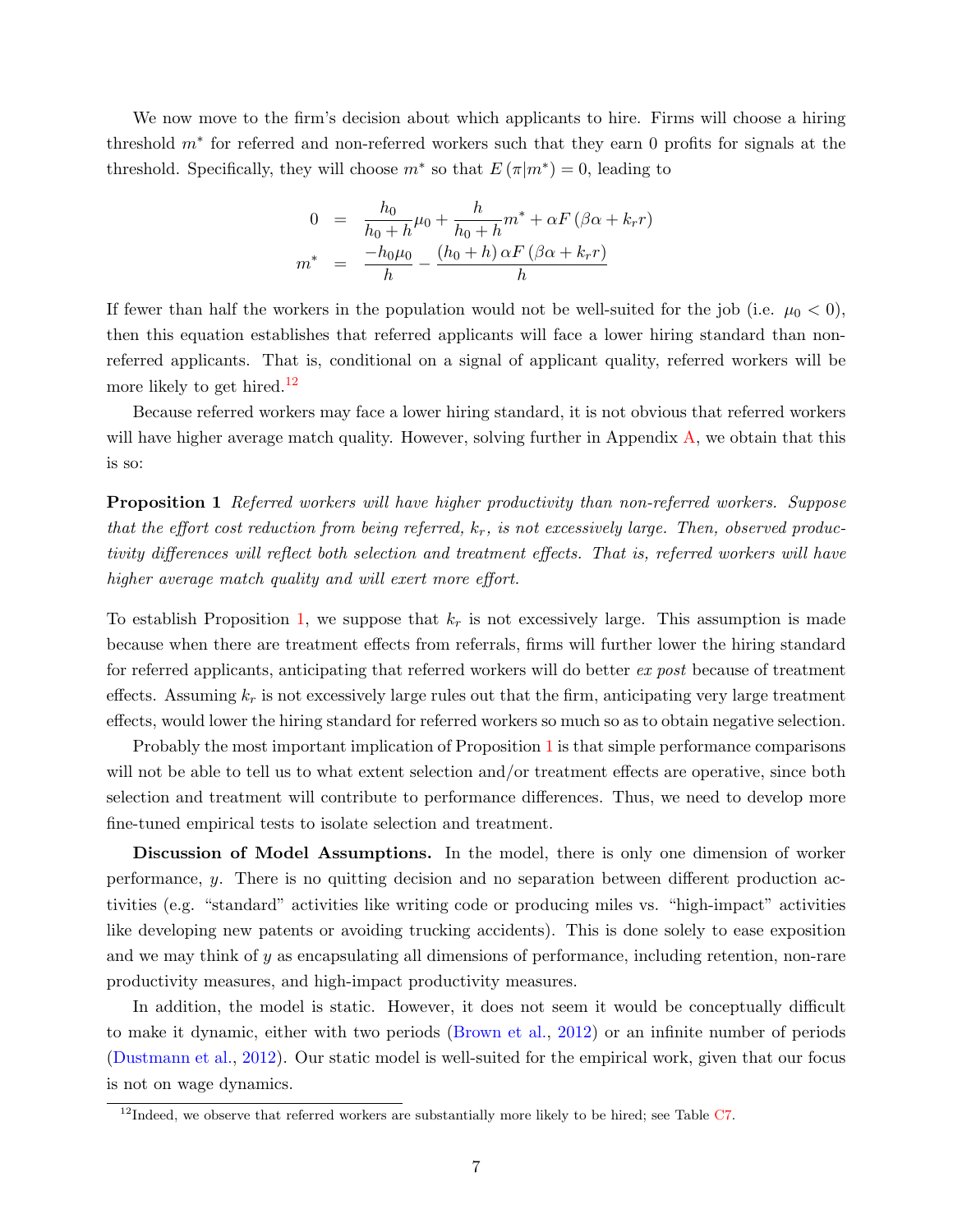Finally, we emphasize that our conceptual framework contains several specific assumptions (e.g. that signals are normally distributed). Though these assumptions seem reasonable to us, we caution against generalizing too broadly.

## <span id="page-7-0"></span>3 Data

For each of the 3 industries, we describe the production process, how productivity is measured, the survey data, and how referral status is measured. Some details about the firms cannot be given due to confidentiality restrictions. Due to space constraints, we provide variable definitions (e.g. cognitive and non-cognitive skills) in Appendix [B.](#page-47-0) Table [C1](#page-54-0) summarizes the data available from the three industries.

Call-centers. The call-center data are from seven firms in the call-center industry, covering the period 2008-2012. The data have about 350,000 applicants and about 50,000 employees. Each of the seven firms provides service to large end-user companies, e.g. large credit card or cellular phone companies.[13](#page-7-1) The workers are primarily from different parts of the U.S., with a small number from the Philippines, India, and Mexico. In these call-centers, the production process consists of in-bound and out-bound calls, with workers doing primarily customer service or sales work. Performance is measured using several industry-standard productivity measures: schedule adherence (or 'adherence'), average handle time (lower is better), the share of sales calls resulting in a successful sale, the share of time that a manager listens in and judges the service provided to be of high quality (quality assurance), and the share of time that the customer reports being satisfied with their experience. One very important outcome is turnover. In the call-center industry, turnover is very high and is costly for firms. In our data, roughly half of workers leave within the first 90 days. For the call-centers, a great deal of information is available from applicant job tests. The job tests numerous questions measuring cognitive ability and non-cognitive ability (namely, personality questions that can be mapped to the Big 5 characteristics), as well as asking the number of friends they have at the company and people they know working at the company. Referral status is measured via a self-report on the applicant's job test ("Were you referred to this job application by someone that already works for this company?")

Trucking. The trucking data are from a very large U.S. trucking firm, covering the period 2002- 2009. To preserve the anonymity of the firm, we do not release the exact total number of applicants, employees, or employee-weeks in the sample. In the trucking firm, the production process consists of delivering loads between different locations. The drivers are paid almost exclusively by the mile (a piece rate), are non-union, and are away from home for long periods of time. The standard productivity measure in long-haul trucking is miles driven per week. There are substantial and persistent productivity differences across workers in miles per week, even though most drivers work the same number of hours (60 hours per week, which is the federal legal limit). A rare, but high-

<span id="page-7-1"></span> $13$ The firms contract with a firm called Evoly on Demand, which provides them with employee screening software and consulting services. We obtained the data from Evolv on Demand.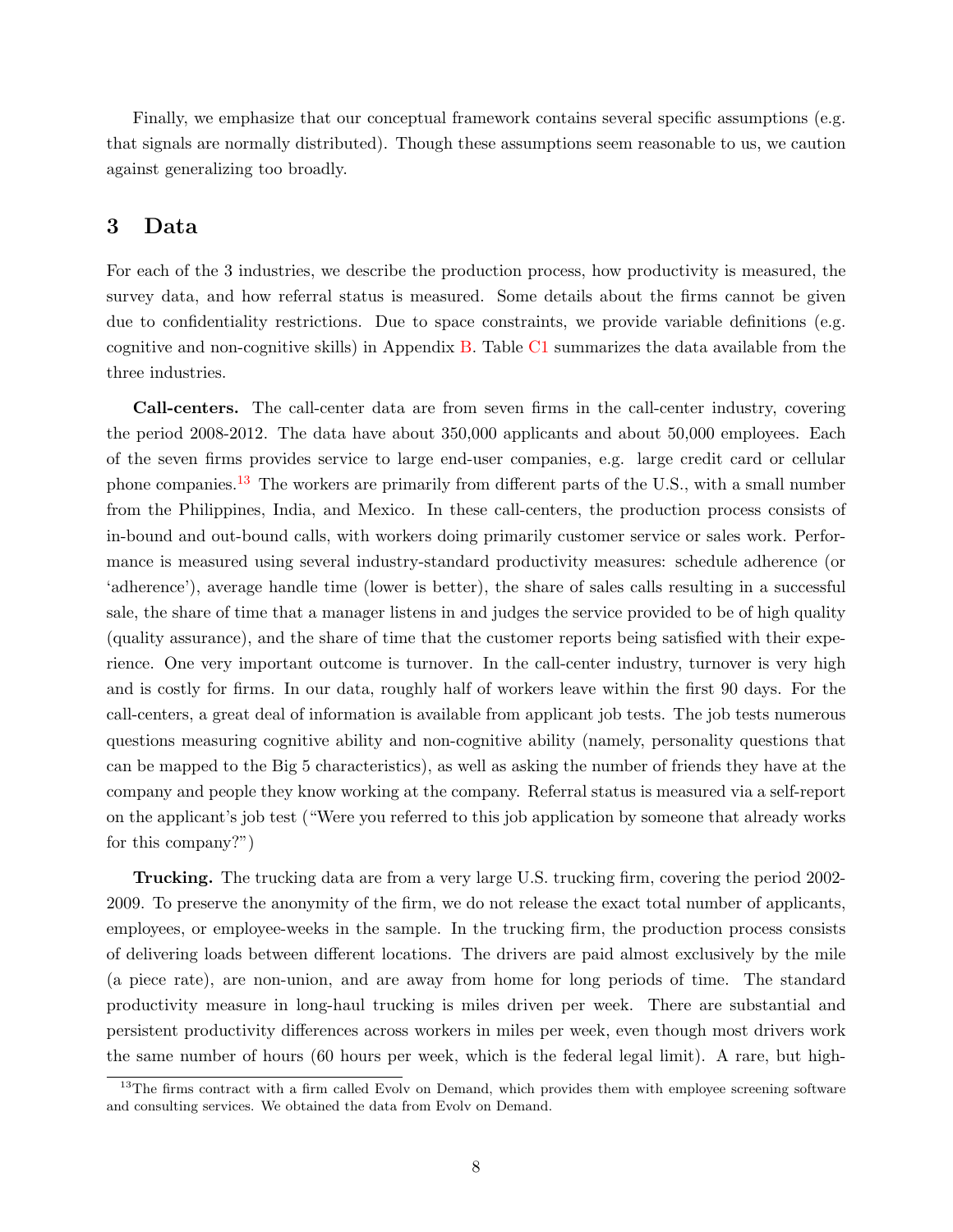impact performance metric in trucking is accidents. In addition, turnover is also very high in trucking, with firms spending significant sums in trying to find ways to reduce quits. The baseline data include weekly productivity, accidents, quits, and a number of background characteristics, and are available for tens of thousands of workers.

In addition, very detailed survey data are available for a subset of 900 new drivers who received training starting in late 2005 and 2006. For these drivers, there is information on social networks at work, detailed demographics, cognitive ability, non-cognitive ability (personality), experimental preferences, who referred whom, and surveys about work satisfaction.<sup>[14](#page-8-1)</sup>

Referral status for truckers is measured using both a survey question in the job application (how the worker found out about the job) and using administrative data from the firm's employee referral program. These two measures of referral status are highly correlated, suggesting that both are reliable (see Appendix [B.1\)](#page-47-1). Only for the trucking firm do we have matched data on who referred whom, and we only have the match for the period 2007-2009.

High-tech. We use data from a large high-tech firm covering the period 2003-2008. The data have about 1.18 million applicants and about 25,000 employees. Most workers in the sample are highskill individuals with advanced education. At the high-tech firm, the production process depends on the job type. The largest share of the workers are engineers and computer programmers. In addition, some workers are in sales and customer support. Our standard productivity measures for these workers are subjective performance reviews (provided by the employee's supervisors) and detailed objective measures of employee behavior, including hours worked and the number of times one reviewed or debugged other people's code, built new code, or contributed to the firm's code library. In addition, we have data on worker innovation, a rare, but high-impact aspect of performance in many high-tech fields. Worker innovation is measured using patent applications and contributions to the firm's internal ideas board.<sup>[15](#page-8-2)</sup> Turnover is very low at the high-tech firm, with workers staying years with the firm, instead of months or days as in the other industries. The high-tech workers are surveyed occasionally by the human resources department, giving us information on personality characteristics and work friendships. For the high-tech workers, referral status is measured using administrative data from the company's employee referral program (i.e. a current employee forwarded an applicant's resume to the HR department).

## <span id="page-8-0"></span>4 Referral Status and Worker Performance

In this section, we examine whether referred and non-referred workers differ in characteristics and behaviors. We first show that referred workers do not appear to have superior overall characteristics

<span id="page-8-2"></span><span id="page-8-1"></span><sup>&</sup>lt;sup>14</sup>See [Burks et al.](#page-27-17) [\(2008\)](#page-27-17) and Appendix [B](#page-47-0) for more on the collection of the data.

<sup>&</sup>lt;sup>15</sup>At the high-tech firm, employees who create an invention file an Invention Disclosure Form. Attorneys from the firm then decide whether to file a patent application. Most of these patent applications are later approved as patents, but the process usually takes several years. For the data analysis in the paper, our variable of interest is patent applications per employee. This is advantageous in two respects. First, patent applications are observed right away (whereas actual patent award occurs usually multiple years later, though the two are highly correlated). Second, it allows us to compare referred and non-referred workers in terms of the ideas that the firm thought were most valuable to patent, instead of merely all the ideas that an inventor chose to disclose.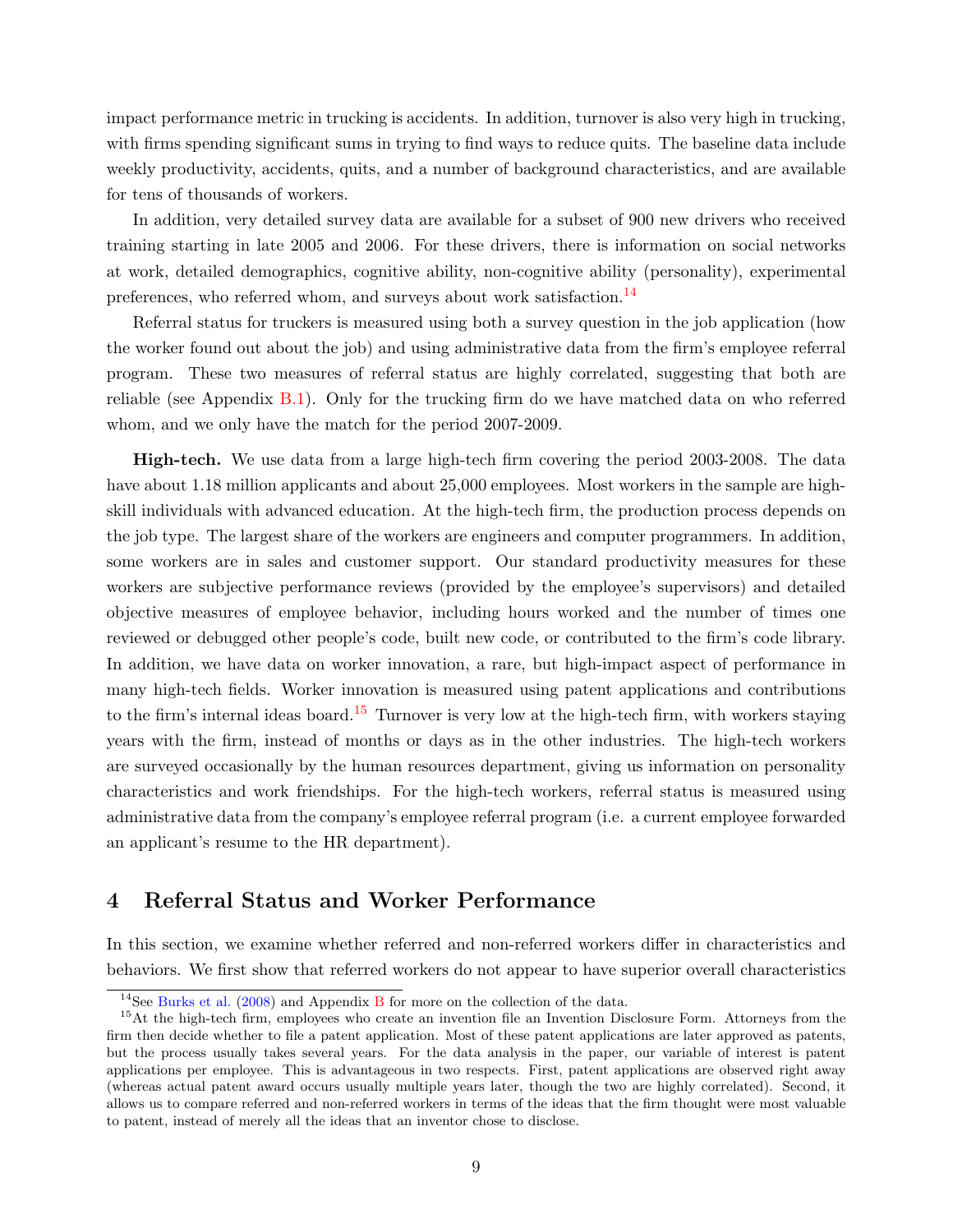(such as higher schooling, cognitive ability, and non-cognitive ability), suggesting against referrals selecting "better overall" workers. Next, we document whether referred and non-referred workers differ in quitting, non-rare performance metrics, and rare high-impact performance metrics; we postpone the question of whether the differences are due to superior selection for the particular job or treatment effects until Section [5.](#page-14-0)

Characteristics. It is possible that referred workers could have overall better attributes than non-referred workers. However, Table [1](#page-32-0) shows that referred and non-referred applicants and workers look mostly similar in terms of schooling, work experience, cognitive ability, non-cognitive ability, and experimental preferences.<sup>[16](#page-9-0)</sup> It presents regressions of characteristics on referral status and controls:

$$
y_i = \alpha + \beta * REF_i + X_i \lambda + \epsilon_i \tag{1}
$$

where  $y_i$  is an individual characteristic of interest,  $REF_i$  is a dummy for being referred,  $X_i$  are demographic controls, and  $\epsilon_i$  is an error. Throughout the paper, standard errors are clustered at the worker level (or for pre-work analysis, at the applicant level).<sup>[17](#page-9-1)</sup> In Panel A, we see that referred callcenter applicants and referred trucking workers actually have 0.09 and 0.20 fewer years of schooling, respectively, whereas referred high-tech workers have 0.05 more years of schooling. Referred and non-referred truckers look similar in terms of years of related experiences (experience with a large on-road vehicle), the number of jobs held in the last two years, and the longest duration of the previous job.

Panel B shows that referred and non-referred workers have similar levels of cognitive ability. Referred truckdrivers actually score 0.12 standard deviations lower on an IQ test and referred high-tech workers score 15 points higher on the SAT test (neither difference is statistically significant). Panel C shows that referred workers also do not have superior levels of non-cognitive ability, measured through the Big 5 personality characteristics. Referred call-center applicants have slightly less desirable non-cognitive skills than non-referred applicants, scoring 0.02 standard deviations lower on the overall Big 5 Index. Referred applicants are slightly less conscientious, less agreeable, and less open, though they are more extroverted. Similar patterns are observed for trucking workers, where referred workers score (a statistically insignificant) 0.03 standard deviations lower in the overall Big 5 Index. In addition, the patterns are also roughly similar for high-tech referred workers, who are less agreeable and more extraverted. On the overall Big 5 Index, referred high-tech workers score

<span id="page-9-0"></span> $16$ While we have rich characteristics data on *workers* in all three industries, we only have rich characteristics data on applicants for call-centers. For brevity, we present Table [1](#page-32-0) focusing on the applicants from the call-center industry; in the call-center data, the referred vs. non-referred patterns among workers are similar to the ones among applicants.

<span id="page-9-1"></span> $17$ We do this because referral status, the main regressor of interest, varies at the individual level. We have explored different ways of clustering across the three industries and the results are generally very robust. For example, we get similar results if instead we cluster at the location level.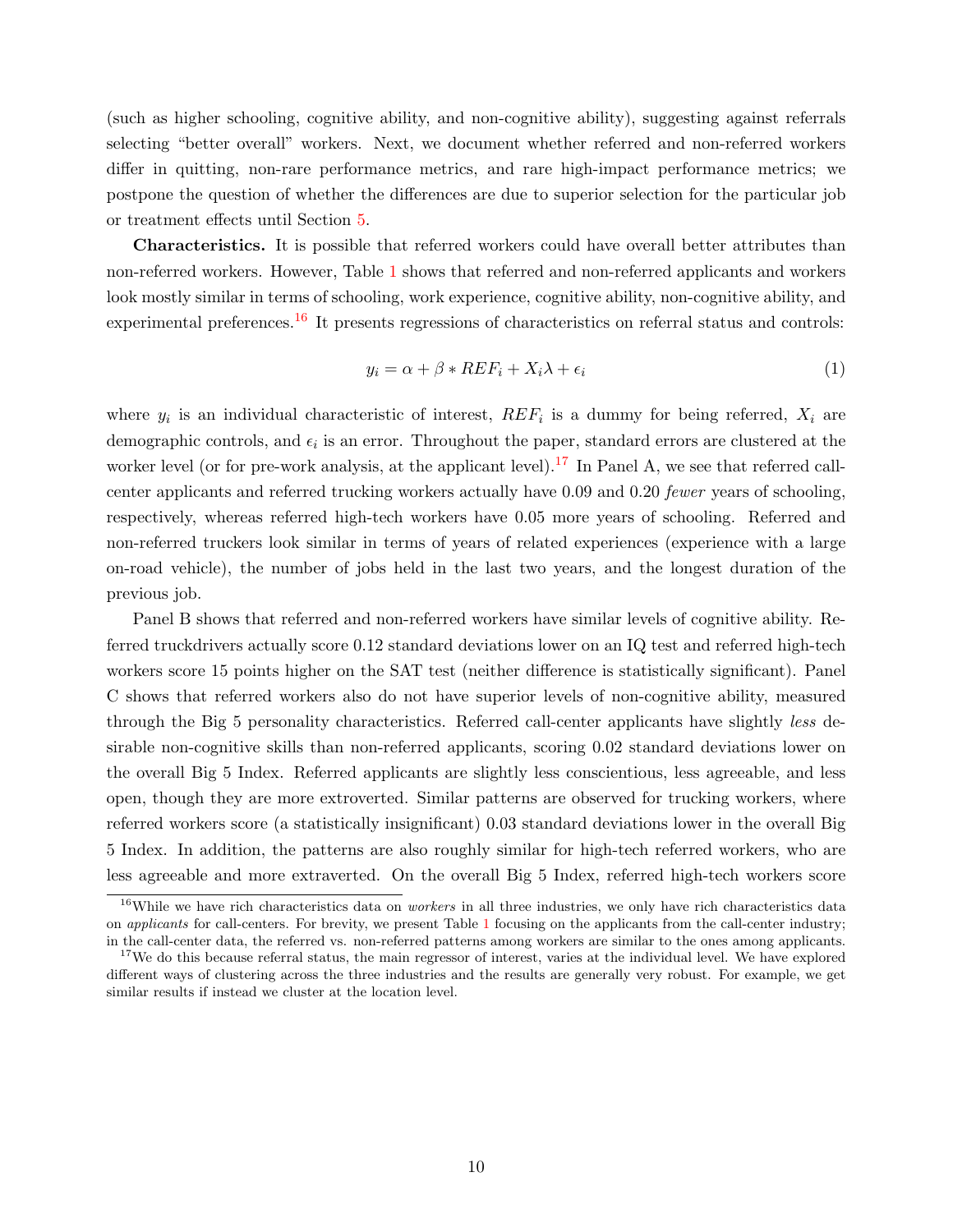0.01 standard deviations higher (also insignificant).<sup>[18](#page-10-0),[19](#page-10-1)</sup>

Panel D shows that referred workers also look similar in terms of experimental measures of preferences. While referred workers do not appear advantageously selected in terms of standard measures of human capital and ability (schooling and IQ), it could be the case that they differ in terms of hard to measure individual dimensions. For example, referred workers might be more likely to stay because they are more patient, because they have a greater risk tolerance for the weekly swings in truckdriver income, or because they are more altruistic. The data, however, do not support this. The one significant difference is that referred workers are actually somewhat less trusting than non-referred workers in a trust game.

It is important to note that, with the exception of SAT scores in high-tech, our measures of cognitive skills (Panel B), non-cognitive skills (Panel C), and experimental preferences (Panel D) were not observed by firms at the time of hire.<sup>[20](#page-10-2)</sup> This is useful because according to our conceptual framework, if the firm has more precise information about an unobserved trait for referred applicants, then we should see higher levels of that trait among referred workers. That we do not see differences suggests that there is not more precise information on referred applicants about overall ability, leading us instead to examine other outcomes.[21](#page-10-3)

Quitting. Despite similarities in observable characteristics, referred workers are substantially less likely to quit, and the effect is quite robust. Retention is a critical outcome for many firms, and is a commonly used measure of worker performance in personnel economics, particularly in lower-skill high-turnover settings (e.g. [Autor and Scarborough,](#page-26-3) [2008\)](#page-26-3). Figure [1](#page-29-0) compares survival curves with no covariates, showing that for all three industries, referred survival exceeds non-referred survival. Table [2](#page-33-0) adds covariates, estimating Cox Proportional Hazard models of the form:

$$
log(h_{it\tau}) = \alpha_t + \beta_0 * REF_i + \gamma_\tau + X_i\lambda + \epsilon_{it\tau}
$$

<span id="page-10-0"></span><sup>&</sup>lt;sup>18</sup>There is a large and growing literature in economics on the importance of cognitive and non-cognitive skills for socioeconomic and workplace outcomes. See [Borghans et al.](#page-27-18) [\(2008\)](#page-27-18) for an excellent survey. In a recent example, [Lindqvist and Vestman](#page-28-16) [\(2011\)](#page-28-16) show that both cognitive and non-cognitive skills play important roles in explaining lifetime wage and employment patterns. In another paper looking at cognitive and non-cognitive skills as important measures of general worker ability, see [Dal Bo et al.](#page-27-19) [\(2013\)](#page-27-19), who show that randomly increasing wages for public sector workers increases the cognitive and non-cognitive skills of applicants.

<span id="page-10-1"></span> $19$ The reader may also ask whether cognitive and non-cognitive skills predict performance for the workers we study. Also using the subset of 900 workers from the trucking firm we analyze, [Rustichini et al.](#page-28-17) [\(2012\)](#page-28-17) show that cognitive and non-cognitive skills help predict worker strategies in experimental games, health behavior, worker retention, and worker accidents (they do not study referral status). Looking at our call-center and high-tech workers, we also find significant associations between cognitive and non-cognitive skills and performance, consistent with the large related literature in industrial psychology [\(Barrick and Mount,](#page-27-20) [1991\)](#page-27-20). Results available on request. For our paper, controlling for cognitive and non-cognitive skills has little impact on the relationship between referral status and the various performance variables; this in unsurprising, given the very weak correlation between referral status and cognitive and non-cognitive skills.

<span id="page-10-2"></span> $^{20}$ In the call-centers, data on cognitive and non-cognitive skills, as well as substantial other information about workrelevant skills and job fit, is collected by the job testing company, Evolv; only a final hiring recommendation is shared to the call-center firms. In trucking, the data was collected by the authors on workers during training. In high-tech, the data on non-cognitive skills were collected in a survey of existing workers.

<span id="page-10-3"></span> $^{21}$ Besides regressions, we also show raw means of referred and non-referred workers in Tables [C2](#page-55-0)[-C5.](#page-57-0) While we see some differences between referred and non-referred workers in terms of demographics (depending on the industry), there are few differences in terms of work experience, cognitive ability, non-cognitive ability, and experimental references (as in the regression estimates). One difference is that referred workers report having slightly lower income had they continued at their past jobs.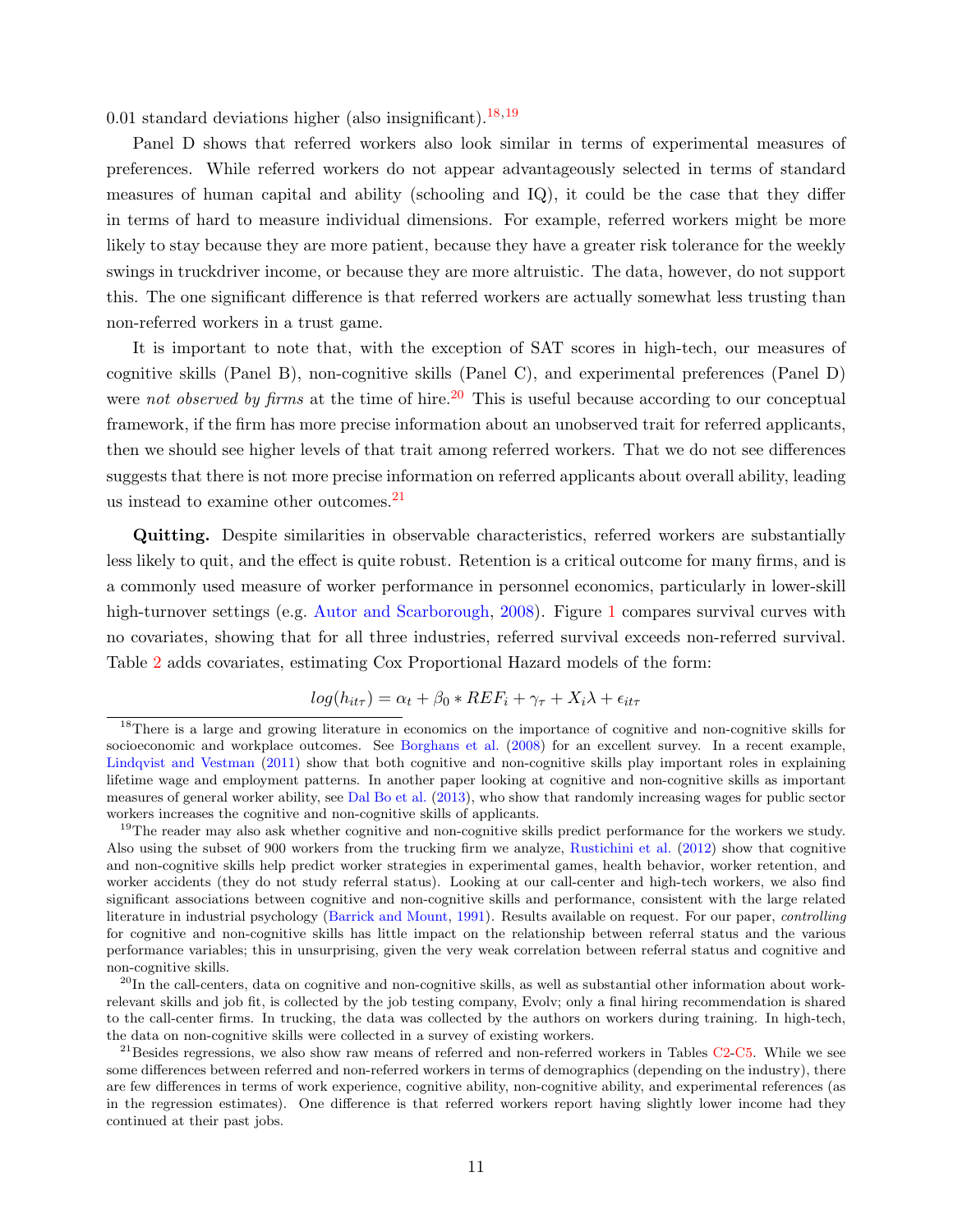where  $h_{it\tau}$  is the quit hazard of worker i with tenure t at time  $\tau$ ;  $REF_i$  is a dummy for whether worker *i* is referred;  $\gamma_{\tau}$  is a time fixed effect;  $X_i$  are individual covariates (including time of hire fixed effects); and  $\epsilon_{it\tau}$  is an error. The main coefficient of interest is  $\beta_0$  expressing the difference in quit rate between referred and non-referred drivers. Panel A shows that referred call-center workers are 13% less likely to quit. Panel B shows that referred truckers are about 12% less likely to quit. Given the coefficient on driver home state unemployment rate of  $-0.04$ , the reduction in quitting among referred workers is of the same magnitude impact as that from a 3 percentage point increase in the driver's home state unemployment rate. Among the high-tech workers, referred workers are around 30% less likely to quit. The coefficients are quite robust to adding various controls, including average productivity to date for truckers and average interview scores for high-tech workers.<sup>[22](#page-11-0)</sup>

Although Table [2](#page-33-0) and subsequent analysis focus on quits, which are much more common than fires in all three industries, we also find that referred workers are less likely to be fired.<sup>[23](#page-11-1)</sup>

Non-rare Productivity. Table [3](#page-34-0) shows that referred and non-referred workers tend to have similar productivity on non-rare metrics. We estimate regressions of the form:

$$
y_{it\tau} = \alpha_t + \beta * REF_i + \gamma_\tau + X_i \Gamma + \epsilon_{it\tau}
$$
\n<sup>(2)</sup>

where  $y_{i,t}$  is worker is productivity in his  $t^{th}$  period of tenure with the company in time period  $\tau$ ,  $\alpha_t$  is a tenured fixed effect,  $\gamma_\tau$  is a time fixed effect,  $X_i$  are controls (including cohort of hire fixed effects), and  $\epsilon_{it\tau}$  is an error. To ease comparisons across performance measures and across industries, we normalize the y variables, so that all coefficients can be interpreted in terms of standard deviations. In the call-center industry and in trucking, there is no evidence that referred workers are more productive. In the call-center data, there are no statistically significant differences between referred and non-referred workers on 4 of 5 productivity measures, and on sales conversion, referred workers are slightly less productive, though the difference is quite small. Referred workers have a sales conversion rate that is -0.03 standard deviations below that of non-referred workers, and the standard error of 0.015 means we can rule out a difference of more than  $-0.05$  standard deviations. In trucking, referred workers are 0.02 standard deviations less productive, but the coefficient becomes essentially 0 once zero mile weeks and other outliers are eliminated. In high-tech, referred workers have slightly higher subjective performance scores (0.04 standard deviations higher), but score no better on most objective performance measures. Overall for high-tech, referred workers may be slightly more productive, but the difference is not robust. As seen in the tenure-productivity curves

<span id="page-11-0"></span><sup>&</sup>lt;sup>22</sup>Although the question falls outside the scope of our model, we also examined whether the impact of referral status on quitting varies with the business cycle or worker characteristics (such as driver experience level, driver tenure, and whether the driver has a training contract), focusing on data from trucking where we have the greatest statistical power. We found little evidence that the impact of referral status varies much with business cycle or worker characteristics. The impact of referral status was not significantly affected by the local unemployment rate, whether the driver was experienced or brand-new to trucking, or training contracts. In terms of tenure, referral effects actually became slightly stronger as tenure increased, but this was only marginally significant at the 10% level. Results available on request.

<span id="page-11-1"></span> $^{23}$ In all three industries, we can distinguish quits and fires in the data. Referred workers are  $3\%$ ,  $13\%$ , and  $36\%$  less likely to be fired in call-centers, trucking, and high-tech, respectively. The difference is highly statistically significant for trucking, but not quite statistically significant for call-centers and high-tech, reflecting that fires are much less common than quits.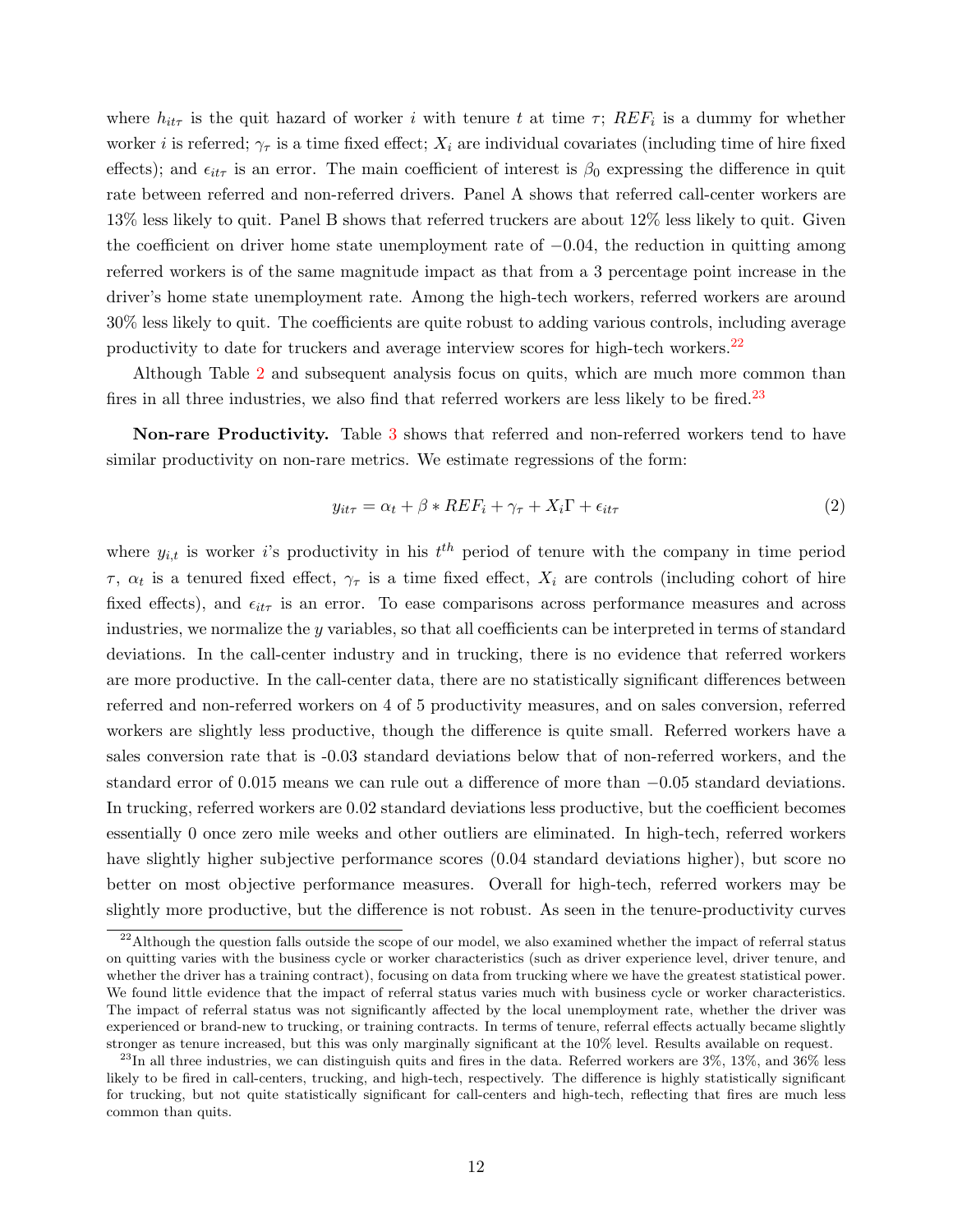in Figure [2,](#page-30-0) productivity between referred and non-referred workers is similar at most tenure levels.<sup>[24](#page-12-0)</sup>

Rare High-impact Productivity Measures. Although referred workers have similar or only slightly higher productivity on most standard measures, they do appear to score significantly higher on "high-impact" measures. In the trucking industry, although productivity is measured in miles per week, an extremely important measure of performance is driver accidents, both from a business and policy point of view. Table [4](#page-35-0) analyzes differences between referred and non-referred workers in accident risk. Using a linear probability model, we estimate that referred workers have a weekly accident probability that is about 0.13 percentages points below that of non-referred workers. Given a baseline accident probability of about 2% per week, this indicates that referred workers have roughly a 7 percent lower risk of having an accident each week. This finding is robust to including very rich controls.

An alternative explanation for why referred drivers have fewer accidents, that is unrelated to treatment or selection impacts of referrals, is that referred workers may be assigned different roles in a firm than non-referred workers. Although we have rich controls for the type of work that different drivers are doing, it might be possible that referred workers are receiving preferential treatment or work type assignment by the firm on some unobserved dimension. To address this, we take advantage of the fact that accidents are divided into "preventable," accidents the driver had control over, and "non-preventable," accidents the driver could not control. As seen in column 2, referred drivers are a highly significant 12.1% less likely to have preventable accidents, but only 3.7% less likely to have non-preventable accidents (this is not statistically significant).  $25$ 

Table [5](#page-35-1) shows that referred high-tech workers are also more innovative than non-referred workers. Panel A shows that referred workers are significantly more likely to file patent applications compared to non-referred workers. Patents are a standard measure of idea production in firms (e.g. [Henderson](#page-27-21) [and Cockburn,](#page-27-21) [1996\)](#page-27-21), and though relatively rare in patents per worker, are believed to be an important driver of firm performance [\(Bloom and Van Reenen,](#page-27-22) [2002\)](#page-27-22). Column 1 shows that referred workers develop about 0.18 more patents per worker, which falls to 0.14 once full demographic controls are applied. Given that the distribution of patents per employee is highly skewed, we estimate negative binomial models in columns 3 and 4, finding that referred workers produce about 24% more patents than non-referred workers.<sup>[26](#page-12-2)</sup> Referred workers are also 1 percentage point more likely to

<span id="page-12-0"></span> $24$ One confound to estimating the relationship between referral status and productivity is differential attrition based on productivity. Among non-referred workers, the "bad apples" might get "weeded out" after some period of time, whereas both low-ability and high-ability referred workers may stick with the job. As a robustness check, we have re-done Table [3](#page-34-0) restricting to workers at lower tenure levels. The results are very similar and available on request. Other approaches to address this concern would be to estimate a simultaneous equation model of productivity and retention with a common latent factor, or to estimate a fully structural dynamic model of productivity and retention [\(Hoffman and Burks,](#page-27-23) [2012\)](#page-27-23), though doing either of these would require relatively strong assumptions.

<span id="page-12-1"></span> $25$ The classification of preventable vs. non-preventable accident is made by analysts at the trucking firm's insurance subsidiary and is based on Federal Motor Carrier Safety Administration guidelines. While the distinction is based on objective criteria, it is still imperfect, and safer drivers may also be likely to have fewer non-preventable accidents. Thus, if referred workers are safer, it is not surprising that they are also slightly less likely to have non-preventable accidents.

<span id="page-12-2"></span><sup>&</sup>lt;sup>26</sup>The overdispersion parameter,  $\alpha$ , is 2.77 (se=0.25) in column 3, and 2.66 (se=0.24) in column 4, indicating a highly significant degree of overdispersion, suggesting use of a negative binomial model instead of a poisson model [\(Cameron](#page-27-24) [and Trivedi,](#page-27-24) [2005\)](#page-27-24).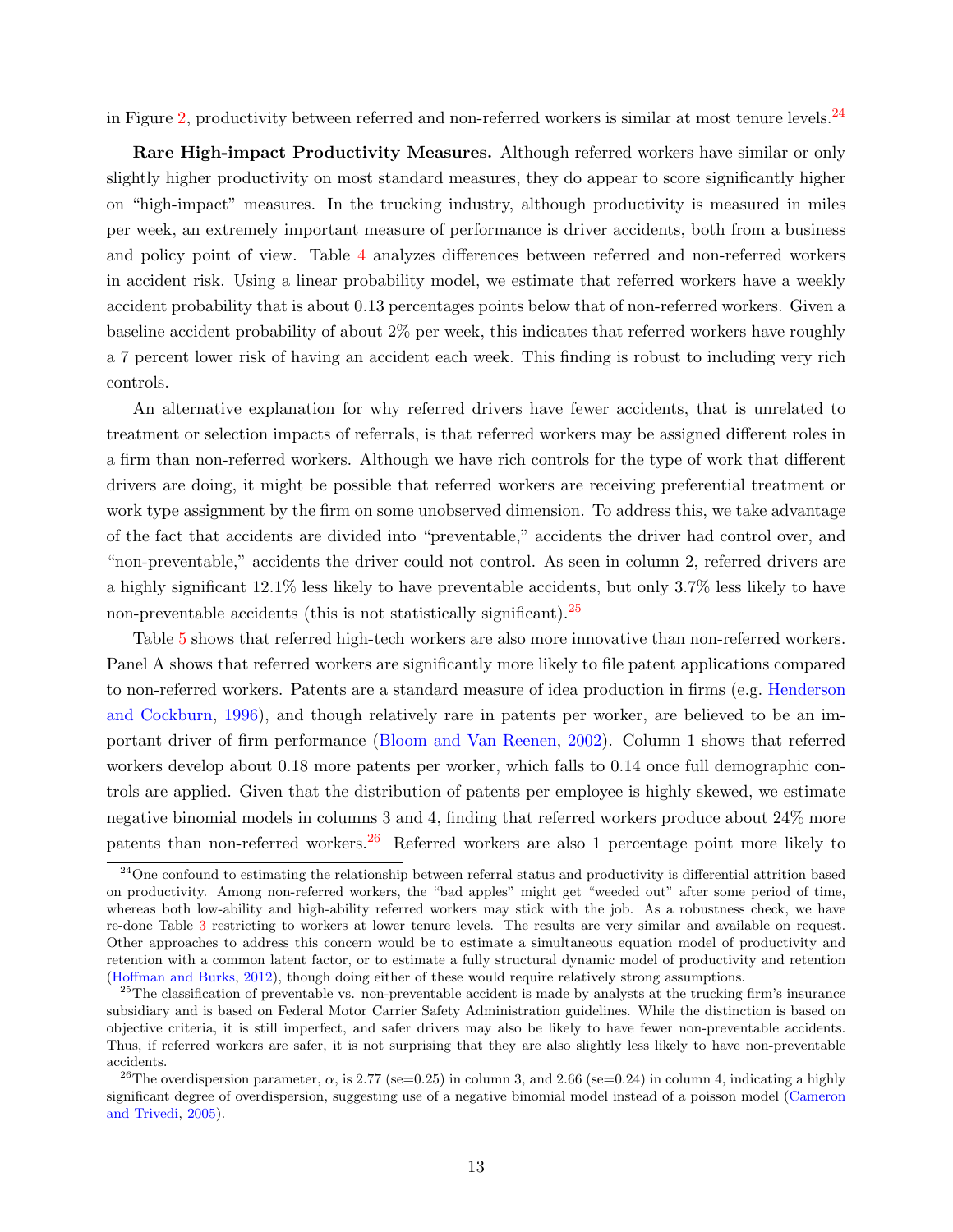ever patent (only 6% of workers ever patent at the firm). To account for patent quality, we also look at citation-weighted patents in columns 7 and 8, merging in patent citation data from the NBER Patent Database. Patent citations are the most widely used measure of patent quality (e.g. [Jaffe et](#page-28-18) [al.,](#page-28-18) [1993\)](#page-28-18). Referred workers achieve 19% more citation-weighted patents than non-referred workers.<sup>[27](#page-13-0)</sup>

Panel B shows that referred workers also are more innovative in terms of the number of ideas they contribute to the firm idea board. The high-tech firm has a structured online forum for proposing new business and technology ideas, to which all employees at the firm can contribute. Though many ideas are never implemented, several of the firm's most successful projects were proposed on the idea board. Since the number of ideas per person is highly right-skewed, we estimate negative binomial models, finding that referred workers produce  $8-9\%$  more ideas.<sup>[28](#page-13-1)</sup> Similar significance levels (though smaller magnitudes) are achieved using OLS with log(1+ideas) as the dependent variable. One concern with interpreting this difference in ideas proposed as a true difference in useful ideas produced is that referred workers may have less of a "filter" and propose lower quality ideas than non-referred workers. However, Table [C8](#page-59-0) shows that the ratings assigned by fellow employees to the ideas of referred workers are no worse than the ideas of non-referred workers, helping rule out the differential filter explanation.

Discussion. How do the differences we find between referred and non-referred workers relate to those in other work? In terms of non-rare productivity, [Castilla](#page-27-3) [\(2005\)](#page-27-3) finds that referred workers have 3.5% more phone calls per hour than non-referred workers (0.7 more calls per hour, off a base of 20 calls per hour), using data from the call-center at one bank. Using a much larger sample, our 95% confidence interval for the relative performance advantage of referred workers is [−0.149, 0.020], or in percentage terms, [−1.80%, 0.24%]. We can thus rule out very small performance differences, even ones 10 times smaller than those estimated by [Castilla](#page-27-3)  $(2005)$ <sup>[29](#page-13-2)</sup> In terms of quitting, [Brown](#page-27-11) [et al.](#page-27-11) [\(2012\)](#page-27-11) and [Castilla](#page-27-3) [\(2005\)](#page-27-3) find that referred workers are 15% and 44% less likely to quit, respectively; thus, our finding that referred workers are 10-30% less likely to quit is in line with these estimates.[30](#page-13-3)

Why is it that referred workers are less likely to quit and perform better on rare productivity metrics, but not on non-rare metrics? Taking our model seriously, it may be that referred workers perform better on some tasks, but not others based on whether there is an informational advantage to referral status on a given metric. The results suggest that referring workers may have a significant

<span id="page-13-0"></span> $27$ Following [Trajtenberg](#page-28-19) [\(1990\)](#page-28-19), we construct citation-weighted patents as one plus the number of citations for each patent. The results are robust to alternative specifications as well.

<span id="page-13-1"></span><sup>&</sup>lt;sup>28</sup>The overdispersion parameter is 3.45 (se=0.10) in column 1 and 3.41 (se=0.10) in column 2, again indicating a highly significant degree of overdispersion.

<span id="page-13-3"></span><span id="page-13-2"></span> $^{29}$ In our data, the average calls per hour is 8.25.

<sup>&</sup>lt;sup>30</sup>Since most work in economics comparing referred and non-referred workers focuses on wages, for completeness, we examine this as well. In call-centers, our data do not contain wages for workers; however, we have been informed that there is very little wage variation among new workers, so it is unlikely there would be a difference between referred and non-referred workers. In trucking, since workers are paid by the mile, there is almost a 1:1 mapping between miles driven (non-rare productivity) and wages. Only in high-tech is there evidence of wage differences between referred and non-referred workers, as we show in Table [C11.](#page-60-0) All else equal, referred employees earn 2% higher salaries than non-referred employees, which is in line with the estimates in [Brown et al.](#page-27-11) [\(2012\)](#page-27-11). Unlike in [Brown et al.](#page-27-11) [\(2012\)](#page-27-11), we do not see that the difference in salary decreases with driver tenure.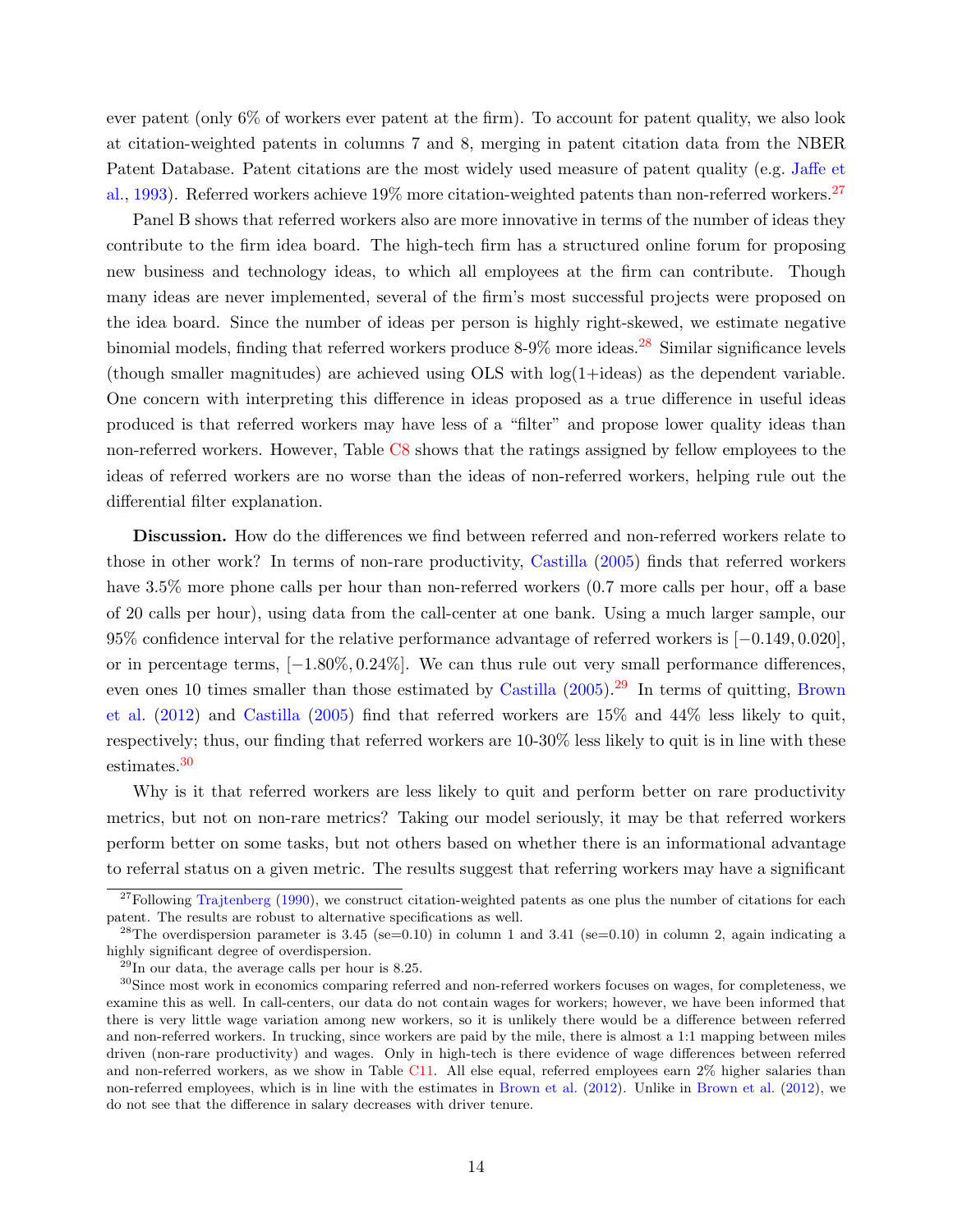informational advantage in predicting who will want to quit (e.g. based on the referred worker's traits and family situation), whether they will be innovative at a company, and whether they will work safely at a company. In contrast, it may be equally difficult or easy to determine whether a call-center applicant will have excellent average handle time or whether a trucker applicant will attain high miles.

## <span id="page-14-0"></span>5 Separating Treatment from Selection Effects of Referrals

We have shown that there are some significant behavioral differences between referred and nonreferred workers, even though referred and non-referred workers look similar on most observable characteristics. We now turn to the main contribution of the paper, which has proven elusive for past literature: distinguishing selection effects of referrals from treatment effects.

We propose four new tests, and across all of them, the evidence is most consistent with selection benefits from referrals instead of treatment effects. The tests are based on quasi-experimental methods (event study or regression discontinuity) and/or unique data features (social network data and pre-job performance). We believe that each test adds to the literature's understanding of why firms use referrals. Each test on its own, however, is not foolproof, and there is usually some alternative explanation to consider (as is the case for most statistical tests). The strong advantage of us proposing four tests is that it strengthens our confidence in our finding; while one test finding evidence in favor of selection may leave open some questions, we believe that having four tests all pointing to the same conclusion is quite persuasive.

The first three tests attempt to isolate treatment effects and the fourth test attempts to isolate selection effects. Since referral benefits occur through treatment or selection, a test that fails to find evidence for one should be interpreted as evidence in favor of the other.<sup>[31](#page-14-1)</sup>

In addition, even if a metric was uncorrelated with referral status in Section [4,](#page-8-0) it is still useful to try to separate selection and treatment effects, because either selection or treatment could potentially be negative.[32](#page-14-2)

#### <span id="page-14-3"></span>5.1 Impact of Referring Worker Exit

If referring employees monitor or coach referred workers, or if it is more enjoyable for referred workers to work with referring workers, one way to potentially isolate this is to look at what happens when the referring worker leaves. In terms of the model, the departure of the referring worker can be thought of as decreasing  $k_r$  (or setting  $k_r$  to 0). If treatment effects are operative, we would expect that decreasing  $k_r$  should decrease output in the model.

<span id="page-14-1"></span><sup>&</sup>lt;sup>31</sup>That is, a test that fails to find evidence for treatment is supportive of selection effects and a test that fails to find evidence of selection is supportive of treatment effects.

<span id="page-14-2"></span> $32$ Referred workers might be negatively selected if referred applicants are nepotistically favored in hiring, even when unqualified. Treatment effects could be negative if referring workers teach "bad habits" or encourage shirking behavior. A zero overall effect could indicate zero selection and zero treatment; positive selection and negative treatment; or negative selection and positive treatment.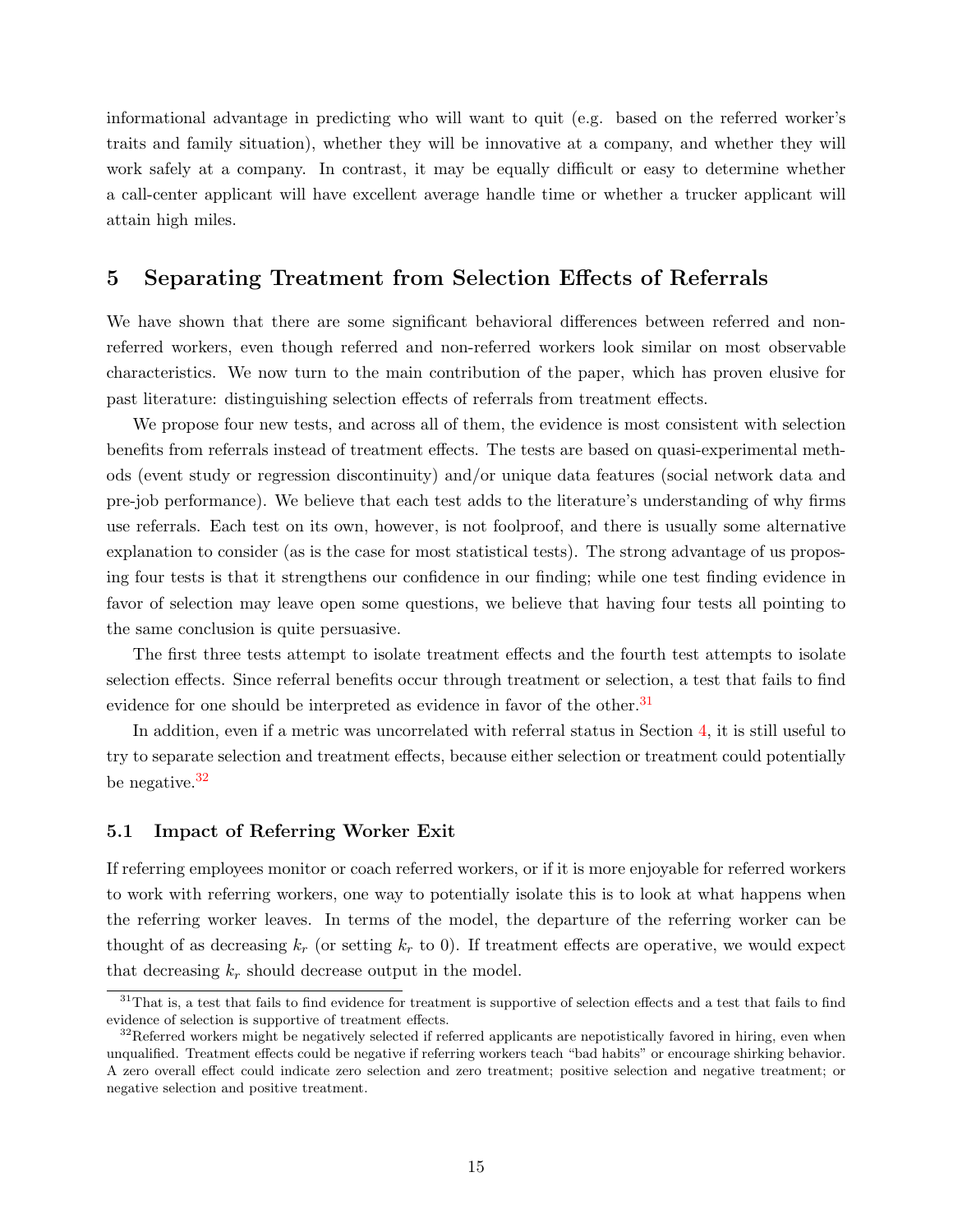Table [6](#page-36-0) shows that are no significant impacts of referring worker departure on quitting, productivity, or accidents, thus showing no evidence of treatment effects. We estimate equations of the form:

<span id="page-15-1"></span>
$$
y_{it} = \alpha + \beta * REFGONE_{it} + \gamma_i + \delta X_r + \epsilon_{i,t}
$$
\n
$$
\tag{3}
$$

where  $y_{it}$  is an outcome;  $REFGONE_{it}$  is a dummy equal to 1 if the driver who referred i has left by time t;  $\gamma_i$  is an individual fixed effect (omitted when the outcome is quitting); and  $X_r$  are characteristics of the worker who referred i. If treatment effects were operative, we might expect quitting and accidents to increase, and productivity to decrease after referred worker departure. In Panel A, we estimate that referring worker departure is associated with an increase in quitting of 0.3 percentage points, a decrease in productivity of 33 miles per week, and a decrease in accidents of 0.1 percentage points, all insignificant. The estimates are moderately precise, though we cannot rule out decent-sized effects. For quitting, the 95% confidence interval on the referring worker having left is −0.09 percentage points to 0.73 percentage points, off a base of 2.4 percent chance of a quit per week. The are highly robust to adding demographics on both the referring and referred workers.<sup>[33](#page-15-0)</sup>

If referring workers provide coaching or mentoring, we may imagine that the cost of an exit may be larger if the referred worker has recently started work compared to later on. However, Panel B of Table [6](#page-36-0) fails to support this. The median tenure for the referred worker when the referring worker leaves is 27 weeks. Dividing referral exits into those when the referred worker has more than 27 weeks or less than or equal to 27 weeks, we find no evidence that the exits are more severe when the referred worker has low tenure. If anything, we see slightly more negative impacts, though the difference between the two is always statistically insignificant, and we cannot reject they are the same. After referring worker exit, the probability of quitting increases by 0.25 percentage points for an exit early in the referred worker's tenure, but 0.35 percentage points for an exit later in the referred worker's tenure. Eliminating 0 mile weeks, productivity increases by 66 miles following an exit early in the referred worker's tenure, but decreases by 33 miles for an exit later in the referred worker's tenure.

To examine whether the overall statistically zero effect in Table [6](#page-36-0) masks trends before or after referring worker exit, we estimate an event study version of [\(3\)](#page-15-1) and get similar findings as before, as seen in Figure [C1.](#page-53-0) Instead of just looking before and after referring worker exit, we analyze referred worker behavior according to the *number of quarters* before or after referring worker exit:

$$
y_{it} = \sum_{j=\underline{T}}^{\overline{T}} \theta_j RG_i^j + \gamma_i + \delta X_r + \epsilon_{i,t}
$$
\n<sup>(4)</sup>

where  $RG_i^j$  is a dummy for being j quarters from when the worker who referred i has exited the firm.<sup>[34](#page-15-2)</sup> Looking across quits, miles, and accidents, we see that the trend prior to referring worker

<span id="page-15-0"></span><sup>&</sup>lt;sup>33</sup>An additional piece of evidence against a coaching or mentoring story is that the impact of referring worker departure is smaller for inexperienced than experienced workers. For newly trained inexperienced workers, the impact is 0.17 percentage points (se=0.30 percentage points), compared to 0.49 percentage points for experienced workers (se=0.30 percentage points).

<span id="page-15-2"></span><sup>&</sup>lt;sup>34</sup>We normalize  $\theta_{-1} = 0$ . We assume that  $\underline{T} = -5$  quarters and  $\overline{T} = 4$  quarters. We "bin up" the end points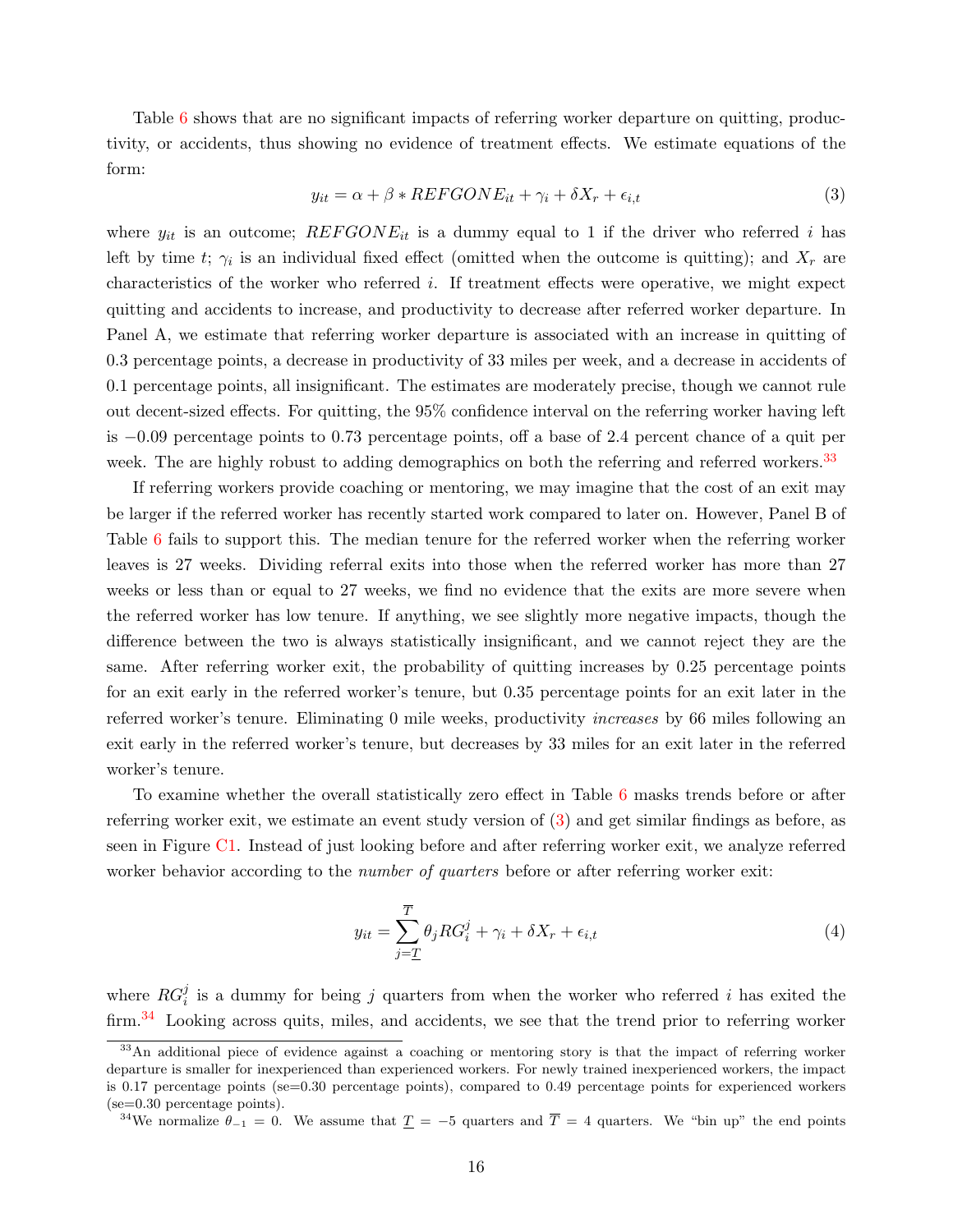exit is relatively smooth. In addition, there are no clear impacts of referring worker exit, although we acknowledge that the quarter-by-quarter estimates are somewhat imprecise.

Threats to Identification and Caveats. The identifying assumption for estimating [\(3\)](#page-15-1) is that the referring worker's departure is uncorrelated with the error for the referring worker. For example, if there was a common negative shock that affected both the referring and referred worker, it could increase quitting or decrease performance for both the referred and referring worker, independent of any treatment effect of the referring worker on the referred worker. This possibility of a common shock seems likely to *inflate* the magnitude of referring worker departure on referred worker performance, making it more likely to find supposed treatment effects.

We also add the caveat that the relatively solitary nature of production in trucking could make our conclusions less relevant for other industries. Just because the exit of a referring driver does not affect referred drivers does not imply that this would hold true for all industries. The trucking managers we spoke with emphasized that trucking is much less solitary than might be imagined, with drivers in frequent communication with one another using radio and hands-free cellphones. Drivers frequently share tips and give advice, so it is certainly quite possible that the referring driver exiting could have negative impacts of referred workers, if treatment effects were important. However, we find no evidence for them in this test.

#### <span id="page-16-1"></span>5.2 Regression Discontinuity and Difference-in-Discontinuity Designs

If referrals operate through treatment effects, i.e. coaching or monitoring, referred worker behavior may be shaped by the incentives of the referring worker. In particular, if the referring worker receives a bonus provided that the referred worker stays for some period of time, then it seems likely that the referred worker would stay so that the referring worker can receive their bonus. In the call-center data, several locations require referred workers to stay 30 or 90 days before the referring worker receives a bonus. In the trucking data, for experienced driver referrals, referred workers must stay for at least 6 months before the referring worker can receive half their referral bonus. In contrast, for new drivers, the bonus is once the referred driver is hired. In terms of the model, we can think of there being an increase in  $k_r$  (the cost of "shirking" or quitting) before the tenure length requirement.

We exploit this contractual variation using a regression discontinuity (RD) design to isolate the impact of changes in  $k_r$ .<sup>[35](#page-16-0)</sup> The most basic specification is the following:

$$
S_{it} = \alpha + \beta * \mathbf{1}(t > t_0) + f(t) + \epsilon_{it}
$$
\n<sup>(5)</sup>

where  $S_{it}$  is a dummy for staying (or not quitting) at tenure  $t$ ;  $\mathbf{1}(t > t_0)$  is a dummy for tenure being above threshold  $t_0$  after which the referring worker receives a bonus;  $f(t)$  is a flexible polynomial or spline in tenure; and  $\epsilon_{it}$  is an error. The main coefficient of interest is  $\beta$ . If referred workers partially internalize the incentives of the person who referred them because treatment effects are operative,

by including dummies for the event time being less than or equal to  $\underline{T}$  or greater than or equal to  $\overline{T}$ . We have also performed the analysis at a higher time frequency, both at the monthly and bi-monthly levels. The results are quite similar, but less precise.

<span id="page-16-0"></span> $35$ See e.g. [Imbens and Lemieux](#page-28-20) [\(2008\)](#page-28-20) and [Lee and Lemieux](#page-28-21) [\(2010\)](#page-28-21) for reviews on regression discontinuity designs.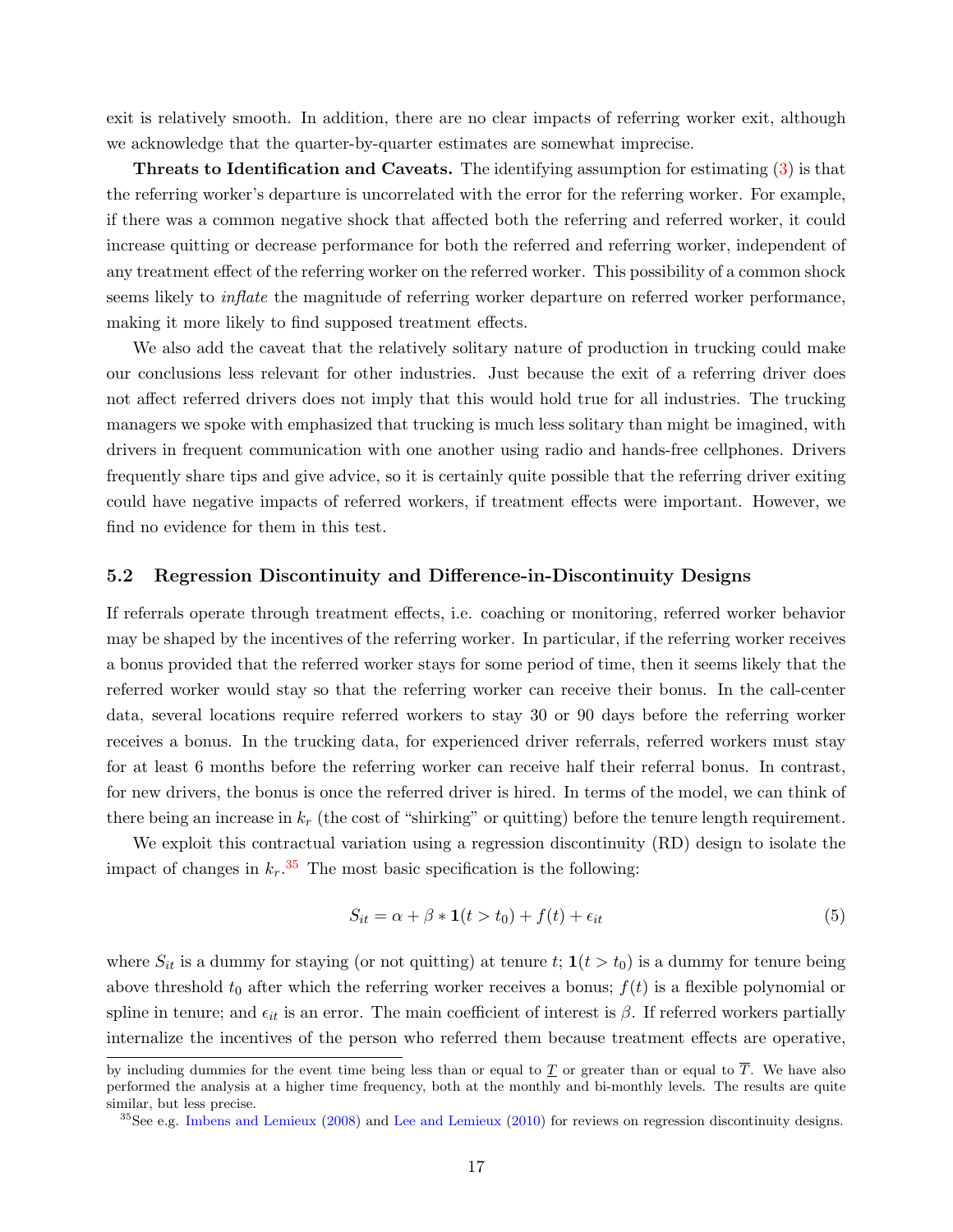we would expect  $\beta$  to be negative. That is, the referred worker should be less likely to stay after the referring worker becomes eligible for the bonus. We estimate this equation using OLS restricting the sample to referred workers where the referring worker receives a bonus after  $t_0$ ; that is, we restrict to locations with 30 or 90 day rules in call-centers and experienced drivers in trucking.

Since only referred workers are eligible to make someone else receive the bonus, we can also implement a difference-in-discontinuity design, comparing impacts at the discontinuity between referred and non-referred workers:

$$
S_{it} = \alpha + \beta_1 * \mathbf{1}(t > t_0) * Ref_i + \beta_2 * \mathbf{1}(t > t_0) + f_1(t) * REF_i + f_2(t) + \epsilon_{it}
$$
(6)

The main coefficient of interest is  $\beta_1$ , representing the differential impact of crossing the  $t_0$  threshold for referred vs. non-referred workers. The advantage of the difference-in-discontinuity design over the basic RD design is that it requires weaker assumptions. For example, it could be that, for some reason, crossing the  $t_0$  threshold has a psychological impact on the worker,  $36$  thereby violating the RD assumption that the only thing changing at the discontinuity is the referral bonus. By using a difference-in-discontinuity design, we require only that the level of any confounding discontinuity be the same across referred and non-referred workers.<sup>[37](#page-17-1)</sup>

Figure [3](#page-31-0) provides visual evidence that there does not appear to be a change in retention after referred workers cross tenure thresholds when referring workers get bonuses, either for call-center workers (panels  $(a)-(b)$ ) or truckers (panels  $(c)-(d)$ ). If referred workers were postponing quitting so that referring workers could get bonuses, we would expect a decrease in retention after the bonus tenure thresholds. This decrease would occur for referred workers, but not for non-referred workers. For call-center workers, there does not seem to be much of a change after the bonus tenure threshold. For truckers, there is actually a very slight increase in retention after the bonus, but it is similar for referred and non-referred workers.

Table [7](#page-37-0) shows there is no evidence that referred workers become less likely to stay after crossing the tenure threshold when the referring worker receives a bonus. As suggested by [Imbens and](#page-28-20) [Lemieux](#page-28-20) [\(2008\)](#page-28-20), we show the results are quite robust to different bandwidth windows around  $t_0$ and to different degrees in the polynomial. In Panel A for call-center workers, the estimates are slightly positive but insignificant for the RD regressions and very slightly negative and insignificant for the difference-in-RD regressions. In column 1 of the RD regressions, the coefficient of 0.0028 means that workers are 0.28 percentage points more likely to stay after the tenure threshold. The 95% confidence interval of [−0.0008, 0064] means that we can rule out anything more (in magnitude) than a 0.08 percentage point decrease in quitting after the threshold. Panel B shows a pattern of slightly positive (often insignificant, but sometimes significant at the 10% level) impacts for truckers, both in the RD and difference-in-RD designs. These estimates are relatively precise, particularly the difference-in-RD estimates. Overall, the RD and difference-in-RD estimates show no evidence of

<span id="page-17-0"></span><sup>&</sup>lt;sup>36</sup>The psychological impact could go in either direction. After completing six months, a trucker may feel he has "put in his time" and be less likely to stay. Alternatively, the trucker could feel proud of having completed six months and feel determined to stay.

<span id="page-17-1"></span> $37$ See [Grembi et al.](#page-27-25)  $(2012)$  for this result and more on the difference-in-discontinuity design.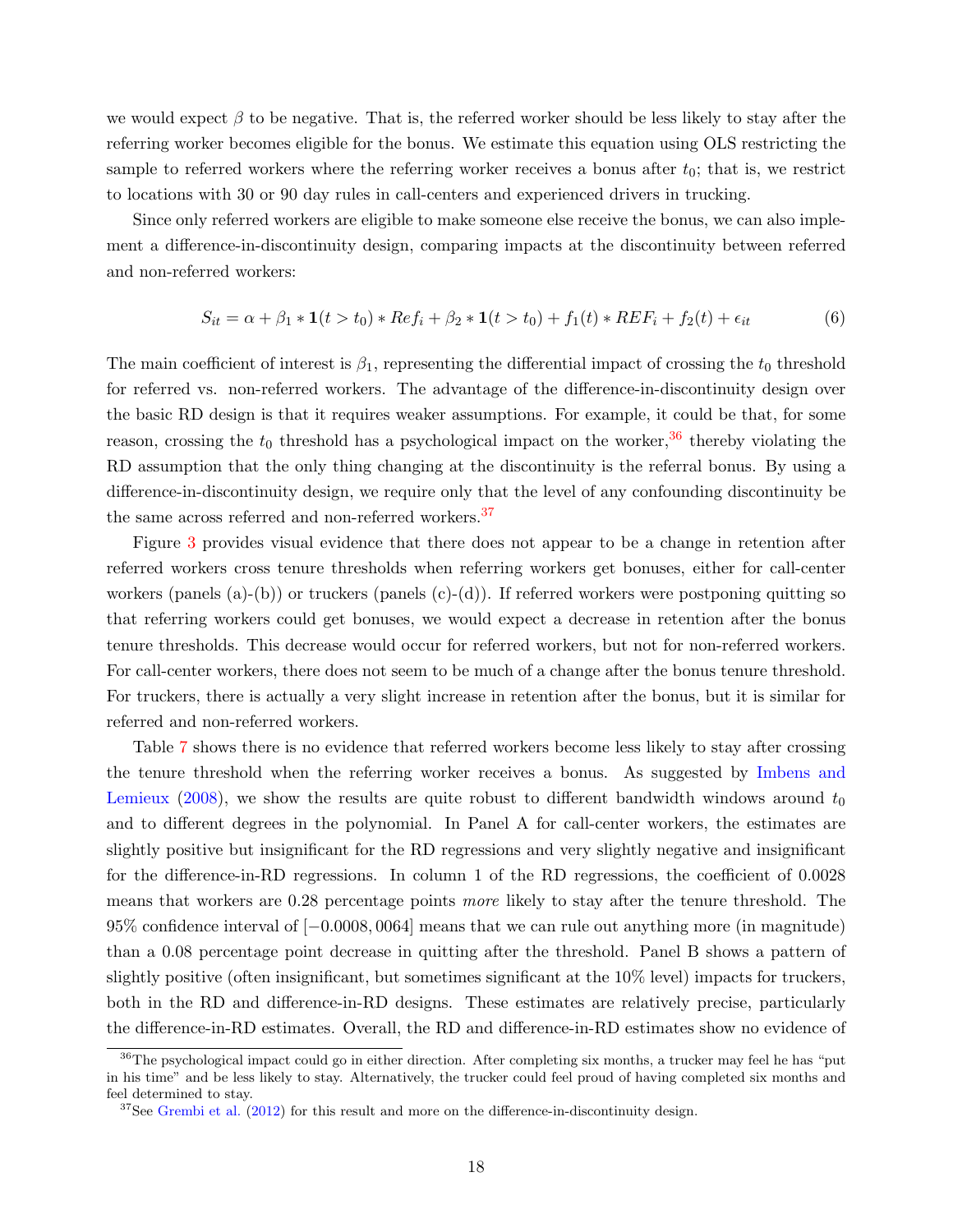treatment effects of referrals.

Threats to Identification and Caveats. In the basic RD design, identification rests on there not being other changes at the discontinuity. We have multiple discontinuities and do not know of any institutional features that change at the discontinuities. Moreover, by using our difference-in-RD design, we can rule out psychological effects of crossing the discontinuity.<sup>[38](#page-18-1)</sup>

One caveat is that the fact that we see no evidence of quitting postponement does not rule out treatment impact of referrals. It may be possible that referred workers receive mentoring or coaching from the person who referred them, but also feel no compunction about quitting early so that the referring worker does not get a bonus.[39](#page-18-2)

#### <span id="page-18-0"></span>5.3 Impact of Having More Friends at Work on Performance

Our next design exploits our rich data on worker friendships. In our model, the treatment effect of referrals operates through the social pressure function  $T(r, f)$ , which depends on a person's referral status and their number of friends at work. For most of the analysis, we have been assuming that  $T(r, f) = k_r r$ , that is, social pressure only depends on referral status. However, if treatment effects (e.g. mentoring and coaching) are important for explaining quitting or high-impact performance differences, one might imagine that many of the same effects could operate through the number of friends. For example, if referring workers are less likely to quit because social contacts provide coaching or because it is more enjoyable to work with more social contacts, we would expect both being referred and the number of friends to reduce quitting. We consider the below regression:

<span id="page-18-3"></span>
$$
y_{i,t} = \alpha_t + \beta_1 * REF_i + \beta_2 * NFRIENDS_i + \gamma_t + X_i\Gamma + \epsilon_{i,t}
$$
\n<sup>(7)</sup>

If referrals operate through treatment effects, and social ties are decreasing shirking and preventing workers from quitting, then we would likely expect  $\beta_2$  to be positive.

Tables [8](#page-38-0)[-11](#page-41-0) show that the number of friends appears to be unrelated to most measures of perfor-mance across the 3 industries (with a few exceptions). Table [8](#page-38-0) shows that people with more friends are no less likely not to quit. Among call-center and high-tech workers, workers with more friends are slightly less likely to quit, but the effect is insignificant. For truckers, those with more friends are slightly more likely to quit, but the effects are highly insignificant. The effects are robust to different measures of number of friends. For truckers, we look at  $log(1+self-reported$  friends), since some truckers report having a very large number of friends. For high-tech workers, we look at both self-reported friends and other-reported friends (the number of other people listing each worker as a friend), to address the issue that self-reported friendships may simply reflect differences across people

<span id="page-18-1"></span><sup>&</sup>lt;sup>38</sup>The difference-in-RD design would be confounded if there was a psychological effect of crossing the referral threshold for referred, but not for non-referred workers, that was unrelated to the referring worker receiving a bonus. We believe that such an effect would be unlikely.

<span id="page-18-2"></span> $39A$  second caveat is that for most of the workers we study here, we do not have information on who referred whom, so we are unable to verify for all workers that the person who referred them is still with the company. Both in the call-centers and trucking, if the referring worker leaves, then he is not eligible to receive a bonus for the referring worker staying past  $t_0$ . However, for the trucking data when we can match referred to referring worker, in only 13% of the cases has the referring driver quit the company by the 6-month mark.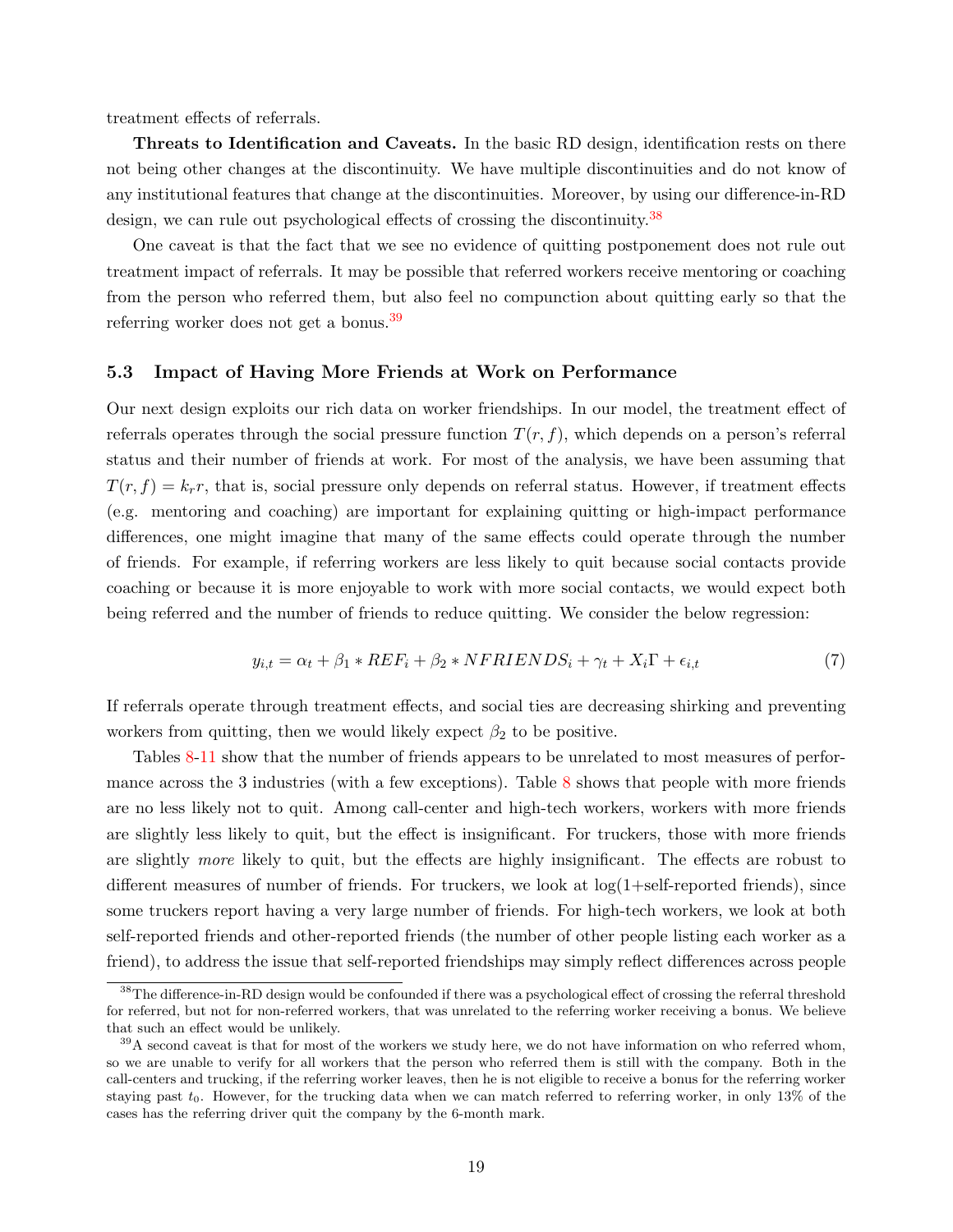in what constitutes a friend. The estimates tell the same story.

Table [9](#page-39-0) show that the number of friends does not predict productivity, except in high-tech where it appears to have a positive impact on some metrics.  $40$  The effects in high-tech are mostly modest. Each additional self-reported friend is associated with an increase of 0.005 standard deviations in terms of subjective performance reviews, though the effect is higher on other-reported friends. Table [10](#page-40-0) shows that having more friends is not associated with having fewer trucking accidents, with the effects actually slightly positive (though not significant).<sup>[41](#page-19-1)</sup> However, Table [11](#page-41-0) shows that workers with more friends do appear somewhat more innovative, coming up with more patents.

Threats to Identification and Caveats. The number of friends a person has at work is not randomly assigned and may be correlated with unobservables, potentially biasing estimates of  $\beta_2$  in [\(7\)](#page-18-3). Most correlations would seem to bias the estimates upwards (e.g. people with unobservedly higher ability may have more friends), which would work against the finding of no treatment effects, but one can imagine stories that would induce a downward bias (e.g. people with unobservedly high ability focus on the job whereas low ability people spend work time socializing).

Even if friends do not predict performance outcomes, it could be that the type of treatment effect and social relationship provided by referring to referred workers might be stronger (or different) than that provided by friends to referred workers. Referring workers might feel an especially strong obligation to assist referred workers, an obligation not shared by non-referring friends. Still, the difference in magnitudes between the coefficients on referral status and number of friends seems telling. For example, in call-centers and high-tech, the coefficients on referral status are 3 and 15 times higher, respectively, than the coefficients on having an additional friend, as we saw in Table [8.](#page-38-0) In trucking, the friendship coefficients go in the opposite direction than those on quitting.

## <span id="page-19-3"></span>5.4 Direct Evidence on Better Job-Specific Match: Pre-Job Performance and Job-Fit Surveys

The three previous tests aimed to isolate treatment effects of referrals and generally failed to file them. Our fourth approach is different (though complementary) in that it aims to isolate selection effects, and finds strong evidence for them.

For many jobs, workers participate in pre-work tests that measure their performance or quality. In call-centers, applicants complete "job tests" that measure their likely performance as future employees. The high-tech workers are interviewed multiple times by committees of current workers. Given that work has not yet begun, as long as referring workers do not provide monitoring or coaching to affect performance, these tasks should isolate the selection benefits of referrals.<sup>[42](#page-19-2)</sup>

<span id="page-19-0"></span> $^{40}$ In call-centers, having more friends is actually associated with *lower* sales conversion, and in trucking, knowing more people before training is associated with fewer miles.

<span id="page-19-1"></span> $^{41}$ Table [10](#page-40-0) is based on the 900 truckers for whom we have social network data, so the sample size is much smaller than in Table [4;](#page-35-0) while the impact of referral on accidents is not statistically significant in Table [10,](#page-40-0) the magnitude of the effect is similar (and actually slightly larger), with referred workers 11.8% less likely to have an accident in a given week than non-referred workers (compared to 7% less likely in Table [4\)](#page-35-0).

<span id="page-19-2"></span><sup>&</sup>lt;sup>42</sup>While our conceptual framework made predictions about differences in worker performance instead of applicant performance, the main idea of the conceptual framework is still useful for thinking about applicant differences. For referred applicants, we might imagine that the signal  $\widehat{m}_R$  is actually comprised of two signals, one observed by the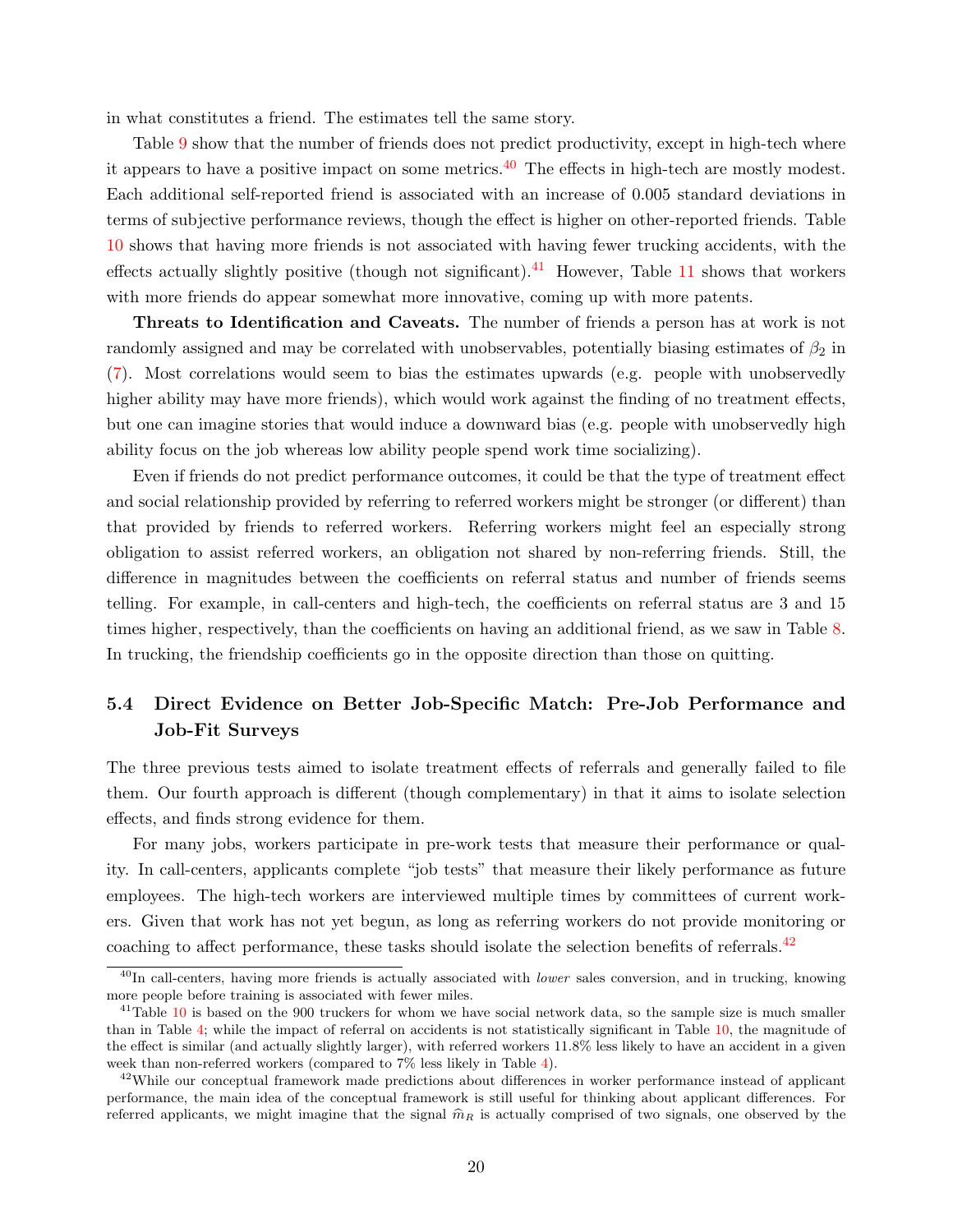Table [12](#page-42-0) shows that referred applicants have significantly higher pre-job performance, both in job tests (call-centers) and interview scores (high-tech). Panel A shows that referred call-center applicants score 0.05 standard deviations higher on their pre-job tests. Panel B shows that referred high-tech applicants score about 0.20 standard deviations higher. Once full controls are added, the coefficient on referrals falls to 0.16 standard deviations, and the effect is similar for both engineers and non-engineers.

While less direct than the evidence in the pre-work performance tests, we also find evidence of selection using surveys that asked workers about very specific aspects of job fit. For the trucking firm, we surveyed drivers about their satisfaction with various aspects of the job after several months of work. Table [13](#page-43-0) shows that referred workers are 0.45 standard deviations less likely to feel bothered by an unexpectedly low paycheck (which can occur because drivers are paid by the mile and their productivity fluctuates), 0.3 standard deviations less likely to feel that the demands of the job interfered with their family life, and 0.3 standard deviations more likely to believe that they were home an acceptable number of times per month. While it is not impossible that mentoring or coaching by the referring worker could affect drivers' perceptions of these job features outside of initial selection, it seems much more likely that these factors reflect selection of particular types of people.

Threats to Identification and Caveats. An important confound to interpreting the results in Table [12](#page-42-0) as evidence of selection would be if referring workers could coach referred applicants in preparation for job tests or job interviews. However, our discussions with managers indicate that possible coaching is unlikely to explain our results. For call-centers, managers we interviewed thought it was very unlikely that referring workers were preparing referred applicants for job tests. For high-tech workers, the interviews are unstructured. Interviewers are encouraged to evaluate the candidate from his or her own unique perspective, thereby making it difficult for a referring worker to prep an applicant.

For the high-tech applicants, another confound would be if referred applicants were more likely to face a more favorable group of interviewers (perhaps with the interviewers including the referring worker or other friends of the referred applicant), but there is little to support this concern. The high-tech firm uses most of its employees to conduct interviews (in our data,  $67\%$  of employees are observed conducting interviews) and interviewers are assigned to applicants in a quasi-random fashion. Applicants are highly unlikely to come across the referring worker or other friends in interviews. Using our data on the interviewers at every interview, as well as data on who each employee is friends with, we observe that only 3% of interviewers are later reported to be a friend of the applicant.<sup>[43](#page-20-0)</sup>

referring worker and one observed by the firm. For non-referred applicants, there is only a signal observed by the firm. Assume that the firm signals are not observed until the end of the application process. Thus, if selection / superior information is important for referral effects, referred applicants will have superior pre-job performance because no referring worker signal is observed for non-referred applicants. See [Autor and Scarborough](#page-26-3) [\(2008\)](#page-26-3) for a related conceptual framework, where two signals are observed about some applicants, but only one signal about others. [Autor and Scarborough](#page-26-3) [\(2008\)](#page-26-3) is also about job testing, in their case, looking at whether introducing job testing disadvantages minority workers.

<span id="page-20-0"></span><sup>&</sup>lt;sup>43</sup>Further, applicants with a greater number of people at an interview who later are declared as one of their friends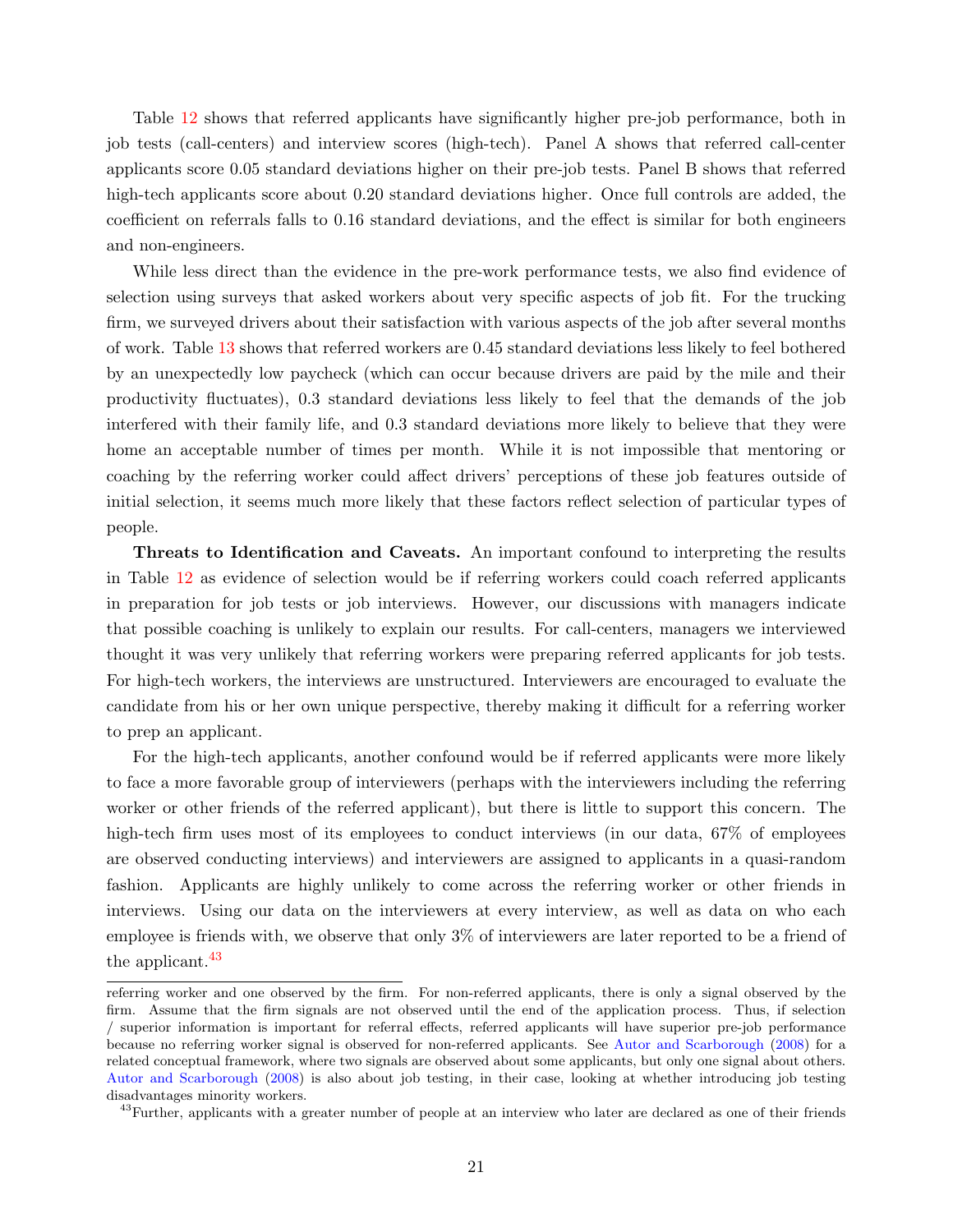#### 5.5 Qualitative Evidence and Discussion

In addition to our four new quantitative tests, we conducted interviews with multiple Human Resource managers in each of the three industries to gain further insights into why referred workers perform better. The interviews were conducted both before we had our results and afterward. Across the board, managers tended to believe that referred workers perform better, and when asked why, they emphasized selection. For example, at one of the call-center firms, the Vice President of Training, Customer Experience and Business Intelligence argued that selection was an important part of referral effects, arguing that referred workers had "a better expectation of what to expect on the job." Echoing this point, the Vice President of Recruiting at the trucking firm said of referred drivers that "The person knows the job they're going into" and that this is what enables them to attain higher retention. At the high-tech firm, a Senior Talent Specialist said "The person who is referring the person in knows about the environment and the culture. The person referring them can vouch for them, to do the job from a technical standpoint, and to fit in with the group, fix this or that. There is more of a back story with a candidate."<sup>[44](#page-21-1)</sup>

From the analysis in Section [5,](#page-14-0) it is not obvious whether referrals lead to better match for a particular firm or job or instead better match for an industry. We believe, however, that our results are most consistent with match for the job than for a particular industry. If workers are quitting for other firms within the same industry, and if effects are driven by selection, then referred workers quitting less suggests that they are better matched for the particular job.

Our results differ from existing discussion and analysis of selection vs. treatment impacts of referrals. [Heath](#page-27-12) [\(2011\)](#page-27-12) argues that referrals help to reduce moral hazard and overcome limited liability constraints in Bangladeshi garment factories. Using household surveys, she shows that referring workers experience wage decreases when their referred worker's wage decreases. Since the workers we study are primarily from the U.S., it could be the case that referrals provide different benefits in wealthy countries and developing ones. [Castilla](#page-27-3) [\(2005\)](#page-27-3) shows that referred workers have higher productivity at a bank call-center. Based on qualitative interviews, [Castilla](#page-27-3) [\(2005\)](#page-27-3) suggests that productivity may be higher because referring workers serve as friends or "buddies" to referred workers. However, using explicit data on work friendships as well as on referrals, we find that the relationship between being referred and performance is very different from that of having more work friends and performance.

## <span id="page-21-0"></span>6 Mechanisms for Selection

Above, we have argued that the evidence is most consistent with referrals shaping worker performance through selection: referrals appear to select workers who are better matched for a particular job. In this section, we provide evidence on mechanisms for superior selection from referrals. We find

or one of their friends of friends do not receive higher interview scores. Regression results available on request.

<span id="page-21-1"></span><sup>44</sup>Some of the managers also believed that referred workers performed better because of treatment effects. For example, the Vice President of Recruiting at the trucking firm said of referred workers "When you go there, you already have an advocate in the family." However, there was substantially more discussion on selection benefits of referrals compared to discussion on treatment benefits.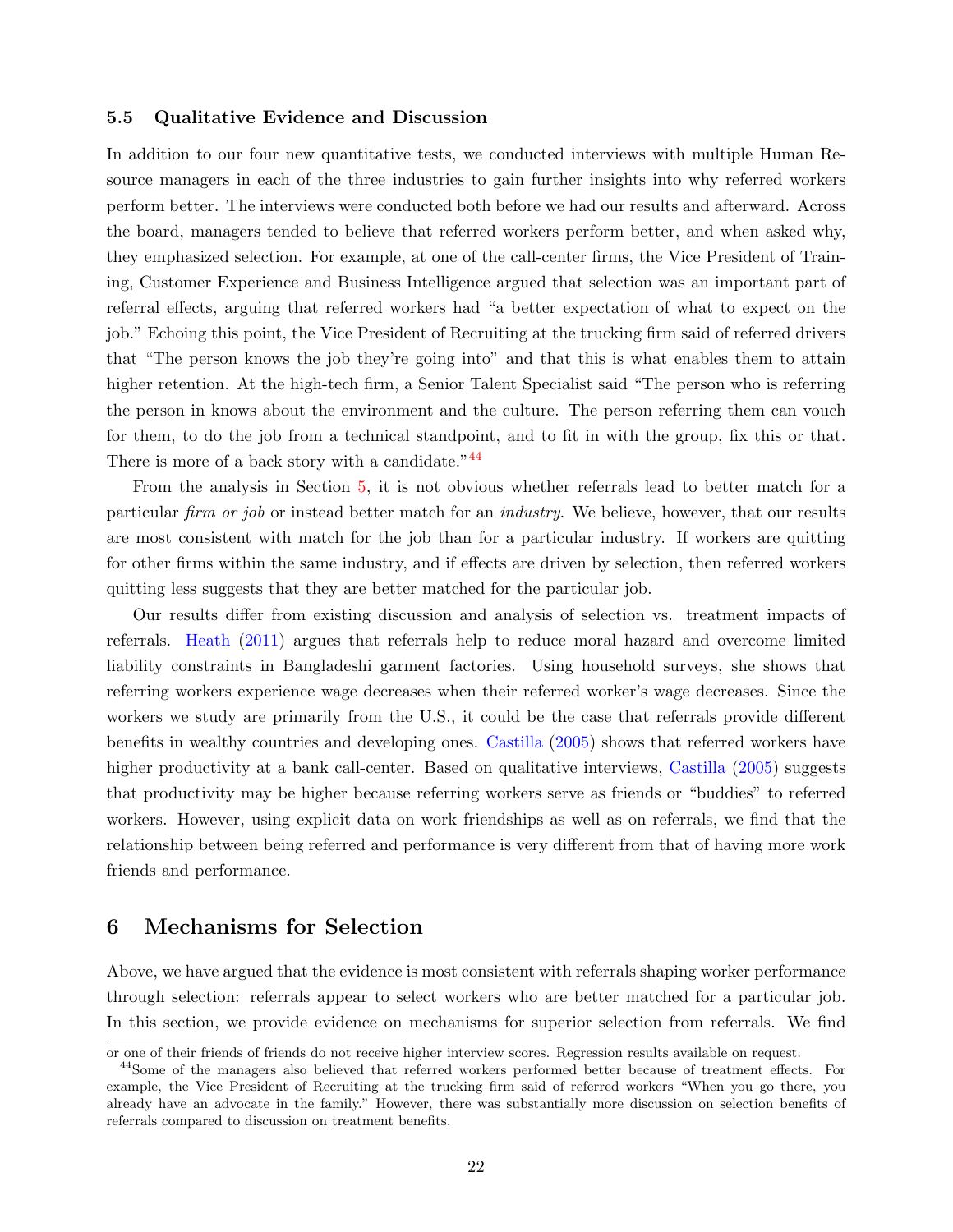evidence for homophily as one potentially important mechanism; in addition, we find that referred workers having worse outside options or different beliefs seem unlikely to be important mechanisms.

Table [14](#page-43-1) shows evidence of homophily, the tendency of people to refer other people like themselves, in characteristics. We estimate the following equation:

$$
x_{i_r} = \alpha + X_r \beta + \epsilon_{i_r} \tag{8}
$$

where  $x_{i_r}$  is a characteristic of worker i who is referred by worker r;  $X_r$  is a vector of characteristics of the referring worker (including x); and  $\epsilon_{i_r}$  is an error. For the X variables, we examine smoker status, race, age, gender, and marital status, and we control for the referring worker's 3-digit zipcode. We thus ask: Within a given 3-digit zip code, are African-Americans more likely to refer other African-Americans? Are older workers more likely to refer older workers? Looking along the diagonal of Table [14,](#page-43-1) we see that referred workers are more likely to refer those like themselves. A referring worker living in a given 3-digit zip code, if he is African-American, is more likely to nominate another African-American by 45 percentage points. All else equal, looking at a referring worker who is 10 years older, the worker he refers is likely to be 3 years older.

Next, we show in Table [15](#page-44-0) that homophily extends to employee behavior: if an employee exhibits a particular behavior, all else equal, the people he refers are more likely to exhibit the same behavior. We consider regressions of the form:

$$
y_{i_r t\tau} = \alpha + \gamma \overline{y}_r + X_r \beta_1 + X_i \beta_2 + \delta_t + \theta_\tau + \epsilon_{i_r t\tau}
$$
\n
$$
\tag{9}
$$

where  $y_{irt\tau}$  is a behavior of worker i referred by r at tenure t at time  $\tau$ ;  $\gamma$  is the main coefficient of interest;  $\overline{y}_r$  is the average behavior of worker r;  $X_r$  is a vector of characteristics of r (including the referring worker's final tenure with the firm);  $X_i$  is a vector of characteristics of i; and  $\delta_t$  and  $\theta_\tau$  are tenure and time fixed effects, respectively. Panel A shows that for a referring driver with average lifetime productivity 100 miles per week above the mean, the person they refer is 29 miles per week above the mean on average. Panel B shows that if the referring driver has an accident at some point, the person they refer is  $14\%$  more likely to have an accident.<sup>[45](#page-22-0)</sup>

A confound to identifying behavioral homophily would be if there is some common shock that affected referring and referred workers (e.g. a local shock to the productivity of truckers in a given area). We assuage this concern, first, by adding rich geographic controls, including the 3-digit home residence zipcode of both the referring and referred driver, and by including trucking operating center fixed effects. In columns 3 and 4 of Panel A, we allow the operating center fixed effects to interact flexibly with the time fixed effects, allowing for location-specific time-varying shocks, but this has little impact on the estimates. In addition, the results in Panels A and B are robust to alternative measures of referring worker behavior; instead of using the referring worker's overall

<span id="page-22-0"></span><sup>&</sup>lt;sup>45</sup>It would also be interesting to examine whether the workers referred by high-productivity and low-productivity referring workers differ in terms of hard-to-observe characteristics such as cognitive and non-cognitive skills. However, because the data on cognitive and non-cognitive skills are from workers hired in 2005 and 2006, whereas the data on who refers whom is from 2007-2009, we cannot do this comparison. See Appendix [B.](#page-47-0)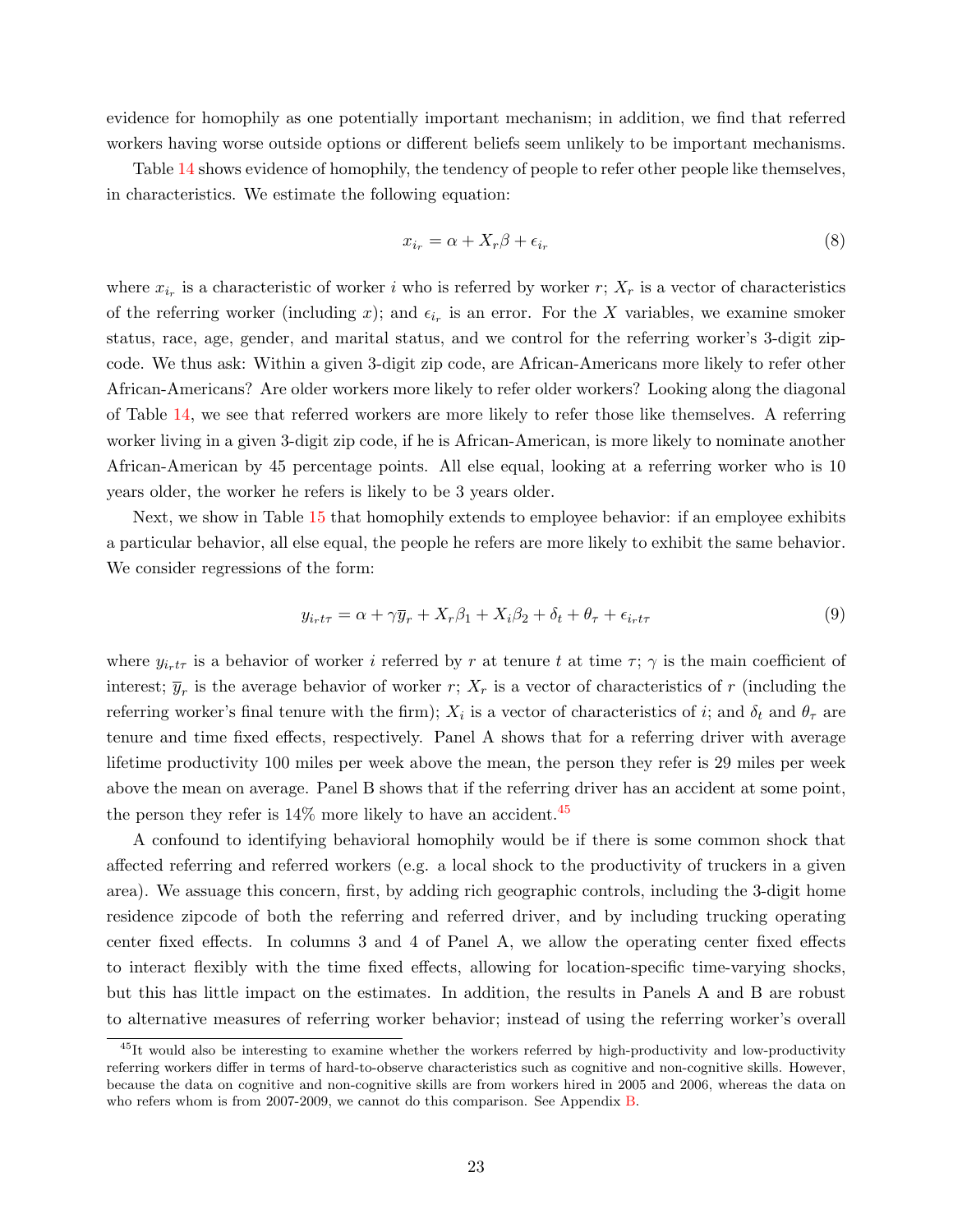average productivity, results are similar if we use the referring worker's productivity before the referral, meaning the results are not driven by a new shock that occurs affect the referred driver starts work.

To gain further insight, we ran quantile regressions in Table [C12,](#page-61-0) showing that the impact of higher productivity referring workers is similar at the 10th, 50th, and 90th quantiles. This suggests that more productivity referring workers shift the entire distribution of productivity of the workers they refer.

Why do referrals from high-productivity workers seem to perform better than referrals from lowproductivity ones? In our conceptual framework, greater information about referred applicants leads for them to be positively selected with greater productivity. Thus, one explanation is that conditional on a set of possible people to refer, high-productivity referring workers get more precise signals or otherwise choose to refer different types of people than low-productivity workers. An alternative explanation is that high-productivity and low-productivity referring workers tend to have different sorts of friends. However, without data on people's non-work friends, we are unable to distinguish between these two explanations.<sup>[46](#page-23-0)</sup>

#### 6.1 Alternative Mechanisms for Selection

We consider two alternative ways by which selection could operate and find limited support for them.

Worse Outside Option. One possibility is that referred workers are positively selected because they have lower outside options and are thus less likely to quit [\(Loury,](#page-28-22) [2006\)](#page-28-22). As seen in Table [C2,](#page-55-0) referred workers do indeed report slightly lower outside options. To examine the importance of differences in outside options for observed quitting differences, we consider quitting models both with and without controls for the outside option, as seen in Table [C9.](#page-59-1) Controlling for the outside option has little impact on the referral dummy coefficient, reducing it by 7%, though the estimates are somewhat imprecise.

Differences in Productivity Beliefs. Another possibility is that referred and non-referred drivers could differ in their productivity beliefs. Using the same set of 900 truckers, [Hoffman and](#page-27-23) [Burks](#page-27-23) [\(2012\)](#page-27-23) shows that workers who are more optimistic about future productivity, conditional on actual productivity to date, are less likely to quit. However, Table [C10](#page-60-1) shows that referred and non-referred workers have similar beliefs about their future productivity.

<span id="page-23-0"></span><sup>46</sup>We could extend our conceptual framework to allow for different productivity referring workers to have different types of friends on average, as in [Montgomery](#page-28-4) [\(1991\)](#page-28-4). We did this for a binary-match version of the conceptual framework and obtained similar predictions. A third explanation for why referrals from high-productivity workers perform better might be that high-productivity and low-productivity referring workers have different treatment effects. High-productivity workers might provide very beneficial coaching / mentoring, whereas low-productivity referring workers might provide unhelpful or even hurtful information. This seems unlikely for our context, given the findings in Section [5](#page-14-0) of little evidence of treatment effects.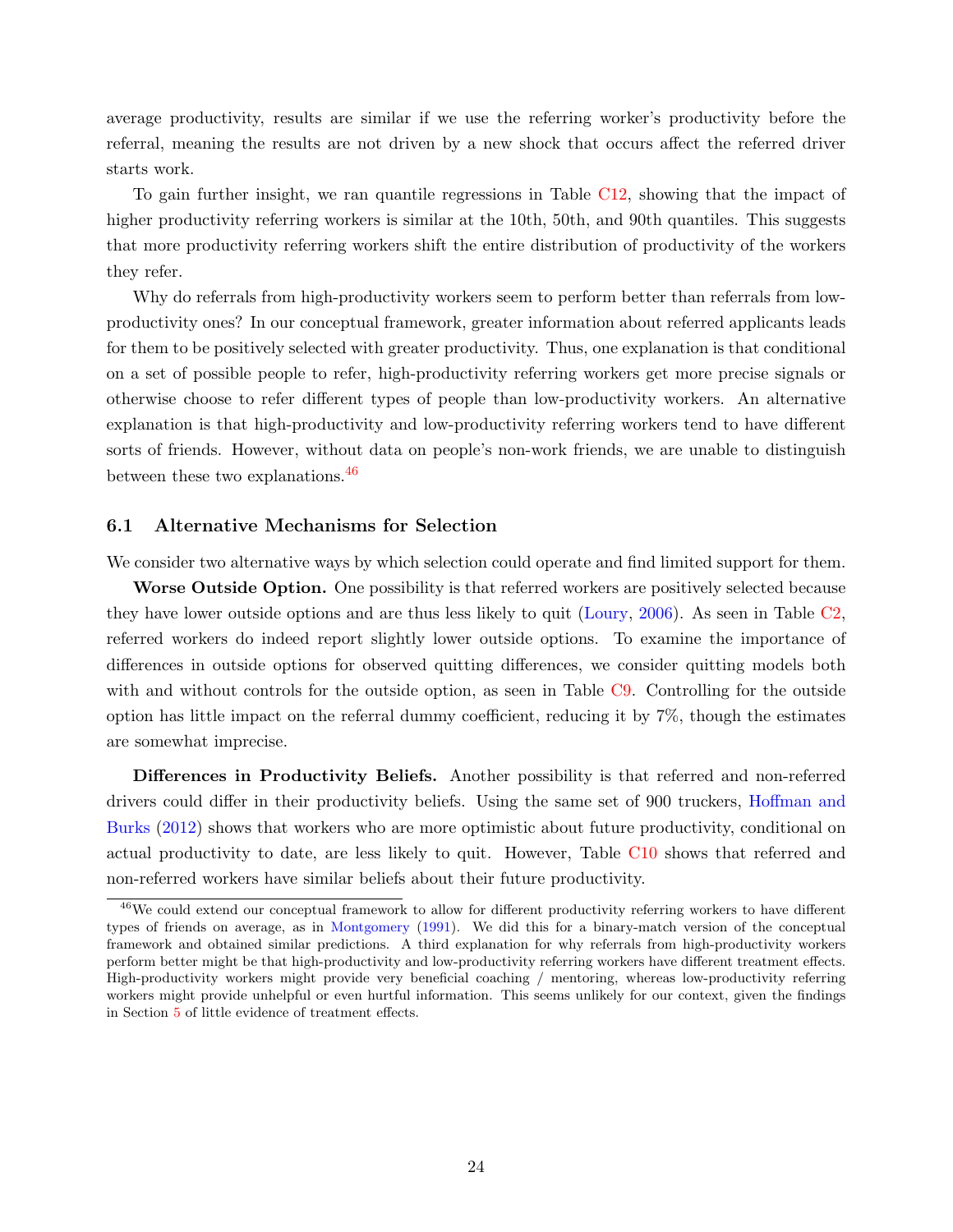## <span id="page-24-0"></span>7 Implications for Profits

We now show that the behavioral differences between referred and non-referred workers translate into significant differences in profits from each kind of worker. More surprisingly, profits differ substantially depending on the ability of the referring worker. We focus the profits analysis on the trucking industry since the production process is relatively simple, making it relatively easy to calculate profits.

We measure firm profits using profits per worker, defined as the average discounted profit stream from a worker during his time with the company (once a worker exits, the profit stream stops). Profits per worker equals discounted revenue, minus costs from a worker having any accidents, minus the cost of training and recruiting a worker (which depends on whether the worker needs commercial driver's license training and whether they were referred), minus any referral bonuses paid, plus any training contract penalties collected when the worker quits:

<span id="page-24-3"></span>
$$
\pi = \text{Discounted revenue - Accident cost - Training/Recriting cost - Referral bonus + Recovered damages} \qquad (10)
$$
\n
$$
= \sum_{t=1}^{\infty} \delta^{t-1} \left(1 - Q_t\right) \left[y_t \left(P - w_t - mc\right) - FC - c_A A_t\right] - TC\left(E, r\right) - 500r - 500\delta^{26} rE\left(1 - Q_{26}\right) + \left(1 - E\right) \sum_{t=1}^{\infty} \delta^{t-1} \theta k_t q_t
$$

where  $q_t$  is a dummy for quitting in week  $t$ ;  $Q_t = \sum_{i=1}^{t}$  $s=1$  $q_s$  is whether a driver has quit in the first  $t$ weeks;  $y_t$  is a driver's weekly miles; P is the price the firm charges for one mile of shipment;  $w_t$  is wage per mile; mc is the non-wage marginal cost per mile (i.e. truck wear and gas costs);  $FC$  is fixed costs per week (i.e. support for the drivers and the opportunity cost of the truck);  $c_A$  is the cost of an accident; A is a dummy for having an accident;  $TC(E, r)$  is the cost of training and recruiting a worker;  $E$  is a dummy for whether the worker is experienced;  $r$  is a dummy for whether the worker was referred;  $k_t$  is the quit penalty for a worker who quits in week t; and  $\theta$  is the share of the training contract penalty collected by the firm. We assume values for P, mc, FC,  $c_A$ , TC, and  $\theta$  based on consultation with the trucking firm.[47](#page-24-1)

Table [16](#page-44-1) shows profits per worker is significantly higher for referred workers, and varies strongly with the type of person making the referral. The average referred worker yields \$2,201 in discounted profits whereas the average non-referred worker yields \$1,756.<sup>[48](#page-24-2)</sup> Note that bonuses paid to referred workers are taken out of the profits for referred workers, so the difference is the difference in discounted profits while accounting for referred workers receiving a bonus. In addition, we see that workers

<span id="page-24-1"></span><sup>&</sup>lt;sup>47</sup>Specifically, we assume that  $P = \$1.90$  per mile,  $mc = \$1.20$  per mile,  $FC = \$475$  per week,  $c_A = \$1,000$ ,  $TC = $2,500 - $500r - $1,750e$ , and  $\theta = 0.3$ . The relatively small assumed accident cost of \$1,000 reflects the broad definition of an accident in the data. In addition, we assume that  $\delta = 0.9957$ , following [Hoffman and Burks](#page-27-23) [\(2012\)](#page-27-23). [Hoffman and Burks](#page-27-23) [\(2012\)](#page-27-23) estimate a structural model of quitting using a subset of the trucking firm data; they assume a weekly discount factor of 0.9957, corresponding to a "low" annual discount factor of 0.8, finding the model works best for discount factors in that range. If instead we assume a higher  $\delta$  for our profits calculation here, the level of profits slightly increases, but our conclusions are identical. For example, if we assume  $\delta = 0.9990$ , corresponding to an annual discount factor of 0.95, referred average profits per worker is \$2,838 compared to \$2,285 for non-referred workers, a difference of 24%. Profits per worker from above-median referring workers is \$4,493 compared to \$1,412 for below-median referring workers.

<span id="page-24-2"></span> $^{48}$ This difference in profits does not capture differences in the tendency of referred and non-referred workers to make referrals themselves. Table [C6](#page-57-1) shows that referred workers are 4 percentage points more likely to ever make a referral than non-referred workers. The difference we calculate may thus be an underestimate of the profit difference between referred and non-referred workers.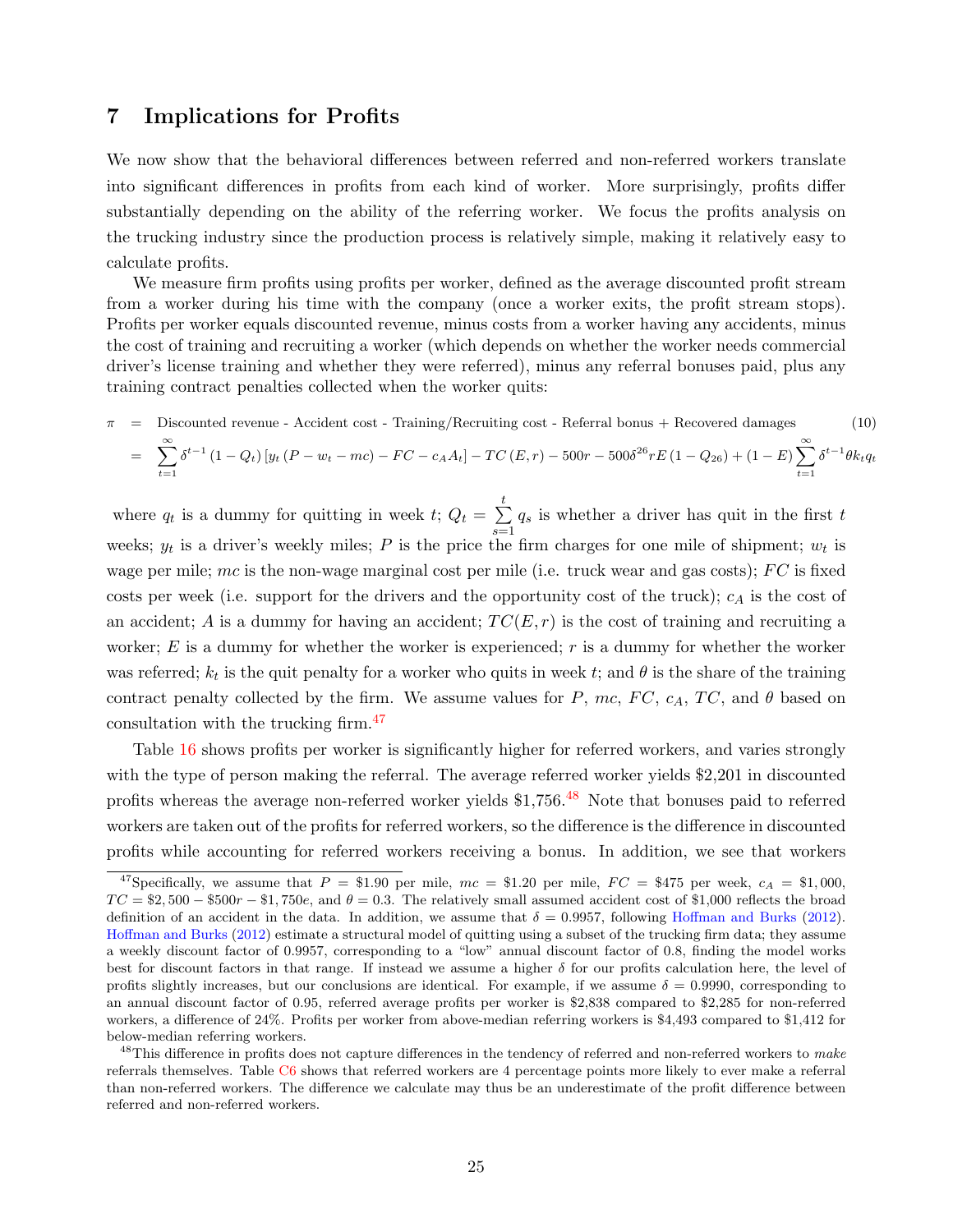referred by above-median productivity drivers yield \$4,190 in profits, whereas referrals from belowmedian productivity workers yield \$1,063 in profits, which is below the profits from the average non-referred worker. In addition, there is a large difference in profits per worker based on whether the worker making the referral is ever observed to quit or not.

Interpretation. Although the profits formula, [\(10\)](#page-24-3), includes several parts, so as to make the calculation as precise as possible, the main mechanisms behind the results are simple and seemingly general. Because referred workers are less likely to quit, there is less time spent "moving up" the productivity-tenure curve and more time achieving high-level productivity.

An implication of these results is that firms may gain by encouraging referrals from their most productive workers. In the firms we study here, all workers are eligible to receive bonuses for referring new employees who are hired and/or who stay for some period of time. Instead, firms may wish to give the largest incentives to their most productive workers. This could be achieved in different ways. First, firms could choose to award referral bonuses conditional on the referring worker having average productivity above some threshold. Alternatively, it might be optimal for workers only to become eligible for bonuses once they have achieved a certain tenure level. Finally, even without changing bonuses, firms could decide to award the greatest weight in their hiring process to those referred by the best workers.<sup>[49](#page-25-1)</sup>

## <span id="page-25-0"></span>8 Conclusion

Why do so many firms appear to value using employee referrals to hire new workers? We present a conceptual framework illustrating how referrals can have both selection and treatment effects on worker behavior. We document that, compared to non-referred workers, referred workers are substantially less likely to quit, are more innovative, and have fewer accidents, even though they have similar characteristics (e.g. schooling, cognitive ability, non-cognitive ability, and experimental preferences) and score no higher on standard productivity measures. In the main contribution of the paper, we develop four new tests to separate selection and treatment impacts of referrals. All four tests provide evidence of selection instead of treatment. The behavioral differences we estimate translate into large differences in the profitability of referred and non-referred workers, and referrals from high-productivity referring workers are especially profitable.

Although it is difficult without a full general equilibrium model to analyze total welfare, our results suggest that referrals may have a significant positive impact on total welfare in the industries

<span id="page-25-1"></span><sup>&</sup>lt;sup>49</sup>The reader may ask whether any of the firms we study are already incentivizing or giving preference to referrals from their best candidates. None of the nine firms gives different financial incentives for referrals based on any characteristics of the referring worker. In addition, none of the managers we spoke to said there was any advantage in the hiring process in being referred by some current employees versus others. In fact, at some firms, the hiring manager will not even know who the referring worker is, simply knowing that someone referred them. For example, the Vice-President of Driver Recruiting at the trucking firm said it was "very unlikely that the recruiter would know [the identity of] the referring driver. It is possible that they could figure it out but it would take a good bit of investigating." As to why firms may not be already optimally incorporating information about the referring worker into the design of their referral programs, it does not seem likely that incorporating this information would be logistically costly. Rather, it could simply reflect that optimal management practices, like other technologies, often face informational barriers to adoption, and only become adopted once managers become aware of them [\(Bloom et al.,](#page-27-26) [2013\)](#page-27-26).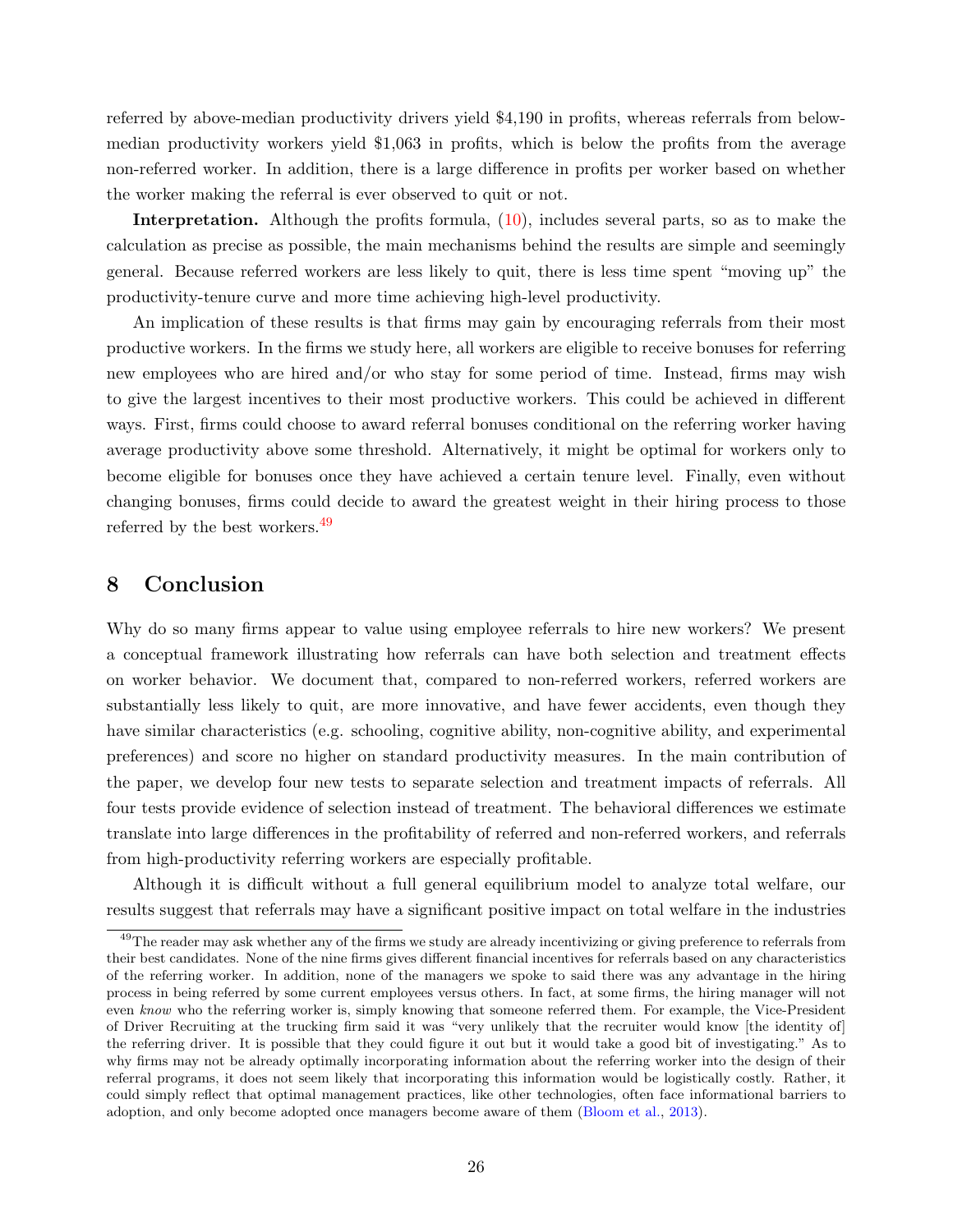we study, both by improving worker-firm matching, and because of the externalities associated with increased high-tech innovation and decreased trucking accidents.

Our findings have important implications for both policymakers and managers. For policymakers, there is frequently concern that a lack of social ties contributes to certain workers being disadvan-taged.<sup>[50](#page-26-4)</sup> Because referrals appear to benefit workers by matching them to better jobs as opposed to supporting them once work has begun, policy efforts on building social networks should focus on helping workers before they have jobs, as opposed to after work has begun.

For managers, our results on workers referring others like themselves suggest that firms may benefit by incentivizing referrals from their best workers. More speculatively, our results may be relevant for managers on the issue of "weak ties" vs. "strong ties." It has been argued that "weak ties" play an important role for workers in finding jobs [\(Granovetter,](#page-27-4) [1973,](#page-27-4) [1974\)](#page-27-5); however, given our finding that referrals operate because of superior information about candidates, if "strong tie" relationships yield superior information about applicants compared to "weak tie" ones, then firms may wish to incentivize referrals more for applicants who are "strongly tied" to existing employees instead of "weakly tied."

We conclude by highlighting three limitations of our paper. First, our results focused on three specific industries, call-centers, trucking, and high-tech, and thus may not be generalizable to all firms in the economy. However, compared to most work in personnel economics that uses individuallevel productivity data from a single firm in a single industry, the paper is a significant advance, and our findings are relatively consistent across industries. Further work is needed to confirm the results in other contexts. Second, our tests for selection vs. treatment impacts of referrals are not from a randomized experiment and rely on several identifying assumptions. However, we believe these assumptions are reasonable in our setting and that our quasi-experimental tests are a significant advance for the literature. Third, although we show that referred workers are valuable for firms and analyze why, our results *do not* necessarily imply that firms should expand employee referral programs. Our regression results address average differences between referred and non-referred workers, not the impact of making changes on the *margin*. To convincingly demonstrate that firms should expand employee referral programs, we would need exogenous variation in referral bonus size.<sup>[51](#page-26-5)</sup> We intend to explore these issues in future work.

#### References

- <span id="page-26-3"></span>Autor, David H. and David Scarborough, "Does Job Testing Harm Minority Workers? Evidence from Retail Establishments," Quarterly Journal of Economics, 2 2008, 123 (1), 219–277.
- <span id="page-26-0"></span>Bandiera, Oriana, Iwan Barankay, and Imran Rasul, "Social Connections and Incentives in the Workplace: Evidence From Personnel Data," Econometrica, 2009, 77 (4), 1047–1094.
- <span id="page-26-1"></span> $\ldots$ , and  $\ldots$ , "Social Incentives in the Workplace," Review of Economic Studies, 2010, 77 (2), 417–458.
- <span id="page-26-2"></span>Baron, James and David Kreps, Strategic Human Resources: Frameworks for General Managers, New York, NY: Wiley, 1999.

<span id="page-26-6"></span>Abaluck, Jason, Mitchell Hoffman, and Amanda Pallais, "A Field Experiment on Referrals and Employment," 2013. Work in progress.

<span id="page-26-5"></span><span id="page-26-4"></span><sup>50</sup>See e.g. "Employers Increasingly Relying on Internal Referrals in Hiring," New York Times, January 27, 2013.

<sup>51</sup>Such variation can also be used to estimate the impact of referrals on outcomes for workers; [Abaluck et al.](#page-26-6) [\(2013\)](#page-26-6) are working on an experiment along these lines.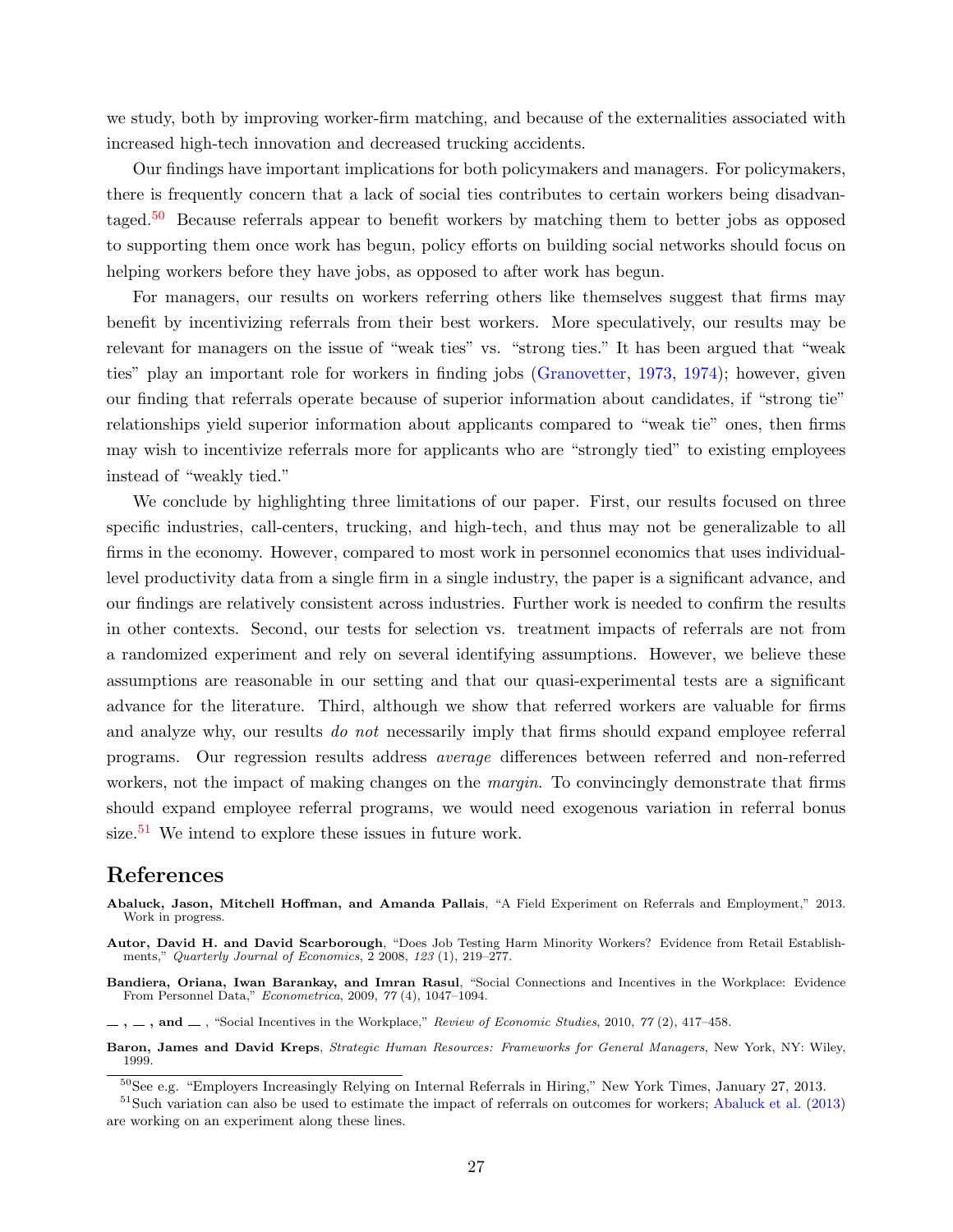- <span id="page-27-20"></span>Barrick, Murray R. and Michael K. Mount, "The Big Five Personality Dimensions and Job Performance: A Meta-Analysis?," Personnel Psychology, 1991, 44, 1–26.
- <span id="page-27-7"></span>Bayer, Patrick, Stephen L. Ross, and Giorgio Topa, "Place of Work and Place of Residence: Informal Hiring Networks and Labor Market Outcomes," Journal of Political Economy, 2008, 116 (6), 1150–1196.
- <span id="page-27-8"></span>Beaman, Lori, "Social Networks and the Dynamics of Labour Market Outcomes: Evidence from Refugees Resettled in the U.S.," Review of Economic Studies, 2012, 79 (1).
- <span id="page-27-10"></span> $-$  and Jeremy Magruder, "Who Gets the Job Referral? Evidence from a Social Networks Experiment," American Economic Review, 2012, Forthcoming.
- <span id="page-27-22"></span>Bloom, Nicholas and John Van Reenen, "Patents, Real Options and Firm Performance," Economic Journal, 2002, 112 (478), C97–C116.
- <span id="page-27-16"></span> $-$  and  $-$ , "Human Resource Management and Productivity," Handbook of Labor Economics, 2011, pp. 1697–1767.
- <span id="page-27-26"></span>, Benn Eifert, Aprajit Mahajan, David McKenzie, and John Roberts, "Does Management Matter? Evidence from India," Quarterly Journal of Economics, 2013, 128 (1), 1–51.
- <span id="page-27-18"></span>Borghans, Lex, Angela Lee Duckworth, James J. Heckman, and Bas ter Weel, "The Economics and Psychology of Personality Traits," Journal of Human Resources, 2008, 43 (4), 972-1059.
- <span id="page-27-14"></span>Breaugh, James A., "Employee recruitment: Current knowledge and important areas for future research," Human Resource Management Review, 2008, 18 (3), 103 – 118.
- <span id="page-27-11"></span>Brown, Meta, Elizabeth Setren, and Giorgio Topa, "Do Informal Referrals Lead to Better Matches? Evidence from a Firm's Employee Referral System," 2012. Mimeo.
- <span id="page-27-17"></span>Burks, Stephen, Jeffrey Carpenter, Lorenz Goette, Kristen Monaco, Kay Porter, and Aldo Rustichini, "Using Behavioral Economic Field Experiments at a Firm: The Context and Design of the Truckers and Turnover Project," in "The Analysis of Firms and Employees: Quantitative and Qualitative Approaches" 2008.
- <span id="page-27-15"></span>Calvo-Armengol, Antoni and Matthew O. Jackson, "The Effects of Social Networks on Employment and Inequality," American Economic Review, 2004, 94 (3), 426–454.
- <span id="page-27-24"></span>Cameron, Colin and Pravin Trivedi, Microeconometrics: Methods and Applications, New York, NY: Cambridge University Press, 2005.
- <span id="page-27-3"></span>Castilla, Emilio J., "Social Networks and Employee Performance in a Call Center," American Journal of Sociology, 2005, 110 (5), pp. 1243–1283.
- <span id="page-27-19"></span>Dal Bo, Ernesto, Federico Finan, and Martin Rossi, "Strengthening State Capabilities: The Role of Financial Incentives in the Call to Public Service," Quarterly Journal of Economics, 2013, Forthcoming.
- <span id="page-27-13"></span>Dustmann, Christian, Albrecht Glitz, and Uta Schoenberg, "Referral-based Job Search Networks," 2012. Mimeo.
- <span id="page-27-6"></span>Fernandez, Roberto M., Emilio J. Castilla, and Paul Moore, "Social Capital at Work: Networks and Employment at a Phone Center," American Journal of Sociology, 2000, 105 (5), pp. 1288-1356.
- <span id="page-27-0"></span>Galenianos, Manolis, "Hiring Through Referrals," 2011. Mimeo.
- <span id="page-27-4"></span>Granovetter, Mark, "The Strength of Weak Ties," The American Journal of Sociology, 1973, 78 (6), 1360–1380.
- <span id="page-27-5"></span>, Getting a Job, Cambridge, MA: Harvard University Press, 1974.
- <span id="page-27-25"></span>Grembi, Veronica, Tommaso Nannicini, and Ugo Troiano, "Policy Responses to Fiscal Restraints: A Difference-in-Discontinuities Design," 2012. Mimeo.
- <span id="page-27-12"></span>Heath, Rachel, "Why do Firms Hire using Referrals? Evidence from Bangladeshi Garment Factories," 2011. Mimeo.
- <span id="page-27-2"></span>Heckman, James J., Jora Stixrud, and Sergio Urzua, "The Effects of Cognitive and Noncognitive Abilities on Labor Market Outcomes and Social Behavior," Journal of Labor Economics, 2006, 24 (3), 411–482.
- <span id="page-27-9"></span>Hellerstein, Judith K., Melissa McInerney, and David Neumark, "Neighbors and Coworkers: The Importance of Residential Labor Market Networks," Journal of Labor Economics, 2011, 29 (4), 659 – 695.
- <span id="page-27-21"></span>Henderson, Rebecca and Iain Cockburn, "Scale, Scope, and Spillovers: The Determinants of Research Productivity in Drug Discovery," RAND Journal of Economics, 1996, 27(1), 32-59.
- <span id="page-27-23"></span>Hoffman, Mitchell and Stephen Burks, "Training Contracts, Worker Overconfidence, and the Provision of Firm-Sponsored General Training," 2012. Mimeo, Yale University.
- <span id="page-27-1"></span>Holzer, Harry, "Hiring Procedures in the Firm: Their Economic Determinants and Outcomes," 1987. NBER WP.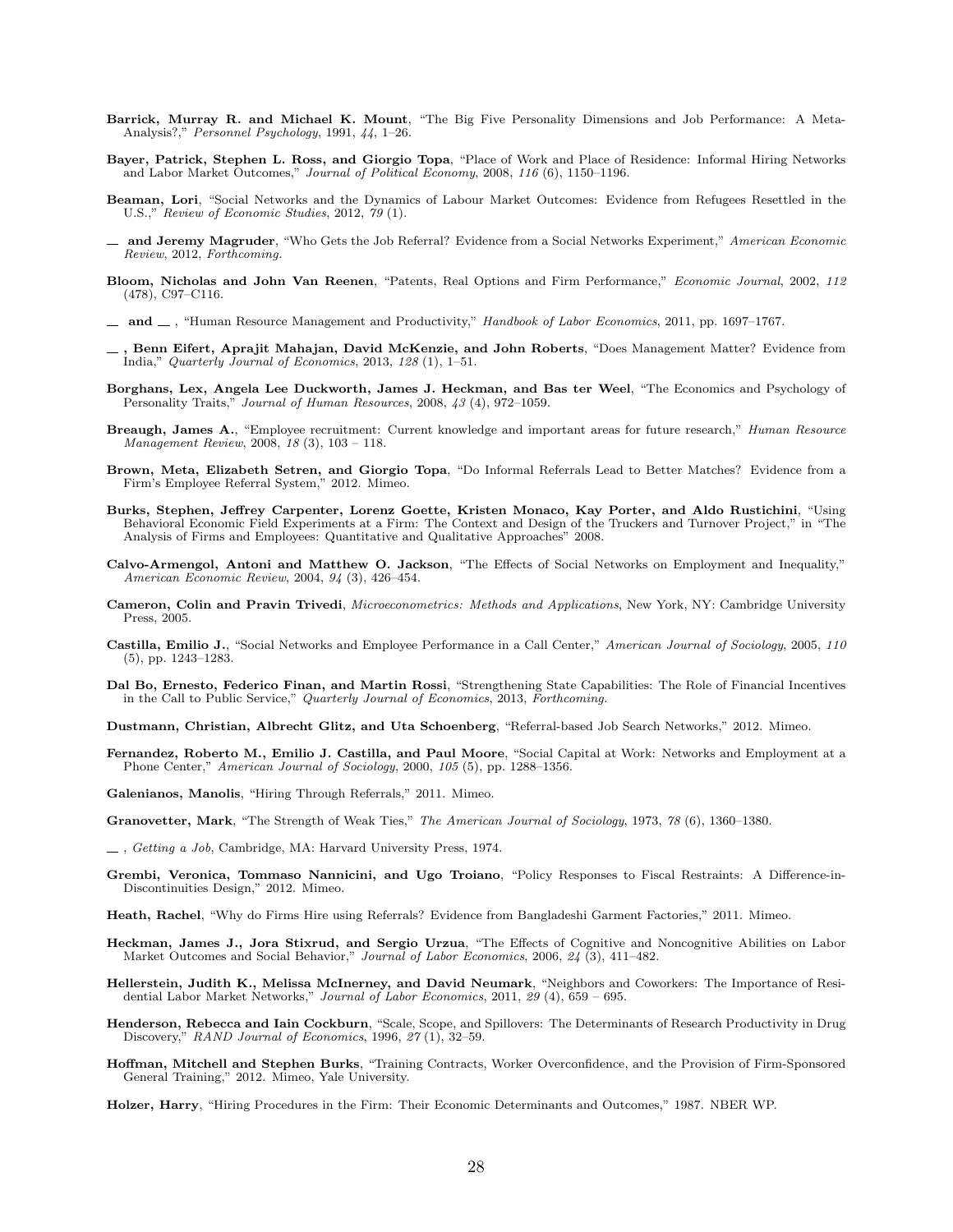- <span id="page-28-15"></span>Ichniowski, Casey, Kathryn Shaw, and Giovanna Prennushi, "The Effects of Human Resource Management Practices on Productivity: A Study of Steel Finishing Lines," American Economic Review, 1997, 87 (3), 291–313.
- <span id="page-28-20"></span>Imbens, Guido W. and Thomas Lemieux, "Regression discontinuity designs: A guide to practice," Journal of Econometrics, 2008, 142 (2), 615–635.
- <span id="page-28-3"></span>Ioannides, Yanis and Linda D. Loury, "Job information networks, neighborhood effects, and inequality," Journal of Economic Literature, 2004, 42 (4), 1056–1093.
- <span id="page-28-14"></span>Jackson, Matthew, Social and Economic Networks, Princeton, NJ: Princeton University Press, 2008.
- <span id="page-28-18"></span>Jaffe, Adam B., Manuel Trajtenberg, and Rebecca Henderson, "Geographic Localization of Knowledge Spillovers as Evidenced by Patent Citations," Quarterly Journal of Economics, 1993, 108 (3), 577-598.
- <span id="page-28-6"></span>Kugler, Adriana D, "Employee referrals and efficiency wages," Labour Economics, 2003, 10 (5), 531–556.
- <span id="page-28-8"></span>Laschever, Ron, "The doughboys network: Social interactions and the employment of World War I veterans.," 2009. Mimeo.
- <span id="page-28-7"></span>Lazear, Edward, Kathryn Shaw, and Christopher Stanton, "The Value of Bosses," 2012. Mimeo.
- <span id="page-28-21"></span>Lee, David S. and Thomas Lemieux, "Regression Discontinuity Designs in Economics," Journal of Economic Literature, 2010, 48 (2), 281–355.
- <span id="page-28-16"></span>Lindqvist, Erik and Roine Vestman, "The Labor Market Returns to Cognitive and Noncognitive Ability: Evidence from the Swedish Enlistment," American Economic Journal: Applied Economics, 2011, 3 (1), 101–28.
- <span id="page-28-22"></span>Loury, Linda Datcher, "Some Contacts Are More Equal than Others: Informal Networks, Job Tenure, and Wages," Journal of Labor Economics, 2006, 24 (2), 299–318.
- <span id="page-28-4"></span>Montgomery, James D, "Social Networks and Labor-Market Outcomes: Toward an Economic Analysis," American Economic Review, December 1991, 81 (5), 1407–18.
- <span id="page-28-9"></span>Mortensen, Dale and Tara Vishwanath, "Personal contacts and earnings: It is who you know!," Labour Economics, 1995, 2 (1), 187–201.
- <span id="page-28-5"></span>Neal, Derek A and William R Johnson, "The Role of Premarket Factors in Black-White Wage Differences," Journal of Political Economy, 1996, 104 (5), 869–95.
- <span id="page-28-1"></span>Oyer, Paul and Scott Schaefer, "Personnel Economics: Hiring and Incentives," Handbook of Labor Economics, 2011.
- <span id="page-28-10"></span>Pallais, Amanda, "A Field Experiment on Employee Referrals," 2013. Work in progress.
- <span id="page-28-0"></span>Prendergast, Canice, "Contracts and Conflicts in Organizations," 2010. Mimeo, University of Chicago.
- <span id="page-28-17"></span>Rustichini, Aldo, Colin DeYoung, Jon Anderson, and Stephen Burks, "Toward the Integration of Personality Theory and Decision Theory in the Explanation of Economic Behavior," Mimeo, University of Minnesota 2012.
- <span id="page-28-11"></span>Schmutte, Ian, "Job Referral Networks and the Determination of Earnings in Local Labor Markets," 2012. Mimeo, University of Georgia.
- <span id="page-28-2"></span>Topa, Giorgio, "Labor Markets and Referrals," Handbook of Social Economics, 2012, Forthcoming.
- <span id="page-28-19"></span>Trajtenberg, Manuel, "A Penny for Your Quotes: Patent Citations and the Value of Innovations," RAND Journal of Economics, 1990, 21 (1), 172–187.
- <span id="page-28-12"></span>Wahba, Jackline and Yves Zenou, "Density, social networks and job search methods: Theory and application to Egypt," Journal of Development Economics, December 2005, 78 (2), 443–473.
- <span id="page-28-13"></span>Zottoli, Michael A and John P Wanous, "Recruitment Source Research: Current Status and Future Directions," Human Resource Management Review, 2000, 10 (4), 353 – 382.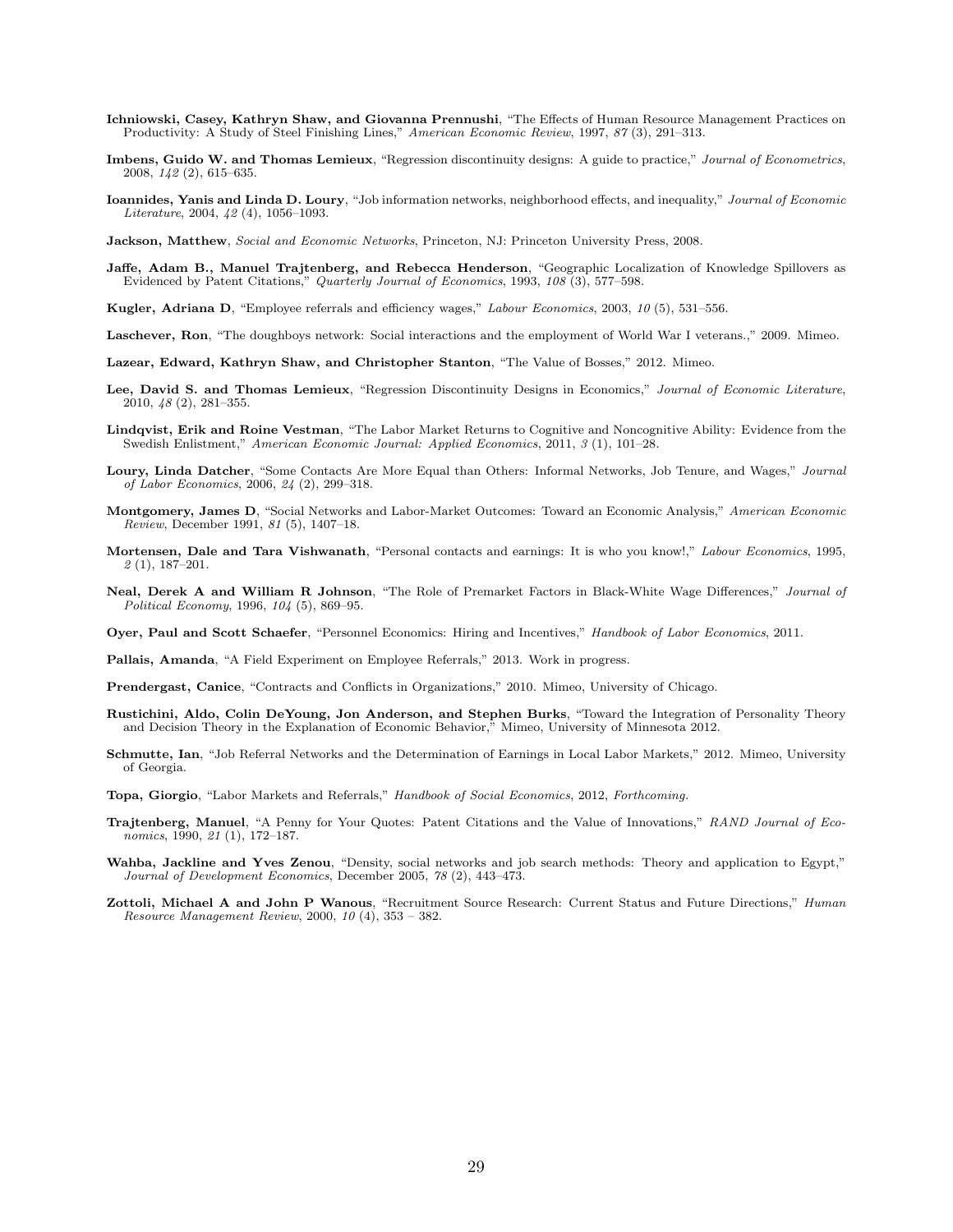

<span id="page-29-0"></span>Figure 1: Referred Workers are Less Likely to Quit than Non-Referred Workers

Notes: These graphs plot the share of workers surviving at any given tenure level, comparing referred and non-referred workers. The top graph is from seven call-center firms, the middle graph is from a trucking firm, and the bottom graph is from a high-tech firm. Across all three graphs, a Wilcoxon test for equality test for equality of No Referral vs. Referrals yields  $p < 0.01$ . The call-center and high-tech firm graphs include all exits, whereas the trucking firm graph only analyzes exits from quits.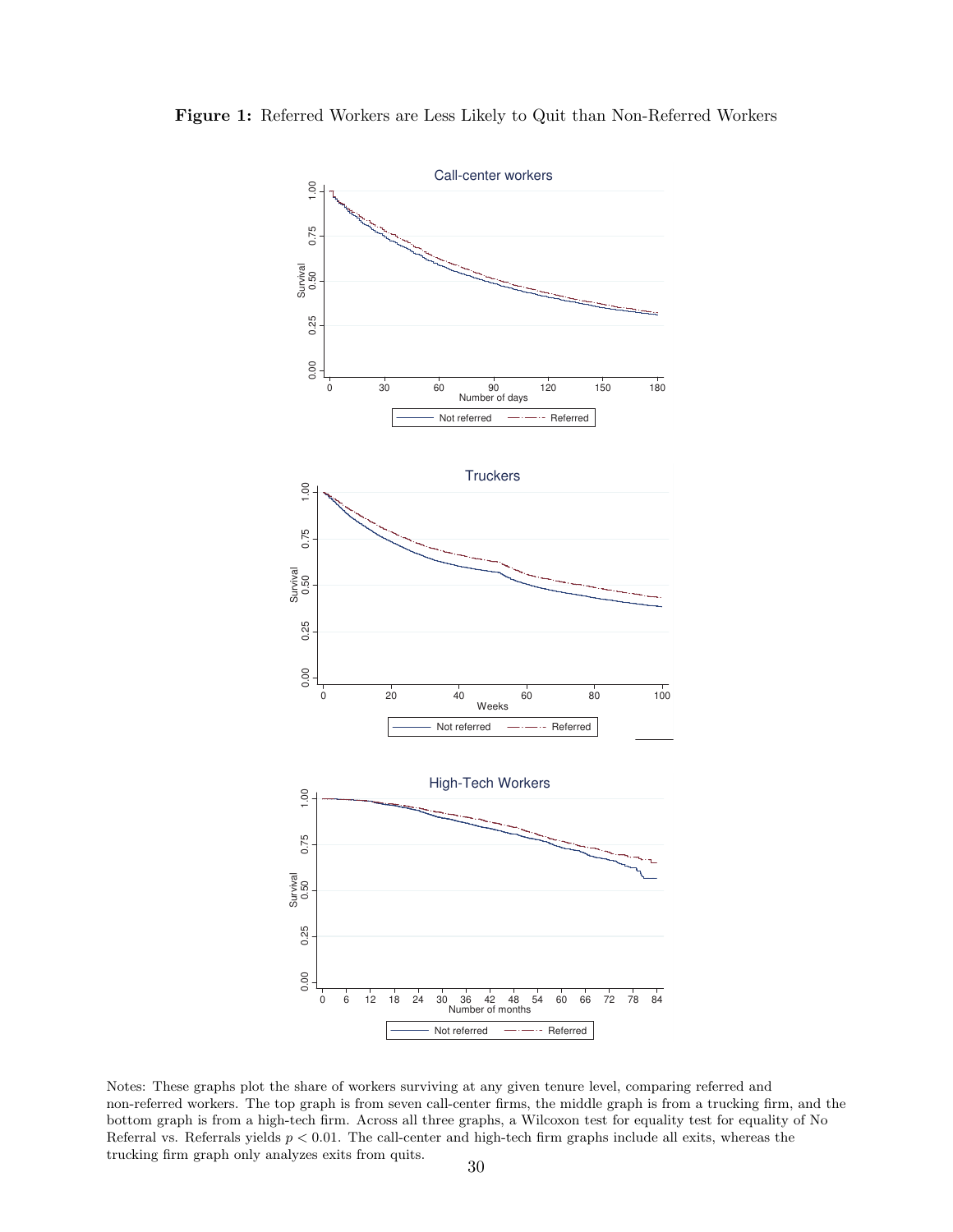

<span id="page-30-0"></span>Figure 2: Referred and Non-referred Workers have Similar Non-rare Productivity Growth

Notes: These graphs compare referred and non-referred workers on non-rare productivity as a function of tenure. The top two graphs are from workers in the call center industry and the bottom graph is from workers in the trucking industry. Adherence refers to schedule adherence and is measured on a scale from 0 to 100 percent; a higher number is indicative of higher productivity. Average handle time is a measure of the average time spent per call; a lower number is indicative of higher productivity. For miles per week in trucking, a higher number is indicative of higher productivity. The figures are plotted using a local polynomial regression with an Epanechnikov kernel.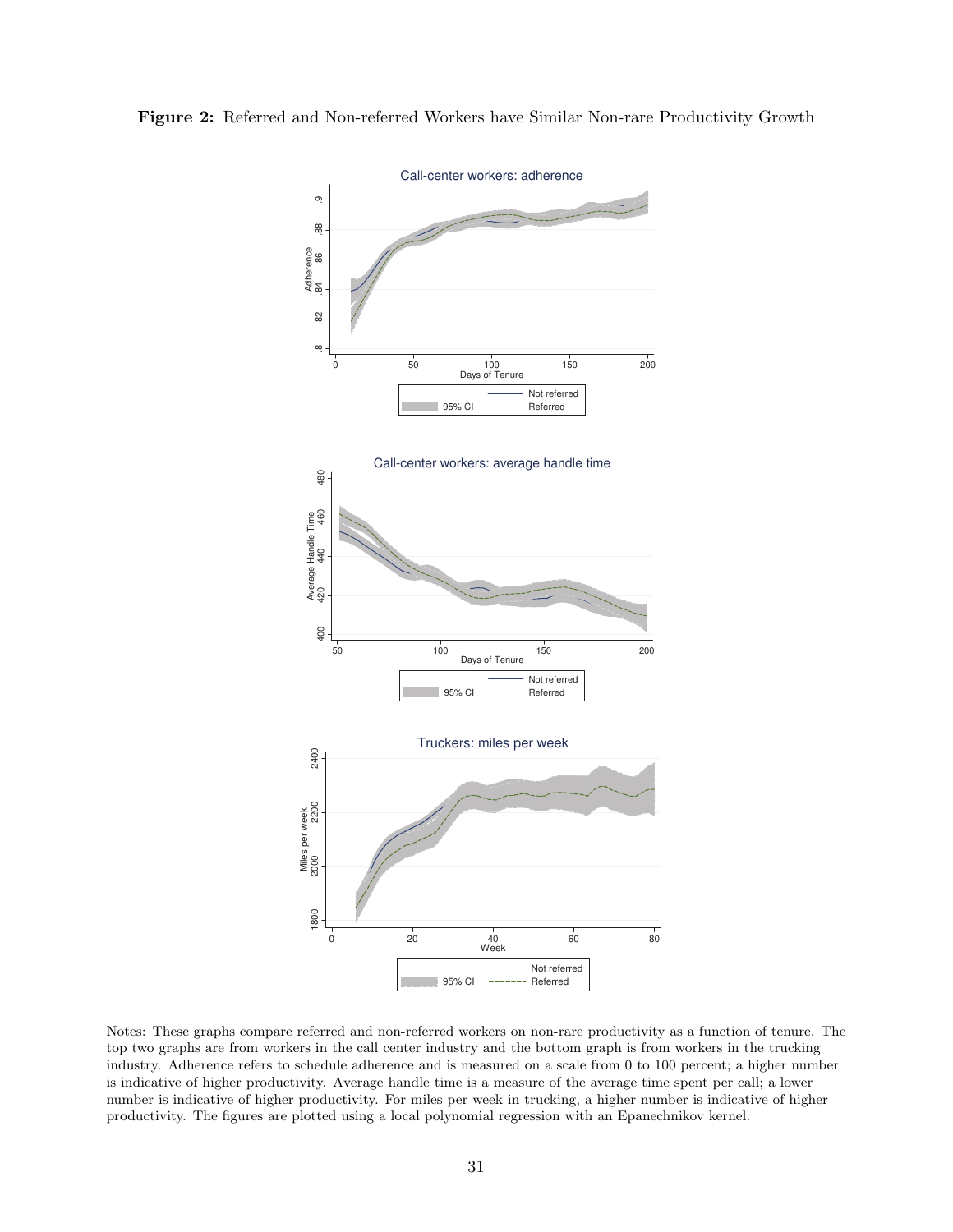

<span id="page-31-0"></span>Figure 3: Separating Treatment from Selection, Section [5.2:](#page-16-1) Do Workers Postpone Quitting so Referring Workers Can Receive Bonuses? Regression Discontinuity Evidence

Notes: These graphs analyze whether workers are willing to postpone quitting so that the person who referred them can receive a bonus. If this were the case, retention should decrease after the bonus tenure requirement, with workers postponing their quitting until after the required tenure length. We see no evidence for this in these pictures. The points plotted are the average share of drivers not quitting in a week. For the call-center workers, the bandwidth is plus or minus 20 days. For the truckers, the bandwidth is plus or minus 13 weeks. The lines are plotted using a local polynomial regression.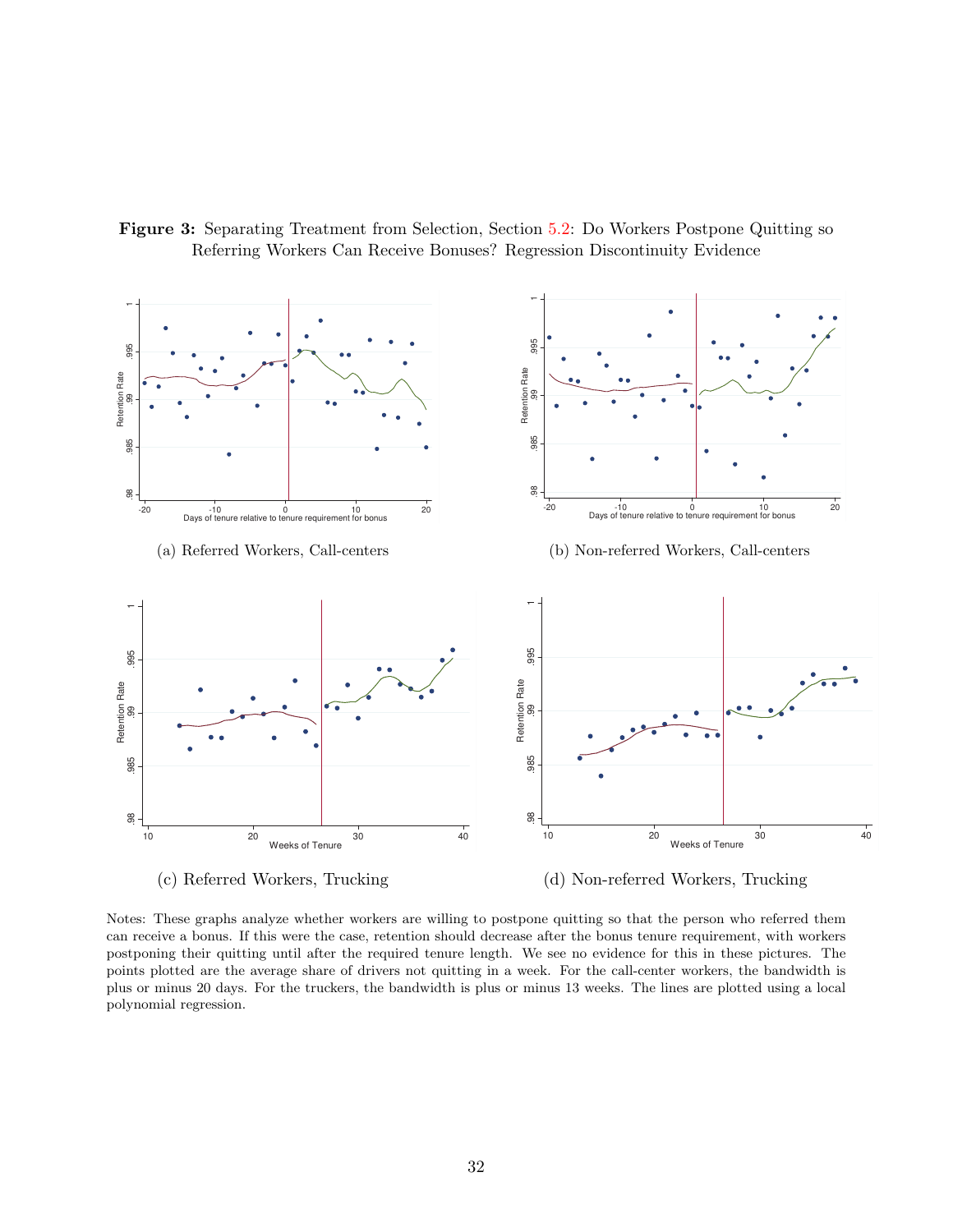#### <span id="page-32-0"></span>Table 1: Do Referred Workers Have More Desirable Characteristics? Schooling & Work Experience, Cognitive Ability, Non-cognitive Ability, and Experimental preferences

| Panel A: Schooling<br>& Work Experience<br>Dep var: | (1)<br>Schooling<br>in years       | (2)<br>Schooling<br>in years        | (3)<br>Schooling<br>in years     | (4)<br>Related<br>experience<br>in years | (5)<br>Number of<br>jobs in<br>last 2 years |                       | (6)<br>Maximum number<br>of years at a<br>previous job |                        |
|-----------------------------------------------------|------------------------------------|-------------------------------------|----------------------------------|------------------------------------------|---------------------------------------------|-----------------------|--------------------------------------------------------|------------------------|
| Sample:                                             | Call-center<br>applicants          | Trucking<br>workers                 | High-tech<br>workers             | Trucking<br>workers                      | Trucking<br>workers                         |                       | Trucking<br>workers                                    |                        |
| Referral<br>Observations                            | $-0.0858***$<br>(0.0124)<br>49,565 | $-0.2093$<br>(0.1340)<br>894        | $0.0540**$<br>(0.0270)<br>10,890 | $-0.0020$<br>(0.1168)<br>894             | 0.1186<br>(0.1006)<br>893                   |                       | $-0.1555$<br>(0.5848)                                  |                        |
| R-squared<br>Mean dep var                           | 0.1012<br>12.61                    | 0.0467<br>12.85                     | 0.1483<br>16.97                  | 0.0796<br>1.170                          | 0.0577<br>1.601                             |                       | 517<br>0.401<br>8.044                                  |                        |
| Panel B: Cognitive Ability<br>Dep var:              |                                    | (1)<br>Intelligence<br>(normalized) | (2)<br>IQ<br>(normalized)        | (3)<br>SAT total<br>score                |                                             |                       |                                                        |                        |
| Sample:                                             |                                    | Call-center<br>applicants           | Trucking<br>workers              | High-tech<br>workers                     |                                             |                       |                                                        |                        |
| Referral                                            |                                    | $-0.024***$<br>(0.004)              | $-0.120$<br>(0.099)              | 14.943<br>(10.032)                       |                                             |                       |                                                        |                        |
| Observations                                        |                                    | 314,549                             | 849                              | 899                                      |                                             |                       |                                                        |                        |
| R-squared<br>Mean dep var                           |                                    | 0.0093<br>$\boldsymbol{0}$          | 0.078<br>$\overline{0}$          | 0.180<br>1401                            |                                             |                       |                                                        |                        |
|                                                     |                                    |                                     |                                  |                                          |                                             |                       |                                                        |                        |
| Panel C: Personality<br>Dep var:                    | (1)<br>Big 5 index                 |                                     | (2)<br>Conscientiousness         | (3)<br>Neuroticism                       | (4)<br>Agreeableness                        |                       | (5)<br>Extraversion                                    | (6)<br>Openness        |
|                                                     | (normalized)                       |                                     | (normalized)                     | (normalized)                             | (normalized)                                |                       | (normalized)                                           | (normalized)           |
| Call-centers, applicants:                           |                                    |                                     |                                  |                                          |                                             |                       |                                                        |                        |
| Referral                                            | $-0.018***$<br>(0.002)             |                                     | $-0.126***$<br>(0.004)           | $-0.009**$<br>(0.004)                    | $-0.032***$<br>(0.004)                      |                       | $0.104***$<br>(0.004)                                  | $-0.056***$<br>(0.004) |
| Observations                                        | 350,377                            |                                     | 357,511                          | 355,939                                  | 357,424                                     |                       | 357,424                                                | 357,424                |
| R-squared                                           | 0.010                              |                                     | 0.015                            | 0.003                                    | 0.007                                       |                       | 0.014                                                  | 0.022                  |
| Trucking, workers:                                  |                                    |                                     |                                  |                                          |                                             |                       |                                                        |                        |
| Referral                                            | $-0.033$                           |                                     | $-0.044$                         | 0.055                                    | $-0.169*$                                   |                       | 0.102                                                  | NA                     |
|                                                     | (0.049)                            |                                     | (0.092)                          | (0.091)                                  | (0.099)                                     |                       | (0.092)                                                |                        |
| Observations                                        | 895                                |                                     | 895                              | 895                                      | 895                                         |                       | 895                                                    |                        |
| R-squared                                           | 0.029                              |                                     | 0.019                            | 0.015                                    | 0.061                                       |                       | 0.029                                                  |                        |
| High-tech, workers:<br>Referral                     | 0.009                              |                                     | 0.054                            | $-0.067$                                 | $-0.151***$                                 |                       | 0.079                                                  | $-0.000$               |
| Observations                                        | (0.026)<br>1,853                   |                                     | (0.049)<br>1,853                 | (0.049)<br>1,855                         | (0.048)<br>1,855                            |                       | (0.048)<br>1,854                                       | (0.049)<br>1,854       |
| R-squared                                           | 0.034                              |                                     | 0.037                            | 0.043                                    | 0.031                                       |                       | 0.031                                                  | 0.033                  |
|                                                     |                                    |                                     |                                  |                                          |                                             |                       |                                                        |                        |
| Panel D: Experimental                               | (1)                                | (2)                                 | (3)                              | (4)                                      | (5)                                         | (6)                   | (7)                                                    |                        |
| Preferences                                         | $\rm{CRRA}$                        | Patient                             | <b>Beta</b>                      | Delta                                    | Trust                                       | Altruism              | Altruism                                               |                        |
| Dep var:                                            | risk av-<br>ersion                 | options<br>chosen                   | in HD<br>model                   | in HD<br>model                           |                                             | V1                    | $_{\rm V2}$                                            |                        |
| Sample:                                             | Trucking<br>workers                | Trucking<br>workers                 | Trucking<br>workers              | Trucking<br>workers                      | Trucking<br>workers                         | Trucking<br>workers   | Trucking<br>workers                                    |                        |
| Referral                                            | $-0.021$<br>(0.157)                | $-0.025$<br>(0.157)                 | $-0.015$<br>(0.018)              | $-0.006$<br>(0.012)                      | $-0.536**$<br>(0.226)                       | $-0.018$<br>(0.185)   | $-0.251$<br>(0.187)                                    |                        |
| Observations<br>R-squared<br>Mean dep var           | 894<br>$\,0.021\,$<br>0.503        | 894<br>0.053<br>0.597               | 894<br>$\,0.019\,$<br>0.841      | 872<br>0.006<br>0.974                    | 894<br>0.035<br>3.367                       | 894<br>0.044<br>1.659 | 894<br>0.016<br>3.641                                  |                        |
|                                                     |                                    |                                     |                                  |                                          |                                             |                       |                                                        |                        |

Notes: This table presents regressions of various outcomes on whether a worker was referred and controls. An observation is a worker or applicant, with robust standard errors in parentheses. For an explanation of how the different variables are measured and defined, see Appendix [B.](#page-47-0) For the call-centers, the regressions include race, age, and gender controls. For trucking, the regressions include race, age, gender, marital status, and work type controls. For high-tech, the regressions include race dummies, gender dummies, month of hire dummies, job category dummies, and job rank dummies. \* significant at 10%; \*\*<br>significant at 5%; \*\*\* significant at 1%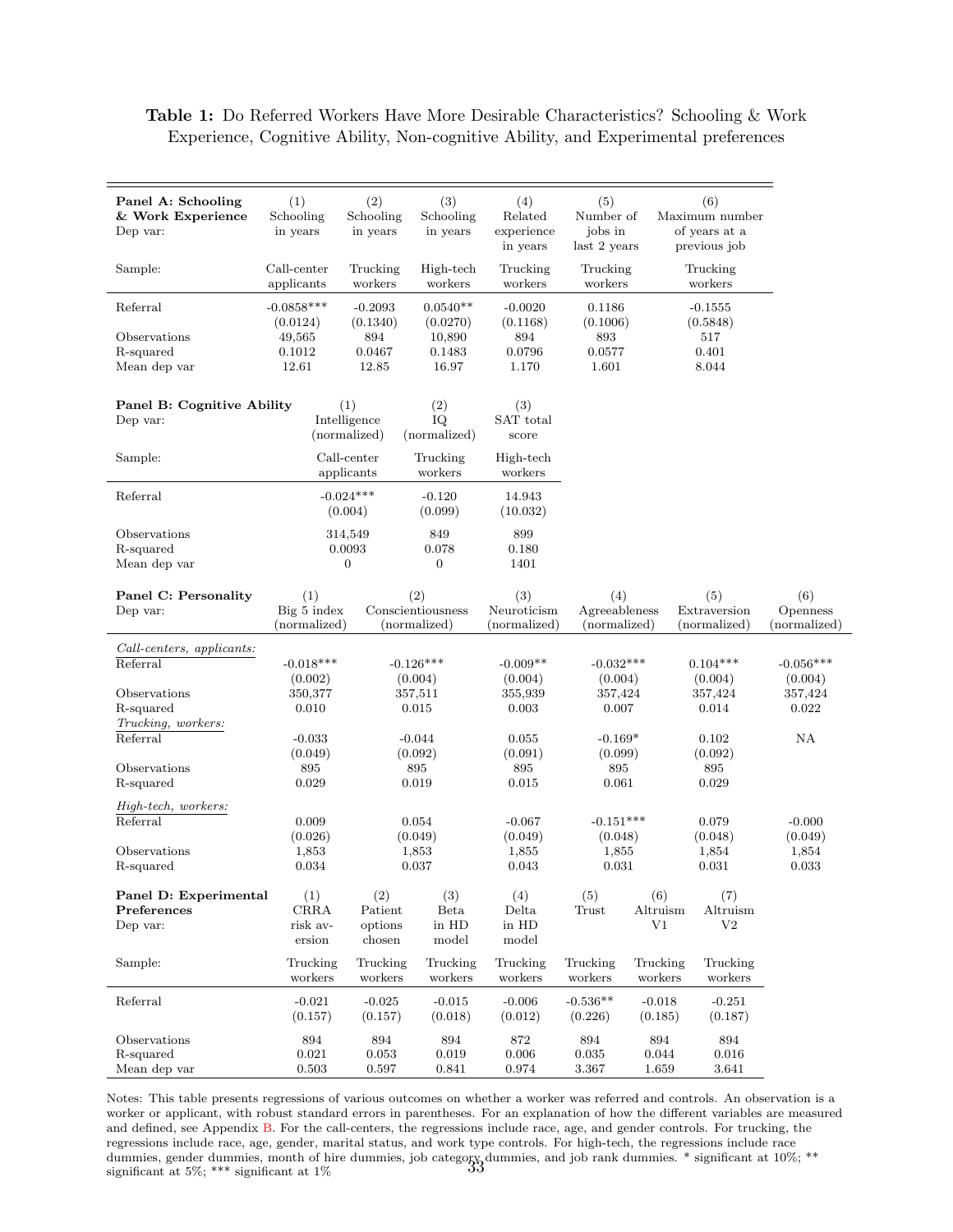|  | Table 2: Referrals and Quitting |  |  |
|--|---------------------------------|--|--|
|--|---------------------------------|--|--|

<span id="page-33-0"></span>

| Panel A: Call-center workers |                | $\left( 1\right)$        |                |             |             |
|------------------------------|----------------|--------------------------|----------------|-------------|-------------|
| Referral                     |                | $-0.13***$               |                |             |             |
|                              |                | (0.03)                   |                |             |             |
| Observations                 |                | 20,040                   |                |             |             |
|                              |                |                          |                |             |             |
| Panel B: Truckers            | (1)            | (2)                      | (3)            | (4)         | (5)         |
| Referral                     | $-0.115***$    | $-0.115***$              | $-0.116***$    | $-0.119***$ | $-0.114***$ |
|                              | (0.022)        | (0.022)                  | (0.022)        | (0.025)     | (0.025)     |
| State unemployment rate      |                | $-0.042***$              | $-0.045***$    | $-0.033***$ | $-0.035***$ |
|                              |                | (0.010)                  | (0.010)        | (0.011)     | (0.011)     |
| Avg miles to date            |                |                          | $-0.038***$    | $-0.034***$ | $-0.032***$ |
|                              |                |                          | (0.002)        | (0.003)     | (0.003)     |
| Demog Controls               | N <sub>0</sub> | N <sub>o</sub>           | N <sub>0</sub> | No          | Yes         |
| Sample                       | All            | All                      | All            | Has demogs  | Has demogs  |
| Observations                 | 0.94M          | 0.94M                    | 0.94M          | $0.85M$     | $0.85M$     |
| Clusters                     | N              | $\overline{N}$           | N              | 0.80N       | 0.80N       |
| Panel C: High-tech Workers   |                | (1)<br>$\left( 2\right)$ |                |             |             |
| Referral                     |                | $-0.30***$<br>$-0.33***$ |                |             |             |
|                              |                | (0.06)<br>(0.06)         |                |             |             |
| Demog Controls               |                | $\rm No$<br>Yes          |                |             |             |
| Observations                 |                | 16,223<br>16,223         |                |             |             |

Notes: This table examines whether a worker's referral status predicts quitting. All specifications are Cox proportional hazard models with standard errors clustered by worker in parentheses. \* significant at 10%; \*\* significant at 5%; \*\*\* significant at 1%

In Panel A, an observation is a worker. The controls are cohort (month of hire) dummies, location dummies, and client dummies. We restrict to workers who are with the company for 200 days or less.

In Panel B, an observation is a worker week. Standard errors clustered by training facility-week of hire in parentheses. Controls include cohort (year of hire) dummies, year dummies, and driver training contracts. Demographic controls include gender, race dummies, marital status, and age bin dummies for the different age groups: 25-30, 30-35, 35-40, 40-45, 45-50, 50-55, 55-60, and 60-80. Controls for training contracts are included in all regressions. The exact sample size is withheld to protect firm confidentiality,  $M \gg 100,000$ ,  $N \gg 10,000$ .

In Panel C, an observation is a worker. All regressions include month of hire fixed effects. Demographic controls are interview scores, race dummies, gender dummies, whether the worker is an engineer, and education dummies.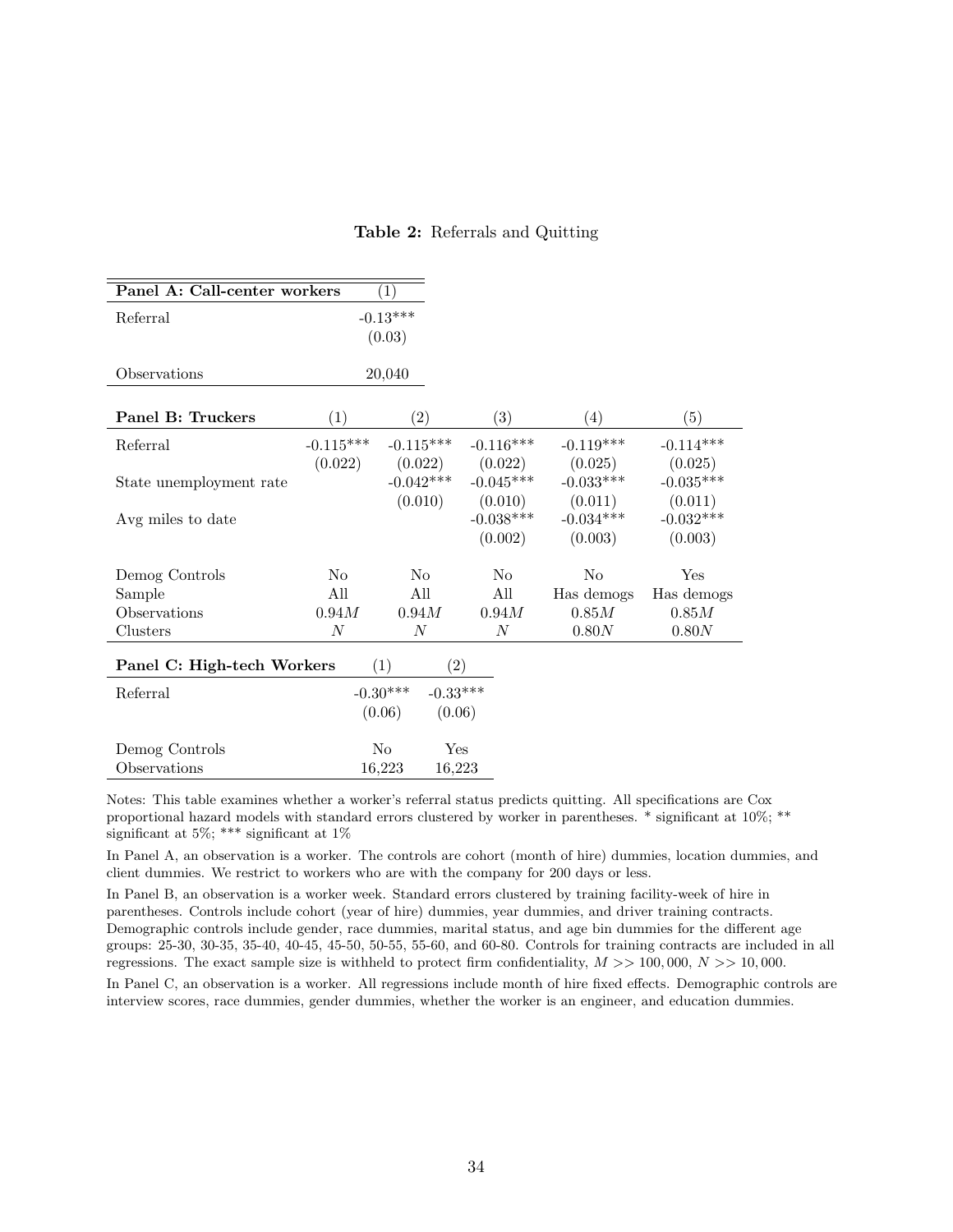<span id="page-34-0"></span>

| Panel A: Call-center Workers<br>Dep var:                |                                            | (1)<br>Adherence<br>share        |                                           | (2)<br>Average<br>handle time   | (3)<br><b>Sales</b><br>conversion<br>rate | (4)<br>Quality<br>assurance     | (5)<br>Customer<br>satisfaction |                                     |                                     |
|---------------------------------------------------------|--------------------------------------------|----------------------------------|-------------------------------------------|---------------------------------|-------------------------------------------|---------------------------------|---------------------------------|-------------------------------------|-------------------------------------|
| Referral                                                |                                            | $-0.021$<br>(0.013)              |                                           | $-0.000$<br>(0.010)             | $-0.027*$<br>(0.015)                      | 7.8e-5<br>$(9.5e-5)$            | 0.003<br>(0.003)                |                                     |                                     |
| Observations<br>Clusters<br>R-squared                   |                                            | 152,683<br>3136<br>0.119         |                                           | 749,848<br>12,497<br>0.559      | 134,386<br>3,192<br>0.655                 | 31,908<br>2,864<br>0.178        | 603,860<br>11,859<br>0.033      |                                     |                                     |
| Panel B: Truckers<br>Sample:                            |                                            | All Weeks                        | Exclude 0 Mile Weeks                      |                                 |                                           | Trim $1/99\%$                   |                                 |                                     |                                     |
| Referral                                                | (1)<br>$-0.024**$<br>(0.010)               | (2)<br>$-0.019*$<br>(0.011)      | (3)<br>0.001<br>(0.010)                   | (4)<br>0.005<br>(0.011)         | (5)<br>0.001<br>(0.010)                   | (6)<br>0.005<br>(0.011)         |                                 |                                     |                                     |
| Demog Controls<br>Observations<br>Clusters<br>R-squared | N <sub>o</sub><br>0.99M<br>0.99N<br>0.180  | Yes<br>0.91M<br>0.80N<br>0.165   | N <sub>o</sub><br>0.86M<br>0.85N<br>0.080 | Yes<br>0.79M<br>0.71N<br>0.086  | N <sub>o</sub><br>0.84M<br>0.85N<br>0.079 | Yes<br>0.78M<br>0.71N<br>0.085  |                                 |                                     |                                     |
| Panel C:<br>High-tech<br>Workers                        | (1)<br>Subjective<br>performance           | (2)<br>Subjective<br>performance | (3)<br>Hours<br>worked                    | (4)<br>Code<br>reviews          | (5)<br>Bug<br>actions                     | (6)<br><b>Builds</b>            | (7)<br>P4calls                  | (8)<br>Wiki<br>edits                | (9)<br><b>Views</b>                 |
| Referral                                                | $0.038***$<br>(0.011)                      | $0.040***$<br>(0.012)            | $-0.086***$<br>(0.014)                    | 0.006<br>(0.012)                | 0.025<br>(0.015)                          | $-0.001$<br>(0.009)             | $-0.001$<br>(0.009)             | $0.064***$<br>(0.016)               | $0.036**$<br>(0.014)                |
| Demogs<br>Observations<br>R-squared<br>Clusters         | N <sub>o</sub><br>104,255<br>0.08<br>16546 | Yes<br>104,255<br>0.08<br>16546  | Yes<br>250,980<br>0.04<br>11066           | Yes<br>289,689<br>0.12<br>11123 | Yes<br>289,689<br>0.03<br>11123           | Yes<br>289,689<br>0.11<br>11123 | Yes<br>289,689<br>0.01<br>11123 | Yes<br>289,689<br>$0.02\,$<br>11123 | Yes<br>289,689<br>$0.05\,$<br>11123 |

#### Table 3: Referrals and Non-rare Productivity Measures (Normalized)

Notes: This table examines whether a worker's referral status predicts productivity. All specifications are OLS regressions with standard errors clustered by worker in parentheses. Each productivity measure has been normalized so that the coefficients are all in standard deviation units. The non-rare productivity metrics are described further in Appendix [B.](#page-47-0) \* significant at 10%; \*\* significant at 5%; \*\*\* significant at 1%

In Panel A, productivity is measured using one of 5 different normalized measures. The workers are from 7 call-center firms, spread across many different locations. Each column is an OLS regression including day of tenure dummies, location dummies, client dummies, and the number of times that each outcome was measured to compute the dependent variable. An observation is a worker-day.

In Panel B, productivity is measured in terms of miles and then normalized. The specifications include time fixed effects (for each month), cohort fixed effects (by year of hire), tenure fixed effects (by week), work type controls, and the annual state unemployment rate. An observation is a driver-week. "Trim 1/99%" refers to trimming the lowest 1% and highest 1% of the miles observations (ignoring all 0 mile weeks). Demographic controls include gender, race dummies, marital status, and age bin dummies for the different age groups: 25-30, 30-35, 35-40, 40-45, 45-50, 50-55, 55-60, and 60-80. Controls for training contracts are included in all regressions. The exact sample size is withheld to protect firm confidentiality,  $M \gg 100,000, N \gg 10,000$ .

In Panel C, productivity is measured in terms of a subjective performance rating or objective performance measure (all normalized). Demographic controls are interview scores, race dummies, gender dummies, whether the worker is an engineer, and education dummies. <sup>35</sup>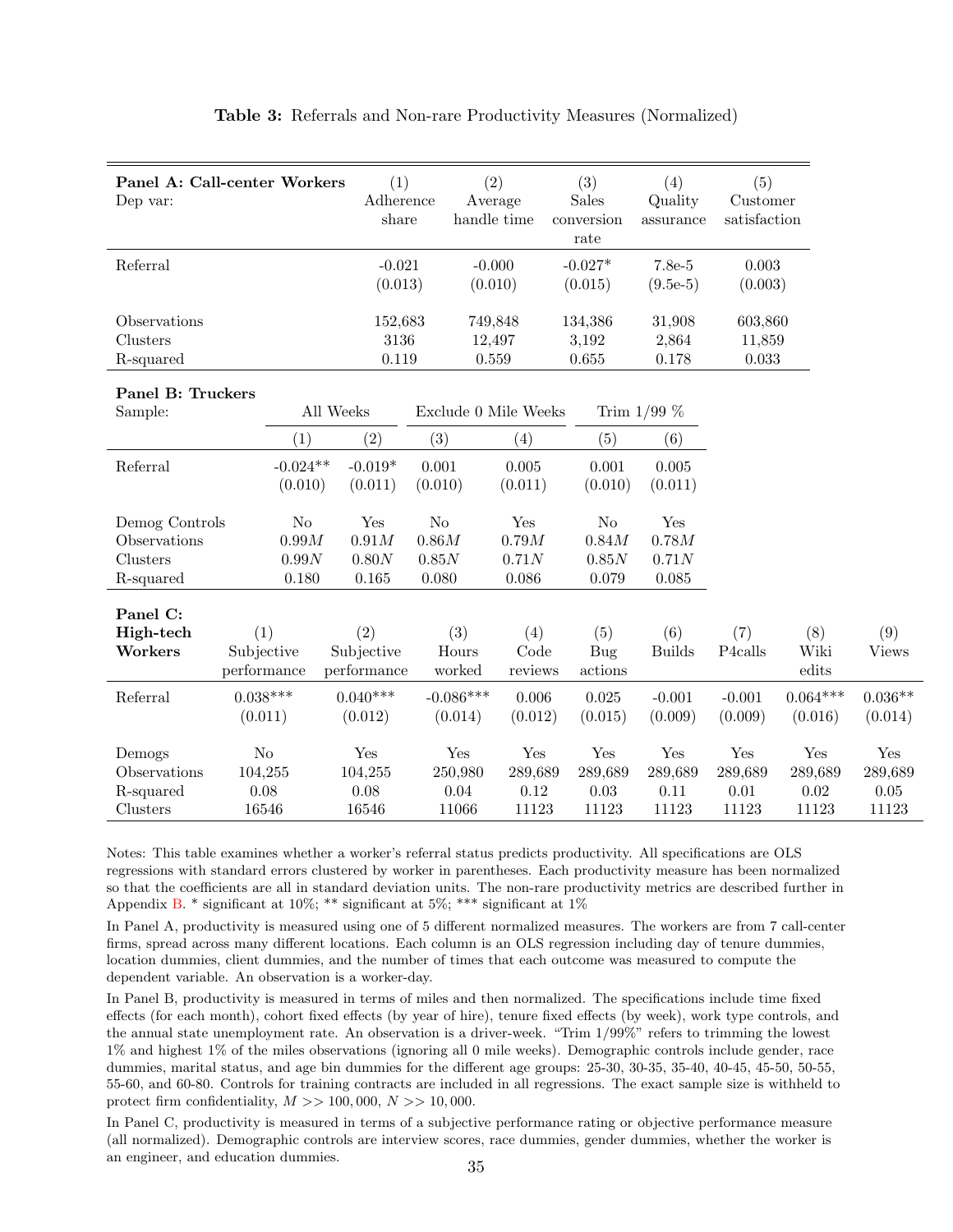<span id="page-35-0"></span>

|                                  | $\left( 1\right)$ | $\left( 2\right)$ | $\left( 3\right)$ |
|----------------------------------|-------------------|-------------------|-------------------|
| Dependent var $(0-1)$ :          | Accident          | Preventable       | Non-preventable   |
|                                  |                   | accident          | accident          |
|                                  |                   |                   | (placebo test)    |
| Referral                         | $-0.00133***$     | $-0.00104***$     | $-0.00026$        |
|                                  | (0.00031)         | (0.00019)         | (0.00017)         |
| Mean dep var                     | .01899            | .00862            | .00708            |
| % reduction for referred drivers | $7.0\%$           | 12.1\%            | 3.7%              |
| Observations                     | M                 | M                 | М                 |
| R-squared                        | 0.00587           | 0.00440           | 0.00183           |

#### Table 4: Referrals and Trucking Accidents

Notes: This table examines whether a worker's referral status predicts employee trucking accidents. All specifications are linear probability models with time fixed effects (for each year), cohort fixed effects (by year of hire), tenure fixed effects (by week), work type controls, and seasonality controls. Standard errors clustered at the driver level in parentheses. An observation is a driver-week. The exact sample size is withheld to protect firm confidentiality,  $M >> 100,000, N >> 10,000.$  \* significant at 10%; \*\* significant at 5%; \*\*\* significant at 1%.

<span id="page-35-1"></span>

| Panel A: Patents             | (1)        | (2)        |  | $\overline{(3)}$ | (4)         |  | (5)            | $\overline{(6)}$ | $\overline{(7)}$ | (8)        |  |
|------------------------------|------------|------------|--|------------------|-------------|--|----------------|------------------|------------------|------------|--|
| Dep var:                     | Num        | Num        |  | Num              | Num         |  | Ever           | Ever             | Citation-        | Citation-  |  |
|                              | patents    | patents    |  | patents          | patents     |  | patent         | patent           | weighted         | weighted   |  |
|                              |            |            |  |                  |             |  |                |                  | patents          | patents    |  |
| Referral                     | $0.0184*$  | 0.0143     |  | $0.2447***$      | $0.2374***$ |  | $0.0091**$     | $0.0074**$       | $0.1901*$        | $0.1956**$ |  |
|                              | (0.0097)   | (0.0100)   |  | (0.0846)         | (0.0836)    |  | (0.0035)       | (0.0035)         | (0.0997)         | (0.0974)   |  |
| Method                       | <b>OLS</b> | <b>OLS</b> |  | Negative         | Negative    |  | <b>OLS</b>     | <b>OLS</b>       | Negative         | Negative   |  |
|                              |            |            |  | binomial         | binomial    |  |                |                  | binomial         | binomial   |  |
| Demog Controls               | No         | Yes        |  | No               | Yes         |  | No             | Yes              | $\rm No$         | Yes        |  |
| Observations                 | 17,168     | 17,168     |  | 17,168           | 17,168      |  | 17,168         | 17,168           | 17,168           | 17,168     |  |
| R-squared                    | 0.1343     | 0.1428     |  |                  |             |  | 0.1996         | 0.2077           |                  |            |  |
| Mean dep var                 | 0.108      | 0.108      |  | 0.108            | 0.108       |  | 0.0566         | 0.0566           | 0.1661           | 0.1661     |  |
| Panel B: Ideas on Idea Board |            |            |  |                  |             |  |                |                  |                  |            |  |
|                              |            | (1)        |  |                  | (2)         |  | (3)            | (4)              |                  |            |  |
| Dep var:                     |            | Num ideas  |  |                  | Num ideas   |  | $Log(1+Ideas)$ | $Log(1+Ideas)$   |                  |            |  |
| Referral                     |            | $0.082*$   |  |                  | $0.089*$    |  | $0.030**$      | $0.029*$         |                  |            |  |
|                              |            | (0.050)    |  |                  | (0.049)     |  | (0.015)        | (0.015)          |                  |            |  |
| Method                       |            | Negative   |  |                  | Negative    |  | <b>OLS</b>     | <b>OLS</b>       |                  |            |  |
|                              |            | binomial   |  |                  | binomial    |  |                |                  |                  |            |  |
| Demog Controls               |            | No         |  |                  | Yes         |  | No             | Yes              |                  |            |  |
| Observations                 |            | 11,123     |  |                  | 11,123      |  | 11,123         | 11,123           |                  |            |  |
| R-squared                    |            |            |  |                  |             |  | 0.068          | 0.073            |                  |            |  |

Table 5: Referrals and Innovation, High-tech Workers

Notes: Robust standard errors in parentheses. An observation is a worker. Demographic controls are interview scores, race dummies, gender dummies, and education dummies. All regressions also include month of hire dummies, job category dummies, and job rank dummies. \* significant at 10%; \*\* significant at 5%; \*\*\* significant at 1%.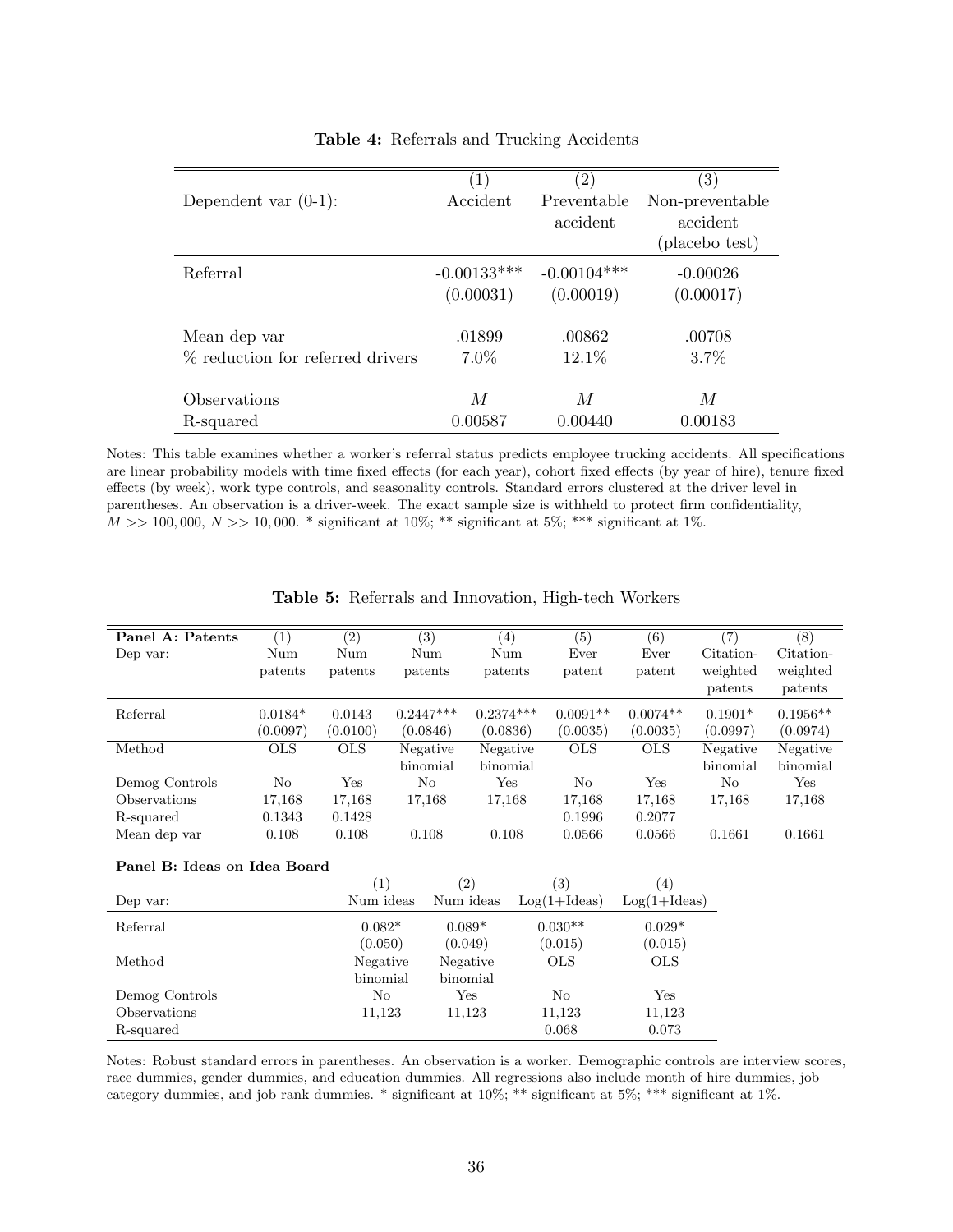| <b>Panel A: Baseline Results</b>  | $\left( 1\right)$ | $\left( 2\right)$ | (3)           | (4)              |
|-----------------------------------|-------------------|-------------------|---------------|------------------|
| Dep var:                          | Quit $(0-1)$      | Miles             | Miles         | $Accident(0-1)$  |
|                                   |                   |                   | if miles $>0$ |                  |
| After referring driver has left   | 0.0031            | $-33.13$          | 14.65         | $-0.0011$        |
|                                   | (0.0021)          | (67.23)           | (45.80)       | (0.0072)         |
| Observations                      | 41,670            | 40,927            | 36,648        | 41,670           |
| R-squared                         | 0.0945            | 0.3484            | 0.2900        | 0.0447           |
| Mean dep var                      | 0.0238            | 1684              | 1880          | 0.0202           |
| Panel B: Early vs. Late           |                   |                   |               |                  |
| <b>Referring Worker Exits</b>     | (1)               | (2)               | (3)           | (4)              |
| Dep var:                          | $Quit(0-1)$       | Miles             | Miles         | Accident $(0-1)$ |
|                                   |                   |                   | if miles $>0$ |                  |
| After referring driver has left   |                   |                   |               |                  |
| * exit soon after referred starts | 0.0025            | $-2.33$           | 67.57         | 0.0022           |
|                                   | (0.0034)          | (90.14)           | (57.08)       | (0.0113)         |
| After referring driver has left   |                   |                   |               |                  |
| * exit far after referred starts  | 0.0035            | $-69.86$          | $-32.99$      | $-0.0051$        |
|                                   | (0.0026)          | (98.87)           | (65.87)       | (0.0082)         |
| Observations                      | 41,670            | 40,927            | 36,648        | 41,670           |
| R-squared                         | 0.0945            | 0.3484            | 0.2901        | 0.0447           |
| Mean dep var                      | 0.0238            | 1684              | 1880          | 0.0202           |

<span id="page-36-0"></span>Table 6: Separating Treatment from Selection, Section [5.1:](#page-14-3) The Impact of Referring Worker Exit on Referred Worker Behavior for Truckers

Notes: All specifications are OLS regressions including month-by-month dummies, cohort (year of hire) dummies, and week of tenure dummies. Standard errors clustered at the worker level in parentheses. An observation is a worker-week. \* significant at 10%; \*\* significant at 5%; \*\*\* significant at 1%.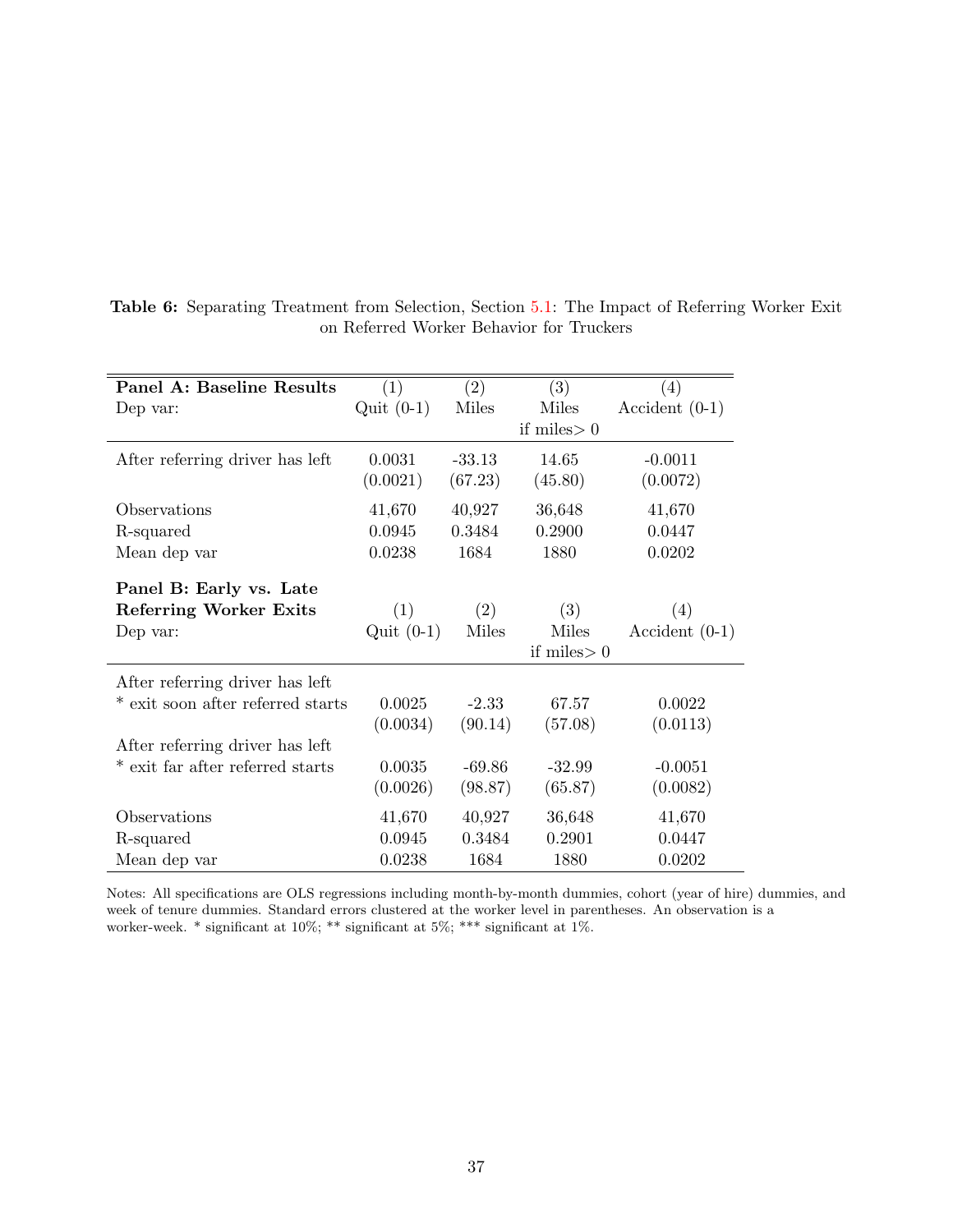| Panel A: Call-center    | $\overline{(1)}$ | $\overline{(2)}$ | $\overline{(3)}$ | $\overline{(4)}$ | $\overline{(5)}$ | $\overline{(6)}$ | $\overline{(7)}$ | $\overline{(8)}$ |
|-------------------------|------------------|------------------|------------------|------------------|------------------|------------------|------------------|------------------|
| RD Estimate             | 0.0028           | 0.0021           | 0.0022           | 0.0030           | 0.0008           | 0.0029           | 0.0028           | 0.0035           |
| $1$ (tenure $t_0$ )     | (0.0018)         | (0.0030)         | (0.0031)         | (0.0031)         | (0.0014)         | (0.0022)         | (0.0022)         | (0.0023)         |
|                         |                  |                  |                  |                  |                  |                  |                  |                  |
| Sample restriction      | Ref              | Ref              | Ref              | Ref              | Ref              | Ref              | Ref              | Ref              |
| Polynomial deg          | $\overline{2}$   | $\overline{2}$   | 3                | $\overline{4}$   | $\overline{2}$   | $\overline{2}$   | 3                | $\overline{4}$   |
| Controls                | No               | Yes              | Yes              | Yes              | No               | Yes              | Yes              | Yes              |
| Bandwidth               | $\pm$ 10day      | $\pm$ 10day      | $\pm$ 10day      | $\pm$ 10day      | $\pm$ 20day      | $\pm$ 20day      | $\pm$ 20day      | $\pm$ 20day      |
| Observations            | 10,534           | 10,534           | 10,534           | 10,534           | 20,945           | 20,945           | 20,945           | 20,945           |
| R-squared               | 0.0004           | 0.0061           | 0.0062           | 0.0063           | 0.0001           | 0.0131           | 0.0131           | 0.0132           |
| Diff-in-RD Estimate     | $-0.0004$        | $-0.0003$        | $-0.0003$        | $-0.0003$        | $-0.0009$        | $-0.0008$        | $-0.0008$        | $-0.0008$        |
| $1$ (tenure $t_0$ )*Ref | (0.0023)         | (0.0023)         | (0.0023)         | (0.0023)         | (0.0017)         | (0.0016)         | (0.0016)         | (0.0016)         |
|                         |                  |                  |                  |                  |                  |                  |                  |                  |
| Sample restriction      | None             | None             | None             | None             | None             | None             | None             | None             |
| Polynomial deg          | $\overline{2}$   | $\overline{2}$   | 3                | $\overline{4}$   | $\overline{2}$   | $\overline{2}$   | 3                | $\overline{4}$   |
| Controls                | No               | Yes              | Yes              | Yes              | No               | Yes              | Yes              | Yes              |
| Bandwidth               | $\pm$ 10day      | $\pm$ 10day      | $\pm$ 10day      | $\pm$ 10day      | $\pm$ 20day      | $\pm$ 20day      | $\pm$ 20day      | $\pm 20$ day     |
| Observations            | 23,731           | 23,731           | 23,731           | 23,731           | 47,050           | 47,050           | 47,050           | 47,050           |
| R-squared               | 0.0003           | 0.0041           | 0.0041           | 0.0042           | 0.0001           | 0.0075           | 0.0076           | 0.0076           |
| Panel B: Truckers       | (1)              | (2)              | (3)              | (4)              | (5)              | (6)              | (7)              | (8)              |
| RD Estimate             | 0.0045           | 0.0044           | $0.0069*$        | $0.0074*$        | $0.0039*$        | $0.0040*$        | $0.0053*$        | $0.0054*$        |
| $1$ (tenure $t_0$ )     | (0.0029)         | (0.0029)         | (0.0040)         | (0.0040)         | (0.0021)         | (0.0021)         | (0.0028)         | (0.0028)         |
| Sample restriction      | Exp&Ref          | Exp&Ref          | Exp&Ref          | Exp&Ref          | Exp&Ref          | Exp&Ref          | Exp&Ref          | Exp&Ref          |
| Polynomial deg          | $\overline{2}$   | 2                | 3                | 4                | $\overline{2}$   | $\overline{2}$   | 3                | 4                |
| Demog controls          | No               | Yes              | Yes              | Yes              | N <sub>o</sub>   | Yes              | Yes              | Yes              |
| Bandwidth               | $\pm$ 10 wk      | $\pm 10$ wk      | $\pm$ 10 wk      | $\pm$ 10 wk      | $\pm 20$ wk      | $\pm$ 20 wk      | $\pm$ 20 wk      | $\pm 20$ wk      |
| Observations            | 0.022M           | 0.022M           | 0.022M           | 0.022M           | 0.045M           | 0.045M           | $0.045M$         | 0.045M           |
| R-squared               | 0.0091           | 0.0099           | 0.0099           | 0.0100           | 0.0091           | 0.0097           | 0.0097           | 0.0097           |
|                         |                  |                  |                  |                  |                  |                  |                  |                  |
| Diff-in-RD Estimate     | 0.0028           | 0.0028           | 0.0025           | 0.0022           | 0.0013           | 0.0013           | 0.0004           | 0.0006           |
| $1$ (tenure $t_0$ )*Ref | (0.0018)         | (0.0018)         | (0.0024)         | (0.0025)         | (0.0013)         | (0.0013)         | (0.0017)         | (0.0017)         |
| Sample                  | Exp              | Exp              | Exp              | Exp              | Exp              | Exp              | Exp              | Exp              |
| Polynomial deg          | $\overline{2}$   | $\overline{2}$   | 3                | $\overline{4}$   | $\overline{2}$   | $\overline{2}$   | 3                | $\overline{4}$   |
| Demog controls          | No               | Yes              | Yes              | Yes              | No               | Yes              | Yes              | Yes              |
| Bandwidth               | $\pm$ 10 wk      | $\pm 10$ wk      | $\pm 10$ wk      | $\pm 10$ wk      | $\pm$ 20 wk      | $\pm$ 20 wk      | $\pm 20$ wk      | $\pm$ 20 wk      |
| Observations            | 0.096M           | 0.096M           | 0.096M           | 0.096M           | 0.195M           | 0.195M           | 0.195M           | 0.195M           |
| R-squared               | 0.0111           | 0.0115           | 0.0115           | 0.0115           | 0.0098           | 0.0101           | 0.0101           | 0.0101           |

<span id="page-37-0"></span>Table 7: Separating Treatment from Selection, Section [5.2:](#page-16-1) Do Referred Workers Postpone Quitting so Referring Workers Can Receive Bonuses? Regression Discontinuity and Difference-in-RD Evidence

Notes: This table examines whether referred workers postpone quitting so that their friends can receive tenure-specific referral bonuses. All specifications are regressions with standard errors clustered by worker in parentheses. \* significant at 10%; \*\* significant at 5%; \*\*\* significant at  $1\%$ 

In Panel A, an observation is a worker-day. Controls include location dummies, client dummies, month of hire dummies, and job type dummies.  $t_0$  varies by call-center location, and is either 30 days or 90 days. For the RD design for call-center workers, the sample is restricted to workers who are referred, i.e. "Ref." For the difference-in-RD design, there is no sample restriction. In Panel B, an observation is a worker-week. All specifications include time fixed effects (for each year), cohort fixed effects (by year of hire), and work type dummies.  $t_0$  is 6 months (26 weeks). For the RD design for truckers, the sample is restricted to workers who are referred and experienced (as only referred experienced drivers are eligible for the referring worker to receive a bonus after 6 months), i.e. "Exp&Ref." For the difference-in-RD design, the sample is restricted to experienced workers, i.e. "Exp." The exact sample size is withheld to protect firm confidentiality,  $M \gg 100,000$ ,  $N \gg 10,000$ .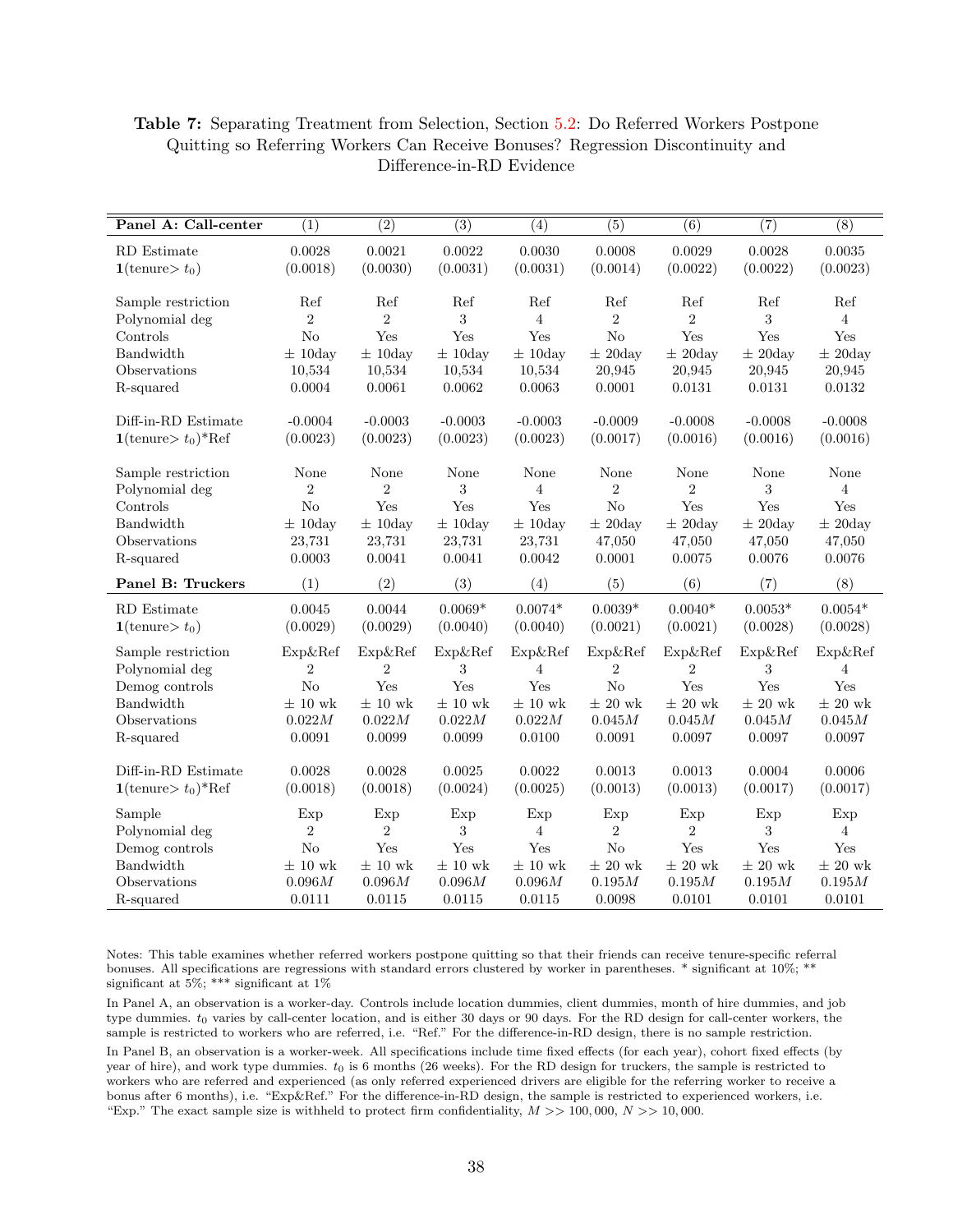| Panel A: Call-center workers                    | (1)                            |                      |                        |                      |                     |                      |
|-------------------------------------------------|--------------------------------|----------------------|------------------------|----------------------|---------------------|----------------------|
| Referral                                        | $-0.07**$<br>(0.03)            |                      |                        |                      |                     |                      |
| Friends at company                              | $-0.02$<br>(0.02)              |                      |                        |                      |                     |                      |
| People know at company                          | $-0.03$<br>(0.02)              |                      |                        |                      |                     |                      |
| Observations                                    | 20,040                         |                      |                        |                      |                     |                      |
| Panel B: Truckers                               | (1)                            | (2)                  | (3)                    | (4)                  | (5)                 | (6)                  |
| Referral                                        |                                | $-0.181$<br>(0.143)  |                        | $-0.179$<br>(0.142)  |                     | $-0.176$<br>(0.142)  |
| Friends made during training                    | 0.002<br>(0.010)               | 0.006<br>(0.010)     |                        |                      |                     |                      |
| Annual income if continued at past jobs         |                                | $0.008**$<br>(0.003) |                        | $0.008**$<br>(0.003) |                     | $0.008**$<br>(0.003) |
| $Log(1 + Friends \text{ made during training})$ |                                |                      | $\,0.013\,$<br>(0.076) | 0.040<br>(0.076)     |                     |                      |
| Trainees known before training                  |                                |                      |                        |                      | $-0.003$<br>(0.115) | $-0.009$<br>(0.121)  |
| Controls                                        | No                             | Yes                  | No                     | Yes                  | No                  | Yes                  |
| Observations                                    | 38,460                         | 38,381               | 38,460                 | 38,381               | 38,460              | 38,381               |
| Panel C: High-tech Workers                      | (1)                            | (2)                  |                        |                      |                     |                      |
| Referral                                        | $-0.320***$                    | $-0.319***$          |                        |                      |                     |                      |
| Friends at company (self listed)                | (0.061)<br>$-0.021$<br>(0.018) | (0.061)              |                        |                      |                     |                      |
| Friends at company (colleague listed)           |                                | $-0.018$<br>(0.030)  |                        |                      |                     |                      |
| Demog Controls                                  | Yes                            | Yes                  |                        |                      |                     |                      |
| Observations                                    | 16,223                         | 16,223               |                        |                      |                     |                      |

## <span id="page-38-0"></span>Table 8: Separating Treatment from Selection, Section [5.3:](#page-18-0) The Impact of Number of Friends on Quitting

Notes: This table examines whether the number of friends a worker has predicts quitting. All specifications are Cox proportional hazard models with standard errors clustered by worker in parentheses. \* significant at 10%; \*\* significant at 5%; \*\*\* significant at 1%

In Panel A, an observation is a worker. The controls are cohort (month of hire) dummies, location dummies, and client dummies. We restrict to workers who are with the company for 200 days or less.

In Panel B, an observation is a worker week. All drivers in the sample were hired at one of the training schools in late 2005 or 2006. The specifications include tenure fixed effects (by week). Controls include age, gender, race, education, work type, self-reported income if the driver had not gone through training, and education level. The magnitudes of the estimated referral coefficients are similar to those in Panel B of Table [2,](#page-33-0) but are less precise because the sample size is much smaller.

In Panel C, an observation is a worker. All regressions include month of hire fixed effects. Demographic controls are interview scores, race dummies, gender dummies, whether the worker is an engineer, and education dummies.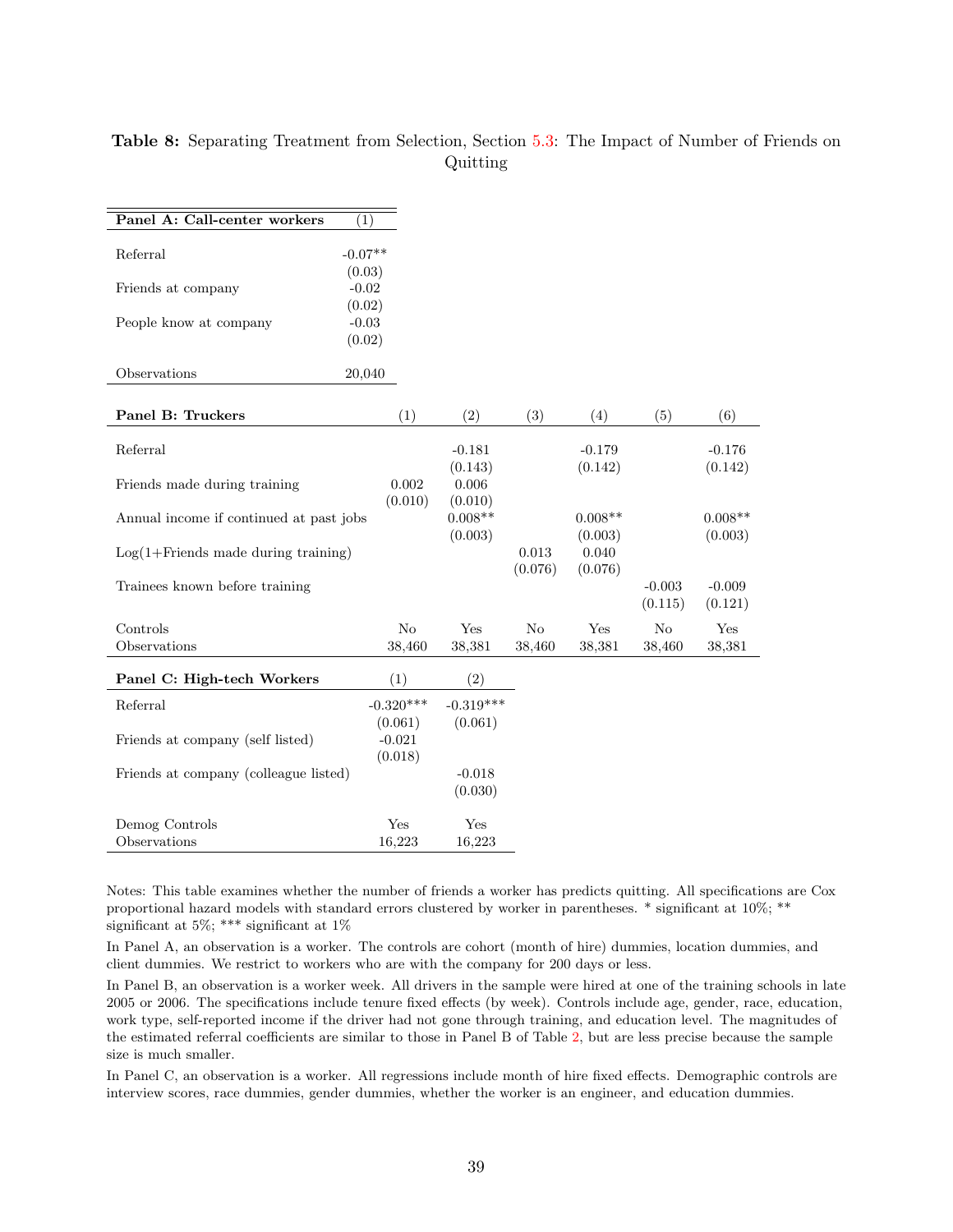#### <span id="page-39-0"></span>Table 9: Separating Treatment from Selection, Section [5.3:](#page-18-0) The Impact of Number of Friends on Non-rare Productivity Measures (Normalized)

| Dep var:                                                                        | Panel A: Call-center Workers      |                                   | (1)<br>Adherence<br>share         | (2)<br>Average<br>handle time     |                                   | (3)<br>(4)<br>Quality<br>Sales<br>conversion<br>assurance<br>rate |                                   | (5)<br>Customer<br>satisfaction   |                                   |                                   |
|---------------------------------------------------------------------------------|-----------------------------------|-----------------------------------|-----------------------------------|-----------------------------------|-----------------------------------|-------------------------------------------------------------------|-----------------------------------|-----------------------------------|-----------------------------------|-----------------------------------|
| Referral                                                                        |                                   | $-0.0001$                         |                                   | $-0.0040$                         | $-0.0441**$                       |                                                                   | 0.0001                            | 0.0023                            |                                   |                                   |
| Number of friends at company                                                    |                                   | 0.0038                            | (0.0163)<br>(0.0055)              | (0.0122)<br>0.0007<br>(0.0051)    | (0.0173)<br>0.0077<br>(0.0050)    |                                                                   | (0.0001)<br>$-0.0000$<br>(0.0000) | (0.0048)<br>$-0.0034$<br>(0.0032) |                                   |                                   |
| Number of people you know at company                                            |                                   | $-0.0175**$<br>(0.0070)           |                                   | 0.0015<br>(0.0053)                | 0.0078<br>(0.0071)                |                                                                   | 0.0000<br>(0.0000)                | 0.0028<br>(0.0026)                |                                   |                                   |
| Observations<br>Clusters<br>R-squared                                           |                                   | 152,683                           | 3,136<br>0.1196                   | 726,982<br>11,586<br>0.5499       | 134,386<br>3,192<br>0.6557        |                                                                   | 31,908<br>2,864<br>0.1782         | 526,355<br>9,232<br>0.0334        |                                   |                                   |
| Panel B: Truckers<br>Dep var:                                                   |                                   | (1)<br>Miles                      | (2)<br>Miles                      | (3)<br>Miles                      | (4)<br>Miles                      | (5)<br>Miles                                                      | (6)<br>Miles                      |                                   |                                   |                                   |
| Referral                                                                        |                                   |                                   | 0.010                             |                                   | 0.012                             |                                                                   | 0.005                             |                                   |                                   |                                   |
| Friends made during training                                                    |                                   | $-0.001$                          | (0.049)<br>0.001                  |                                   | (0.049)                           |                                                                   | (0.049)                           |                                   |                                   |                                   |
| $Log(1 +$ Friends made during training)                                         |                                   | (0.006)                           | (0.003)                           | $-0.052$                          | $-0.016$                          |                                                                   |                                   |                                   |                                   |                                   |
| Trainees known before training                                                  |                                   |                                   |                                   | (0.034)                           | (0.027)                           | $-0.018$<br>(0.056)                                               | $-0.095**$<br>(0.042)             |                                   |                                   |                                   |
| Controls<br>Observations<br>R-squared                                           |                                   | No<br>29,880<br>0.016             | Yes<br>29,880<br>0.120            | $\rm No$<br>29,880<br>0.017       | Yes<br>29,880<br>0.120            | $\rm No$<br>29,880<br>0.016                                       | Yes<br>29,880<br>0.121            |                                   |                                   |                                   |
|                                                                                 |                                   |                                   |                                   |                                   |                                   |                                                                   |                                   |                                   |                                   |                                   |
| Panel C:<br><b>High-tech Workers</b><br>Dep var:                                | (1)<br>Subj Perf                  | (2)<br>Subj Perf                  | (3)<br>Hours<br>worked            | (4)<br>Code rev                   | (5)<br>Bug<br>actions             |                                                                   | (6)<br><b>Builds</b>              | (7)<br>P <sub>4</sub> calls       | (8)<br>Wiki<br>edits              | (9)<br><b>Views</b>               |
| Referral                                                                        | $0.036***$<br>(0.012)             | $0.030**$<br>(0.012)              | $-0.084***$<br>(0.014)            | 0.001<br>(0.012)                  | 0.022<br>(0.015)                  |                                                                   | $-0.002$<br>(0.009)               | $-0.001$<br>(0.009)               | $0.061***$<br>(0.016)             | $0.034**$<br>(0.014)              |
| Friends at company<br>(self listed)<br>Friends at company<br>(colleague listed) | $0.005***$<br>(0.002)             | $0.037***$<br>(0.003)             | $-0.000$<br>(0.002)               | $0.007***$<br>(0.002)             | $0.007***$<br>(0.002)             |                                                                   | $0.002**$<br>(0.001)              | 0.002<br>(0.002)                  | 0.003<br>(0.002)                  | 0.002<br>(0.002)                  |
| Demog Controls<br>Observations<br>Clusters<br>R-squared                         | Yes<br>104,255<br>16,546<br>0.081 | Yes<br>104,255<br>16,546<br>0.086 | Yes<br>250,980<br>11,066<br>0.037 | Yes<br>289,689<br>11,123<br>0.121 | Yes<br>289,689<br>11,123<br>0.031 |                                                                   | Yes<br>289,689<br>11,123<br>0.115 | Yes<br>289,689<br>11,123<br>0.006 | Yes<br>289,689<br>11,123<br>0.022 | Yes<br>289,689<br>11,123<br>0.050 |

Notes: This table examines whether the number of friends a worker has predicts non-rare productivity. All specifications are OLS regressions with standard errors clustered by worker in parentheses. Each productivity measure has been normalized so that the coefficients are all in standard deviation units. The non-rare productivity metrics are described further in Appendix [B.](#page-47-0) \* significant at 10%; \*\* significant at 5%; \*\*\* significant at  $1\%$ 

In Panel A, productivity is measured using one of 5 different normalized measures. The workers are from 7 call-center firms, spread across many different locations. Each column is an OLS regression including day of tenure dummies, location dummies, client dummies, and the number of times that each outcome was measured to compute the dependent variable. An observation is a worker-day.

In Panel B, productivity is measured in terms of miles and then normalized. All drivers in the sample were hired at one of the training schools in late 2005 or 2006. The specifications include tenure fixed effects (by week). Controls include age, gender, race, education, work type, self-reported income if the driver had not gone through training, and education level. We normalize restricting to the sample with mile weeks greater than 0.

In Panel C, productivity is measured in terms of a subjective performance rating or objective performance measure (all normalized). Demographic controls are interview scores, race dummies, gender dummies, whether the worker is an engineer, and education dummies.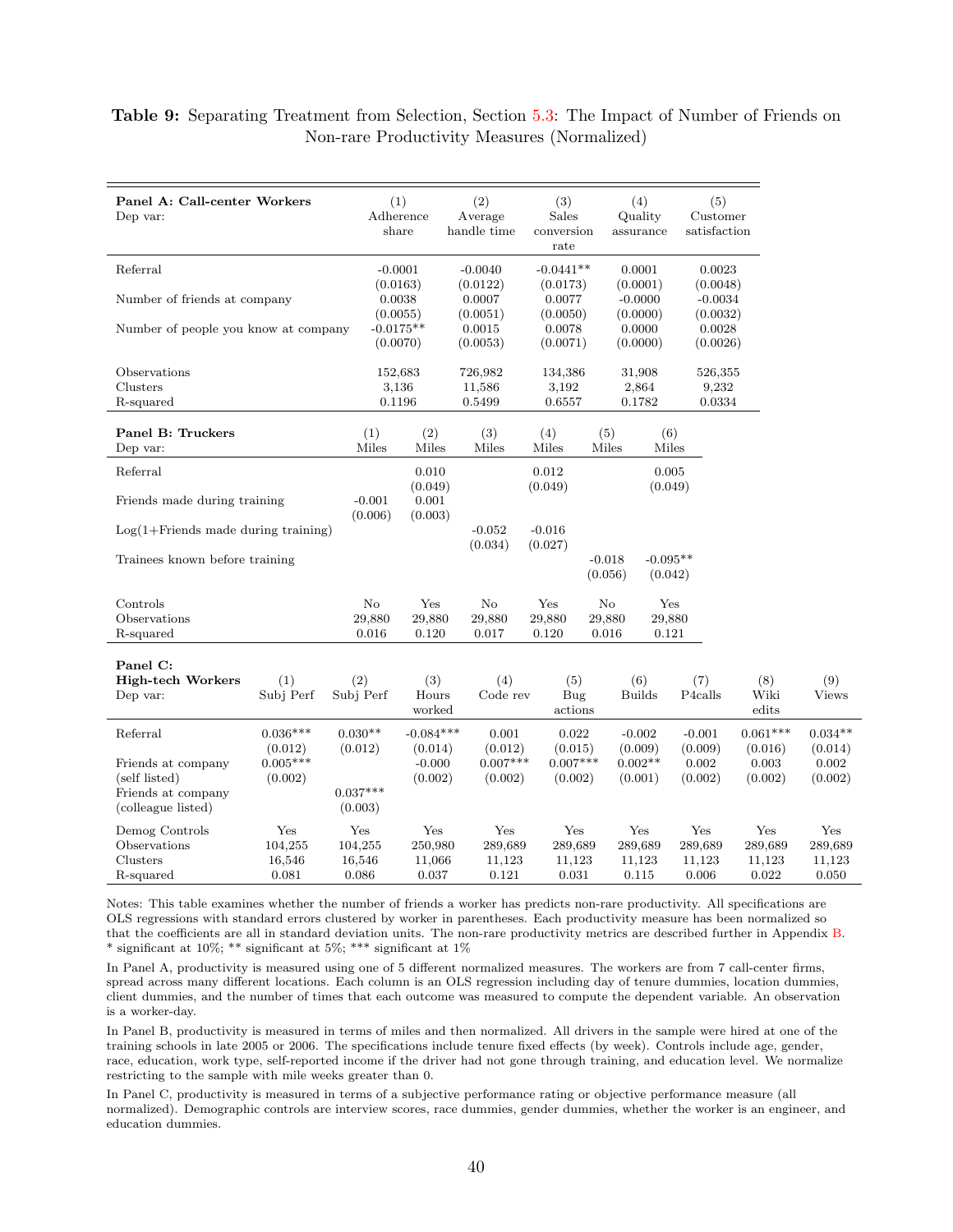<span id="page-40-0"></span>Table 10: Separating Treatment from Selection, Section [5.3:](#page-18-0) The Impact of Number of Friends on Trucking Accidents

|                                                 | $\left  \right $ | $\left( 2\right)$ | (3)        | $\left(4\right)$ |
|-------------------------------------------------|------------------|-------------------|------------|------------------|
| Referral                                        | $-0.00292$       | $-0.00310$        | $-0.00297$ | $-0.00299$       |
|                                                 | (0.00240)        | (0.00241)         | (0.00242)  | (0.00241)        |
| Friends made during training                    |                  | 0.00032           |            |                  |
|                                                 |                  | (0.00021)         |            |                  |
| $Log(1 + Friends \text{ made during training})$ |                  |                   | 0.00193    |                  |
|                                                 |                  |                   | (0.00139)  |                  |
| Trainees known before training                  |                  |                   |            | $-0.00168$       |
|                                                 |                  |                   |            | (0.00208)        |
| Mean dep var                                    | 0.0247           | 0.0247            | 0.0247     | 0.0247           |
| Observations                                    | 42,309           | 42,309            | 42,309     | 42,309           |
| R-squared                                       | 0.00927          | 0.00936           | 0.00934    | 0.00929          |

Notes: This table examines whether the number of friends an employee has predicts employee trucking accidents. All specifications are linear probability models with demographic, education, and work type controls. An observation is a driver-week. Standard errors clustered at the driver level in parentheses. All drivers in the sample were hired at one of the training schools in late 2005 or 2006, as this is the sample of truckdrivers for which we have friendship data. The sample is thus smaller than that in Table [4,](#page-35-0) so the estimates here are less precise.  $*$  significant at  $10\%;$  \*\* significant at 5%; \*\*\* significant at 1%.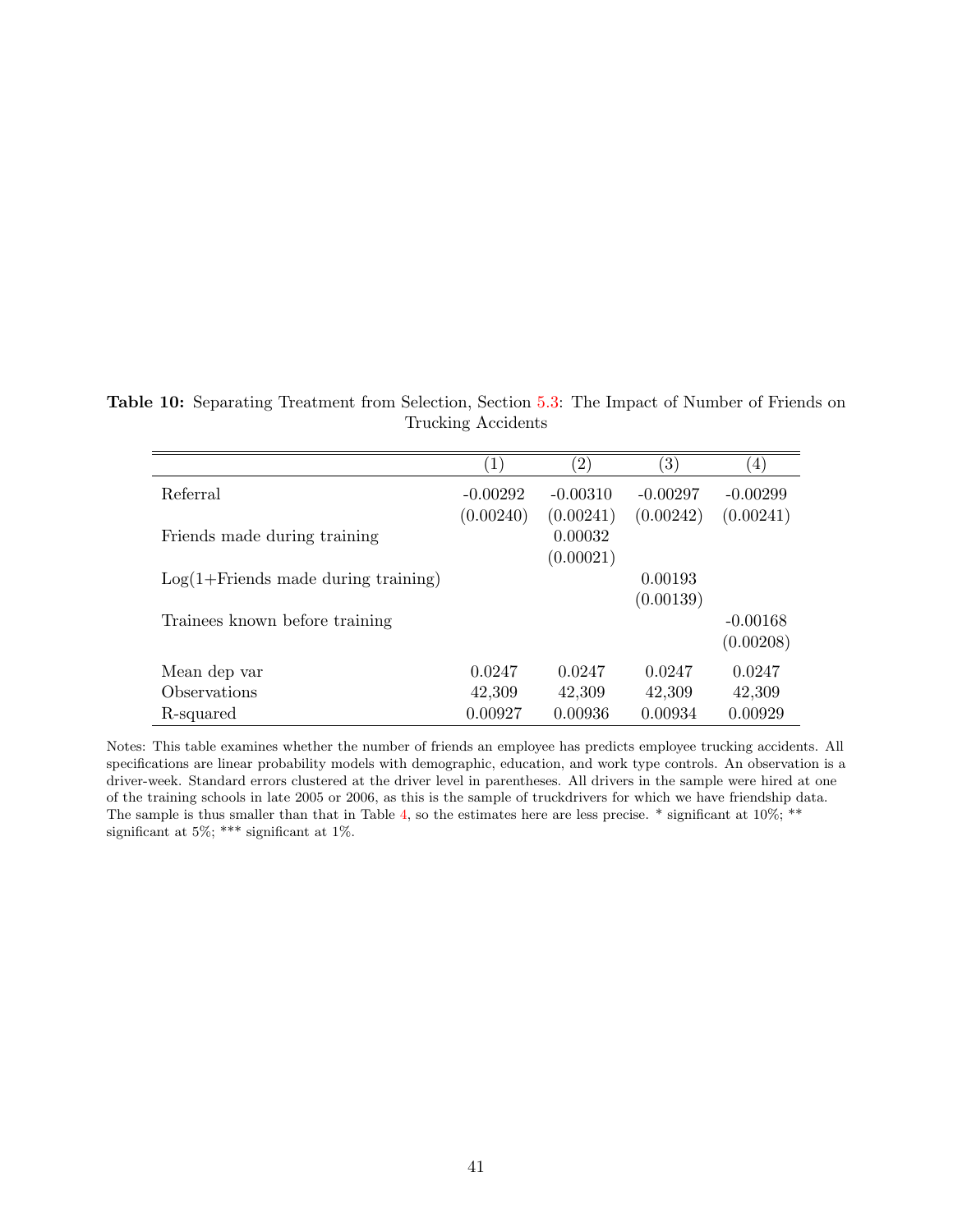| Panel A: Patents             |                                     |                                     |                                |                                   |                                |                                |                                         |                                         |
|------------------------------|-------------------------------------|-------------------------------------|--------------------------------|-----------------------------------|--------------------------------|--------------------------------|-----------------------------------------|-----------------------------------------|
| Dep var:                     | (1)<br>Num<br>patents               | (2)<br>Num<br>patents               | (3)<br>Num<br>patents          | (4)<br>Num<br>patents             | (5)<br>Ever<br>patent          | (6)<br>Ever<br>patent          | (7)<br>Citation-<br>weighted<br>patents | (8)<br>Citation-<br>weighted<br>patents |
| Referral                     | 0.0151                              | 0.0119                              | $0.2356***$                    | $0.2266***$                       | $0.0078**$                     | $0.0066*$                      | $0.1897*$                               | $0.1877*$                               |
| Friends                      | (0.0097)<br>$0.0108***$<br>(0.0037) | (0.0100)<br>$0.0108***$<br>(0.0037) | (0.0849)<br>0.0138<br>(0.0091) | (0.0836)<br>$0.0156*$<br>(0.0092) | (0.0035)<br>0.0017<br>(0.0011) | (0.0035)<br>0.0017<br>(0.0011) | (0.0980)<br>0.0171<br>(0.0110)          | (0.0966)<br>0.0140<br>(0.0110)          |
| Method                       | <b>OLS</b>                          | <b>OLS</b>                          | Negative<br>binomial           | Negative<br>binomial              | $_{\rm OLS}$                   | <b>OLS</b>                     | Negative<br>binomial                    | Negative<br>binomial                    |
| Demog Controls               | No                                  | Yes                                 | N <sub>o</sub>                 | Yes                               | No                             | Yes                            | N <sub>o</sub>                          | Yes                                     |
| Observations                 | 17,168                              | 17,168                              | 17,168                         | 17,168                            | 17,168                         | 17,168                         | 17,168                                  | 17,168                                  |
| R-squared                    | 0.1405                              | 0.1465                              |                                |                                   | 0.2048                         | 0.2098                         |                                         |                                         |
| Mean dep var                 | 0.108                               | 0.108                               | 0.108                          | 0.108                             | 0.0566                         | 0.0566                         | 0.166                                   | 0.166                                   |
| Panel B: Ideas on Idea Board |                                     | (1)                                 | (2)                            | (3)                               |                                | (4)                            |                                         |                                         |
|                              |                                     | Num ideas                           | Num ideas                      | $Log(1+Ideas)$                    |                                | $Log(1+Ideas)$                 |                                         |                                         |
| Referral                     |                                     | 0.0711                              | 0.0801                         | 0.0269                            |                                | 0.0261                         |                                         |                                         |
| Friends                      |                                     | (0.0494)<br>0.0239                  | (0.0491)<br>0.0245             | (0.0153)<br>0.0086                |                                | (0.0153)<br>0.0082             |                                         |                                         |
|                              |                                     | (0.0146)                            | (0.0146)                       | (0.0046)                          |                                | (0.0046)                       |                                         |                                         |
| Method                       |                                     | Negative<br>binomial                | Negative<br>binomial           | $_{\rm OLS}$                      |                                | <b>OLS</b>                     |                                         |                                         |
| Demog Controls               |                                     | No                                  | Yes                            | No                                |                                | Yes                            |                                         |                                         |
| Observations                 |                                     | 11,123                              | 11,123                         | 11,123                            |                                | 11,123                         |                                         |                                         |

<span id="page-41-0"></span>Table 11: Separating Treatment from Selection, Section [5.3:](#page-18-0) The Impact of Number of Friends on Innovation

Notes: This table examines whether the number of friends a worker has predicts innovation, both in terms of patents and ideas on the firm's internal idea board. Robust standard errors in parentheses. An observation is a worker. Demographic controls are interview scores, race dummies, gender dummies, and education dummies. All regressions also include month of hire dummies, job category dummies, and job rank dummies. For Panel A, "Friends" is measured using self-listed friends, whereas in Panel B, "Friends" is measured using colleague-listed friends. Results are qualitatively similar with either definition. \* significant at 10%; \*\* significant at 5%; \*\*\* significant at 1%.

0.069 0.075

 $R^2$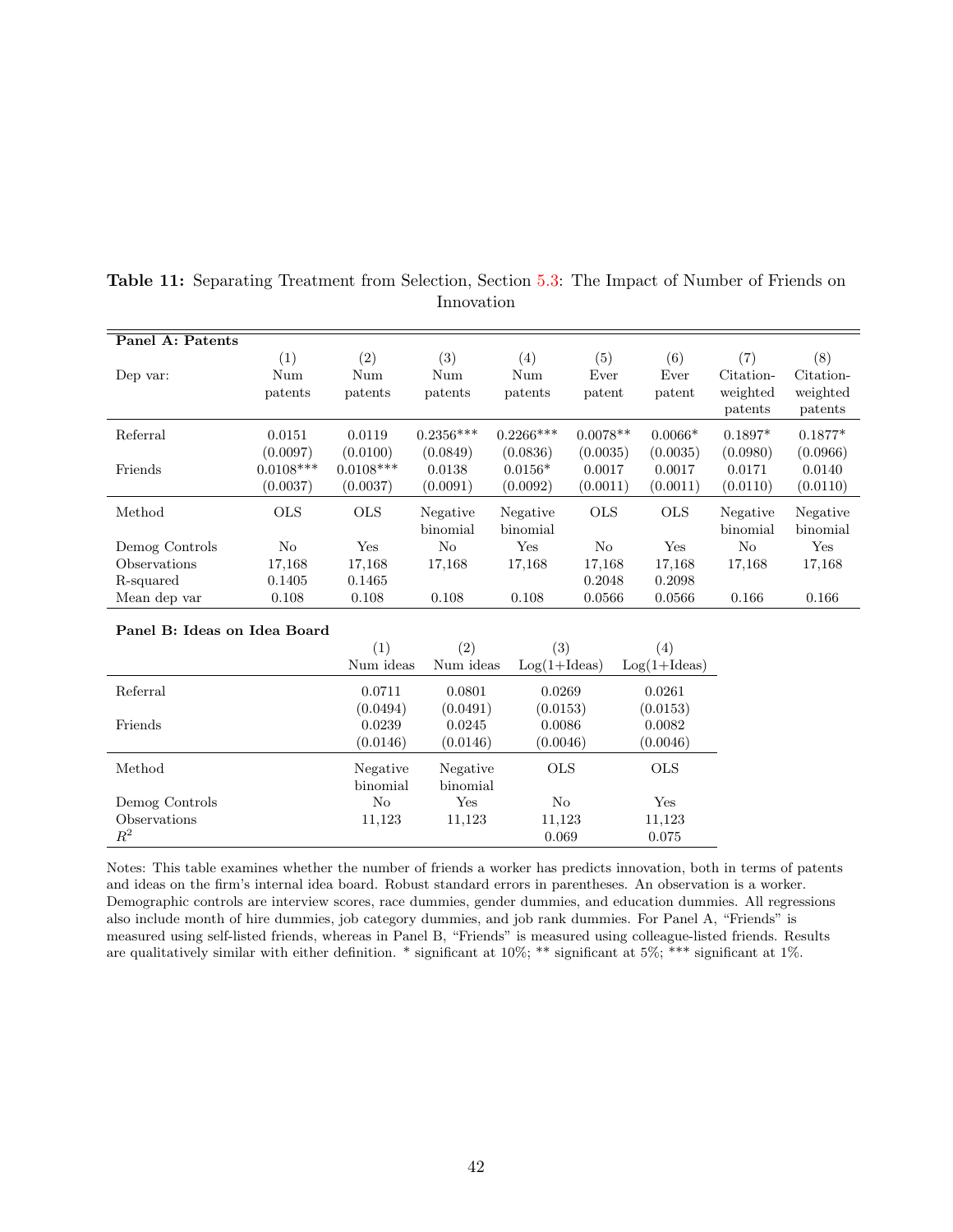| Panel A: Call-center Workers | $\left( 1\right)$ |              |              |              |
|------------------------------|-------------------|--------------|--------------|--------------|
|                              | Job Test Score    |              |              |              |
|                              | (normalized)      |              |              |              |
| Referral                     | $0.0493***$       |              |              |              |
|                              | (0.0042)          |              |              |              |
| Observations                 | 273,918           |              |              |              |
| R-squared                    | 0.0214            |              |              |              |
| Panel B: High-tech Workers   | (1)               | (2)          | (3)          | (4)          |
|                              | Interview         | Interview    | Interview    | Interview    |
|                              | score             | score        | score        | score        |
|                              | (normalized)      | (normalized) | (normalized) | (normalized) |
| Referral                     | $0.214***$        | $0.163***$   | $0.156***$   | $0.168***$   |
|                              | (0.004)           | (0.004)      | (0.006)      | (0.005)      |
| Observations                 | 641,043           | 641,043      | 274,995      | 366,048      |
| Clusters                     | 239,110           | 239,110      | 57,883       | 181,227      |
| Controls                     | N <sub>o</sub>    | Yes          | Yes          | Yes          |
| Sample                       | Full              | Full         | Eng Only     | $Non-Eng$    |
| R-squared                    | 0.009             | 0.156        | 0.067        | 0.210        |

<span id="page-42-0"></span>Table 12: Separating Selection and Treatment, Section [5.4:](#page-19-3) Do Referred Applicants Perform Better in Pre-Job Assessments (Job Tests or Interviews)?

Notes: This table compares referred and non-referred workers in terms of scores on job tests and in terms of average interview scores. OLS regressions with standard errors clustered by applicant in parentheses. The dependent variable is either standardized job test score or standardized interview score, and the coefficients can be read in terms of standard deviations. \* significant at 10%; \*\* significant at 5%; \*\*\* significant at 1%

In Panel A, an observation is a worker. The controls included are cohort (month of hire) dummies and dummies for the type of job applied to.

In Panel B, an observation is an applicant-interview. Getting hired at the firm generally requires multiple interviews, so there are multiple interviews per applicant. Controls include cohort (year of hire) dummies, year dummies, and driver training contracts. Demographic controls include job type, interview type, and quarter of hire.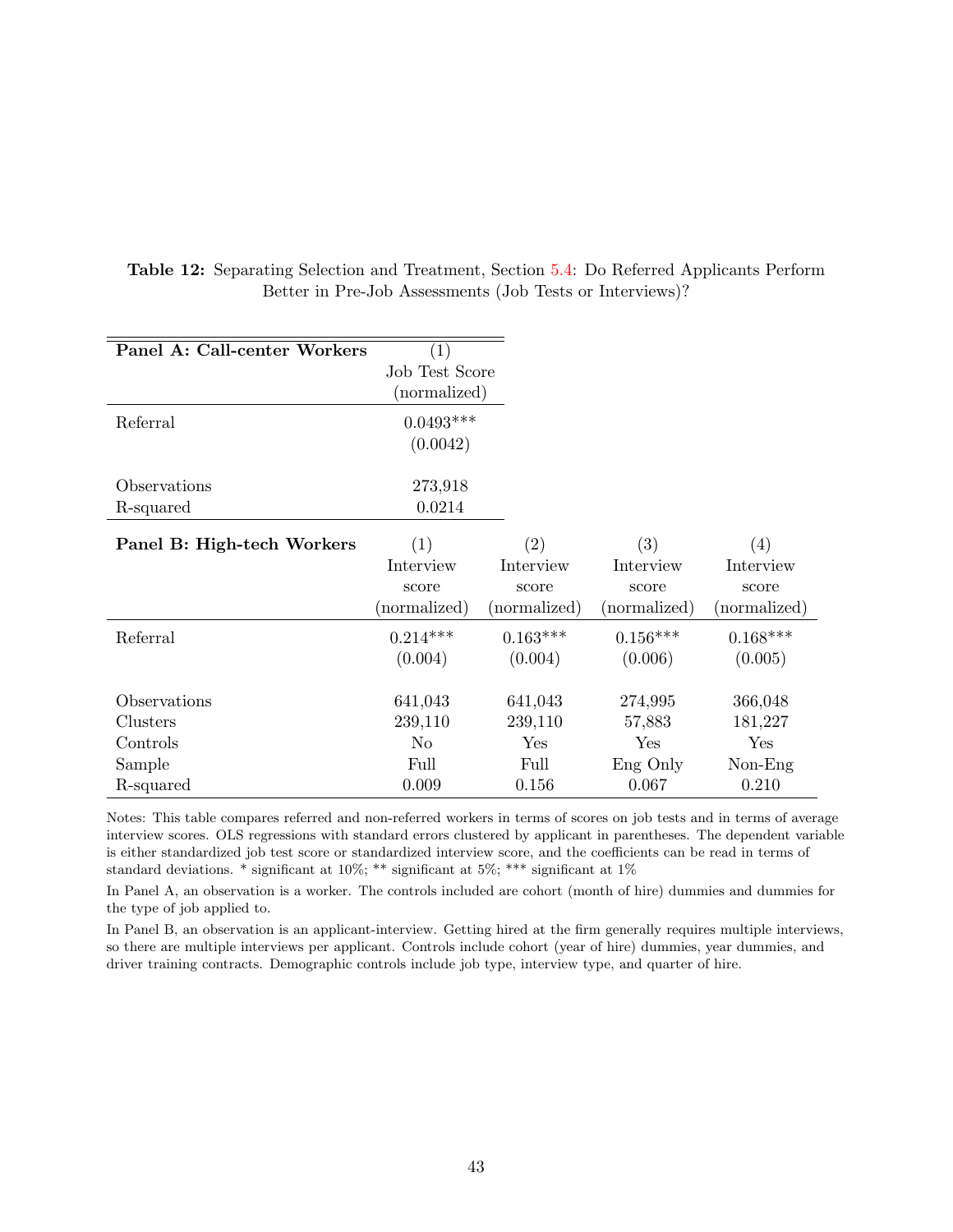#### <span id="page-43-0"></span>Table 13: Separating Treatment from Selection, Section [5.4:](#page-19-3) Using Surveys to Test Whether Referred Workers are Better Matched on Specific Job Dimensions

|              |                            | (2)                           | $\left(3\right)$           |
|--------------|----------------------------|-------------------------------|----------------------------|
|              | Feel bothered when receive | Demands of the job interfered | Acceptable number of times |
|              | unexpectedly low paycheck  | with family life              | at home per month          |
|              | (normalized)               | (normalized)                  | (normalized)               |
| Referral     | $-0.457**$                 | $-0.299*$                     | $0.310*$                   |
|              | (0.197)                    | (0.176)                       | (0.173)                    |
| Observations | 223                        | 215                           | 226                        |
| R-squared    | 0.07                       | 0.05                          | 0.04                       |

Notes: This table examines whether a worker's referral status predicts survey measures of job match, and in turn, how much of the increased retention from being referred can be explained by these variables. The model are OLS regressions. Robust standard errors in parentheses. All drivers are from the same training school and were hired in late 2005 or 2006. The survey questions are asked on a 5-point scale from Strongly Disagree (-2) to Strongly Agree (+2), and then normalized in-sample. Controls for age, gender, race, and marital status in all regressions. \* significant at 10%; \*\* significant at 5%; \*\*\* significant at  $1\%$ 

<span id="page-43-1"></span>

|                           | (1)        | (2)          | (3)        | (4)        | (5)        | (6)       |
|---------------------------|------------|--------------|------------|------------|------------|-----------|
|                           | Smoker     | <b>Black</b> | Hispanic   | Female     | Married    | Age       |
|                           |            |              |            |            |            |           |
| Referring Drv is Smoker   | $0.20***$  | $-0.05$      | 0.02       | $0.10**$   | 0.07       | 0.43      |
|                           | (0.07)     | (0.04)       | (0.03)     | (0.04)     | (0.07)     | (1.36)    |
| Referring Drv is Black    | $-0.14*$   | $0.43***$    | $-0.02$    | 0.03       | $-0.24***$ | $-1.40$   |
|                           | (0.07)     | (0.07)       | (0.03)     | (0.05)     | (0.08)     | (1.67)    |
| Referring Drv is Hispanic | $-0.11$    | $-0.15**$    | $0.46***$  | $-0.01$    | $-0.01$    | $-0.58$   |
|                           | (0.11)     | (0.06)       | (0.12)     | (0.09)     | (0.13)     | (2.79)    |
| Referring Drv is Female   | 0.12       | 0.01         | $-0.02$    | 0.12       | $-0.11$    | $4.51**$  |
|                           | (0.11)     | (0.08)       | (0.05)     | (0.08)     | (0.11)     | (2.17)    |
| Referring Drv is Married  | $-0.06$    | $-0.04$      | $-0.03$    | 0.04       | $0.11*$    | 0.98      |
|                           | (0.05)     | (0.04)       | (0.02)     | (0.04)     | (0.06)     | (1.27)    |
| Age of Referring Drv      | $-5.4e-4$  | $-3.0e-3*$   | $-7.3e-4$  | $6.6e-4$   | $6.2e-4$   | $0.27***$ |
|                           | $(2.0e-3)$ | $(1.5e-3)$   | $(8.6e-4)$ | $(1.5e-3)$ | $(2.5e-3)$ | (0.08)    |
|                           |            |              |            |            |            |           |
| Observations              | 972        | 972          | 972        | 972        | 972        | 965       |
| R-squared                 | 0.56       | 0.65         | 0.68       | 0.60       | 0.50       | 0.54      |
| Mean dep var              | 0.289      | 0.157        | 0.0565     | 0.124      | 0.430      | 40.32     |

|  |  |  |  | Table 14: Truck Driver Referrals: Homophily in Characteristics |
|--|--|--|--|----------------------------------------------------------------|
|--|--|--|--|----------------------------------------------------------------|

Notes: This table presents OLS regressions of referred worker characteristics on the characteristics of referring drivers. An observation is a referred worker and the sample is restricted to matched referred workers hired in 2007-2009. Robust standard errors in parentheses. All specifications include 3-digit zip code dummies. The top panel analyzes all drivers whereas the lower panel eliminates workers who work in team pairs. Within a 3-digit zip code, drivers are more likely to refer people with similar characteristics to themselves. \* significant at 10%; \*\* significant at  $5\%;$  <br>\*\*\* significant at  $1\%$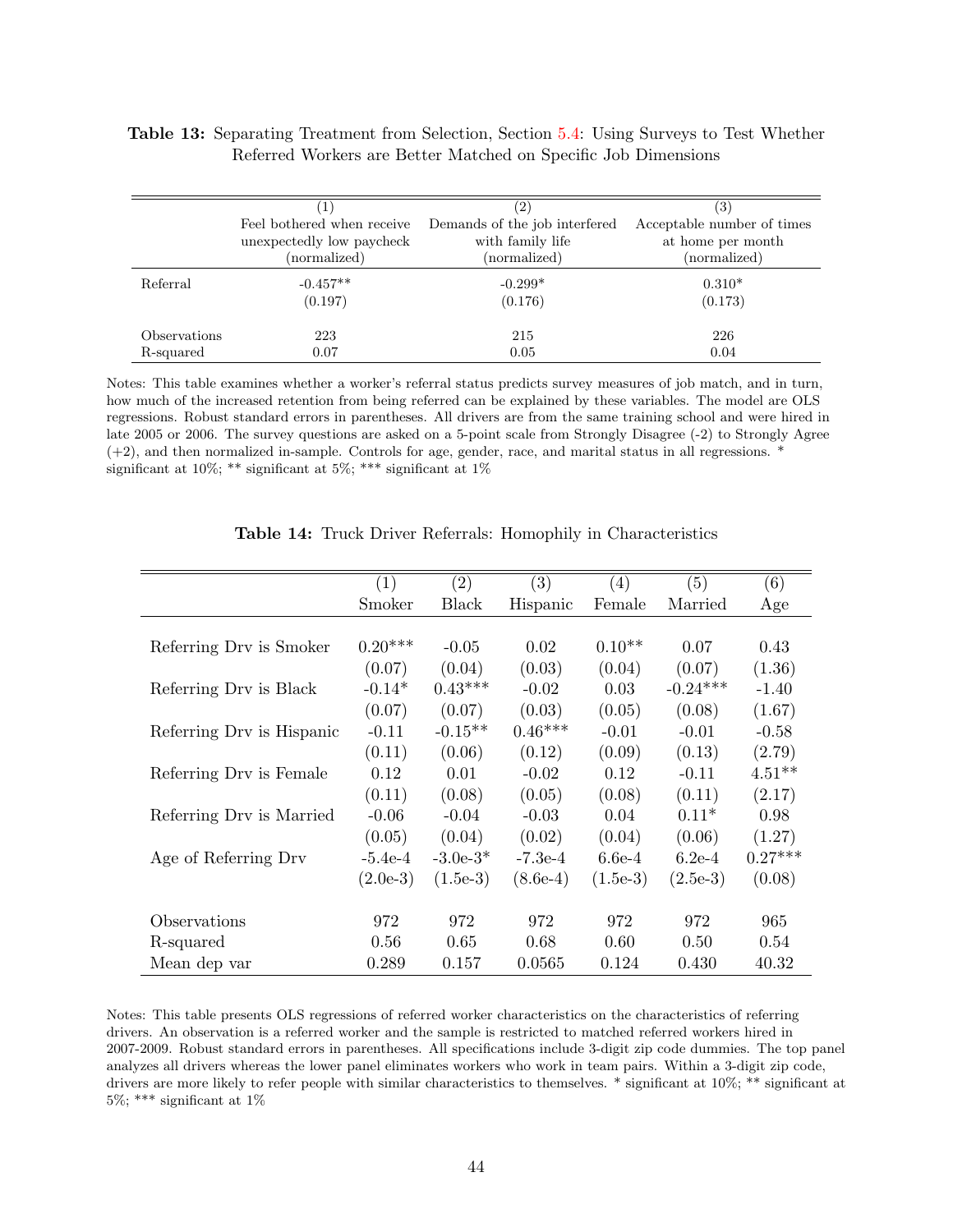<span id="page-44-0"></span>

| Panel A: Productivity                                    | (1)                   | (2)                   | (3)                    | (4)                   |
|----------------------------------------------------------|-----------------------|-----------------------|------------------------|-----------------------|
| Sample                                                   | All                   | Miles > 0             | All                    | Miles > 0             |
| Avg miles per week (productivity)<br>of referring driver | $0.290***$<br>(0.032) | $0.302***$<br>(0.031) | $0.279***$<br>(0.031)  | $0.292***$<br>(0.030) |
| Time-Location Controls                                   | Month,<br>Op Center   | Month,<br>Op Center   | Month-Op Center        | Month-Op Center       |
| Observations                                             | 40,817                | 36,543                | 40,817                 | 36,543                |
| R-squared                                                | 0.237                 | 0.170                 | 0.293                  | 0.217                 |
| Mean dep var                                             | 1684                  | 1881                  | 1684                   | 1881                  |
|                                                          |                       |                       |                        |                       |
| Panel B: Accidents                                       | (1)                   |                       | $\left( 2\right)$      |                       |
| Referring driver ever had an accident                    | $0.0030*$<br>(0.0018) |                       | 0.0029<br>(0.0018)     |                       |
| Mean dep var                                             | 0.0202                |                       | 0.0202                 |                       |
| $Coef (ref driv accident) / mean dep var:$               | 14.9%                 |                       | 14.4\%                 |                       |
| Tenure controls                                          | Cubic                 |                       | Week of tenure dummies |                       |
| Observations                                             | 41,530                |                       | 41,530                 |                       |
| R-squared                                                | 0.0067                |                       | 0.0116                 |                       |

#### Table 15: Truck Driver Referrals: Homophily in Behaviors

Notes: This table presents OLS regressions of referred worker behavior on the behavior of referring drivers. An observation is a referred worker-week and the sample is restricted to matched referred workers hired in 2007-2009. Standard errors clustered by worker in parentheses. All specifications include demographic controls, cohort (year of hire) dummies, and work type controls for the referred driver. They also include demographic controls, work type controls, and length of tenure for the referring driver. \* significant at 10%; \*\* significant at 5%; \*\*\* significant at 1%

In Panel A, the dependent variable is worker productivity in miles per week. As indicated in the table, columns 1 and 2 include month-by-month controls and operating center controls. Columns 3 and 4 include month by operating center controls. Week of tenure dummies for the referred worker are included in all columns.

In Panel B, the dependent variable is whether the worker had an accident in a given week. We show results with a cubic in tenure in column 1 and with week of tenure dummies in column 2. Both columns include month-by-month controls and operating center controls.

<span id="page-44-1"></span>Table 16: Profits from Non-Referred and Referred Workers, and by Type of Referral

| Worker Type                                               | Profits per Worker |
|-----------------------------------------------------------|--------------------|
| Referred (overall)                                        | \$2,201            |
| Non-referred (overall)                                    | \$1,756            |
| Referred (matched sample)                                 | \$2,503            |
| Referred, referring worker $w/$ above median productivity | \$4,190            |
| Referred, referring worker $w/$ below median productivity | \$1,063            |
| Referred, referring worker does not quit in data          | \$2,756            |
| Referred, referring worker eventually quits in data       | \$1,798            |

Notes: The calculation here is an accounting exercise based on the data from the trucking firm. Profits are calculated assuming a Fixed Cost of \$475 per week, a price of \$1.90 per mile, a non-wage marginal cost of \$1.20 per mile, and a marginal cost of training of \$2,500, and a collection rate of 30% on new workers with training contracts. A weekly discount factor of 0.9957 is assumed, corresponding to an annual discount factor of 0.8.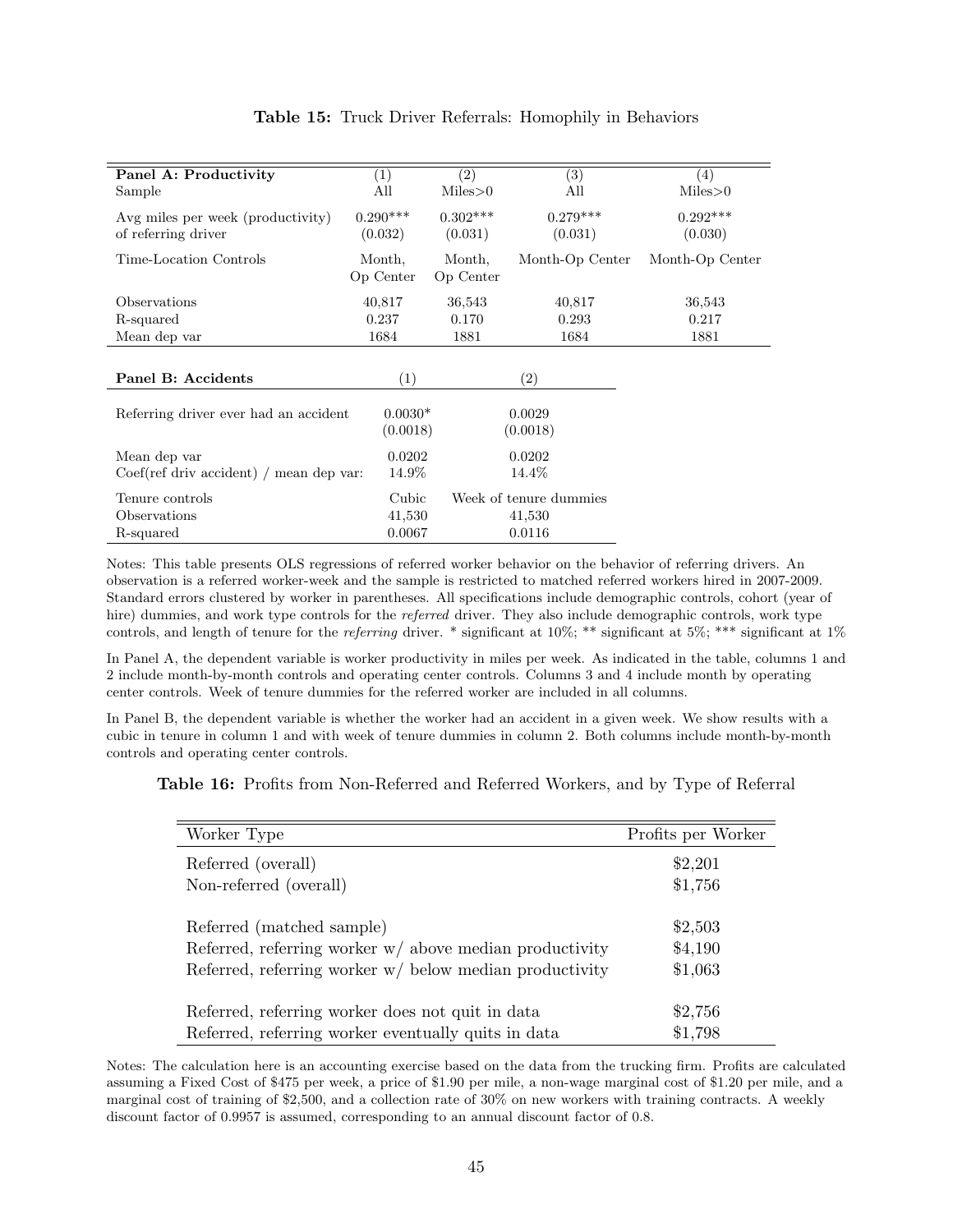# Web Appendix: For Online Publication Only

## <span id="page-45-0"></span>A Proof of Proposition [1](#page-6-1)

Proposition [1.](#page-6-1) Referred workers will have higher productivity than non-referred workers. Suppose that the effort cost reduction from being referred,  $k_r$ , is not excessively large. Then, observed productivity differences will reflect both selection and treatment effects. That is, referred workers will have higher average match quality and will exert more effort.

Proof. The treatment effect from referrals is obvious. A selection effect from referrals means that  $E(m|\hat{m}_R > m_R^*) - E(m|\hat{m}_E > m_E^*) > 0$ . Before computing this difference, we start by examining  $E(m|\hat{m}_R > m^*)$  in general, the expression we derive see he applied for both referred and non-referred  $E(m|\hat{m} > m^*)$  in general; the expression we derive can be applied for both referred and non-referred workers.

$$
E(m|\hat{m} > m^*) = \int E(m|\hat{m}, \hat{m} > m^*) f(\hat{m}|\hat{m} > m^*) d\hat{m}
$$
  

$$
= \int \left[\frac{h_0}{h_0 + h} \mu_0 + \frac{h}{h_0 + h} \hat{m}\right] f(\hat{m}|\hat{m} > m^*) d\hat{m}
$$
  

$$
= \frac{h_0}{h_0 + h} \mu_0 + \frac{h}{h_0 + h} E(\hat{m}|\hat{m} > m^*)
$$

To solve for  $E(\hat{m}|\hat{m} > m^*)$ , we use the fact that  $\hat{m}$  has a normal distribution:  $\hat{m} \sim N(\mu_0, \frac{1}{h_0})$  $\frac{1}{h_0} + \frac{1}{h}$  $\frac{1}{h}$   $\Big) =$  $N\left(\mu_0, \frac{h_0+h}{h_0h}\right)$  $h_0 h$ .

$$
E(\widehat{m}|\widehat{m} > m^*) = E\left(\mu_0 + \sqrt{\frac{h_0 + h}{h_0 h}} Z|\mu_0 + \sqrt{\frac{h_0 + h}{h_0 h}} Z > m^*\right)
$$
  

$$
= \mu_0 + \sqrt{\frac{h_0 + h}{h_0 h}} E\left(Z|Z > \frac{m^* - \mu_0}{\sqrt{\frac{h_0 + h}{h_0 h}}}\right)
$$
  

$$
= \mu_0 + \sqrt{\frac{h_0 + h}{h_0 h}} H\left(\frac{m^* - \mu_0}{\sqrt{\frac{h_0 + h}{h_0 h}}}\right)
$$

where  $H(x) \equiv \phi(x) / (1 - \Phi(x))$  is the hazard function of a standard normal and Z is a standard normal random variable. Plugging in, this yields the following expression:

<span id="page-45-1"></span>
$$
E(\hat{m}|\hat{m} > m^*) = \frac{h_0}{h_0 + h} \mu_0 + \frac{h}{h_0 + h} \left[ \mu_0 + \sqrt{\frac{h_0 + h}{h_0 h}} H\left(\frac{m^* - \mu_0}{\sqrt{\frac{h_0 + h}{h_0 h}}}\right) \right]
$$
  

$$
= \mu_0 + \frac{h}{h_0 + h} \sqrt{\frac{h_0 + h}{h_0 h}} H\left(\frac{m^* - \mu_0}{\sqrt{\frac{h_0 + h}{h_0 h}}}\right)
$$
  

$$
= \mu_0 + \sqrt{\frac{h}{h_0(h_0 + h)}} H\left(\frac{m^* - \mu_0}{\sqrt{\frac{h_0 + h}{h_0 h}}}\right)
$$
(11)

Before proving the general result, it is worthwhile to start with the case of no treatment effects. We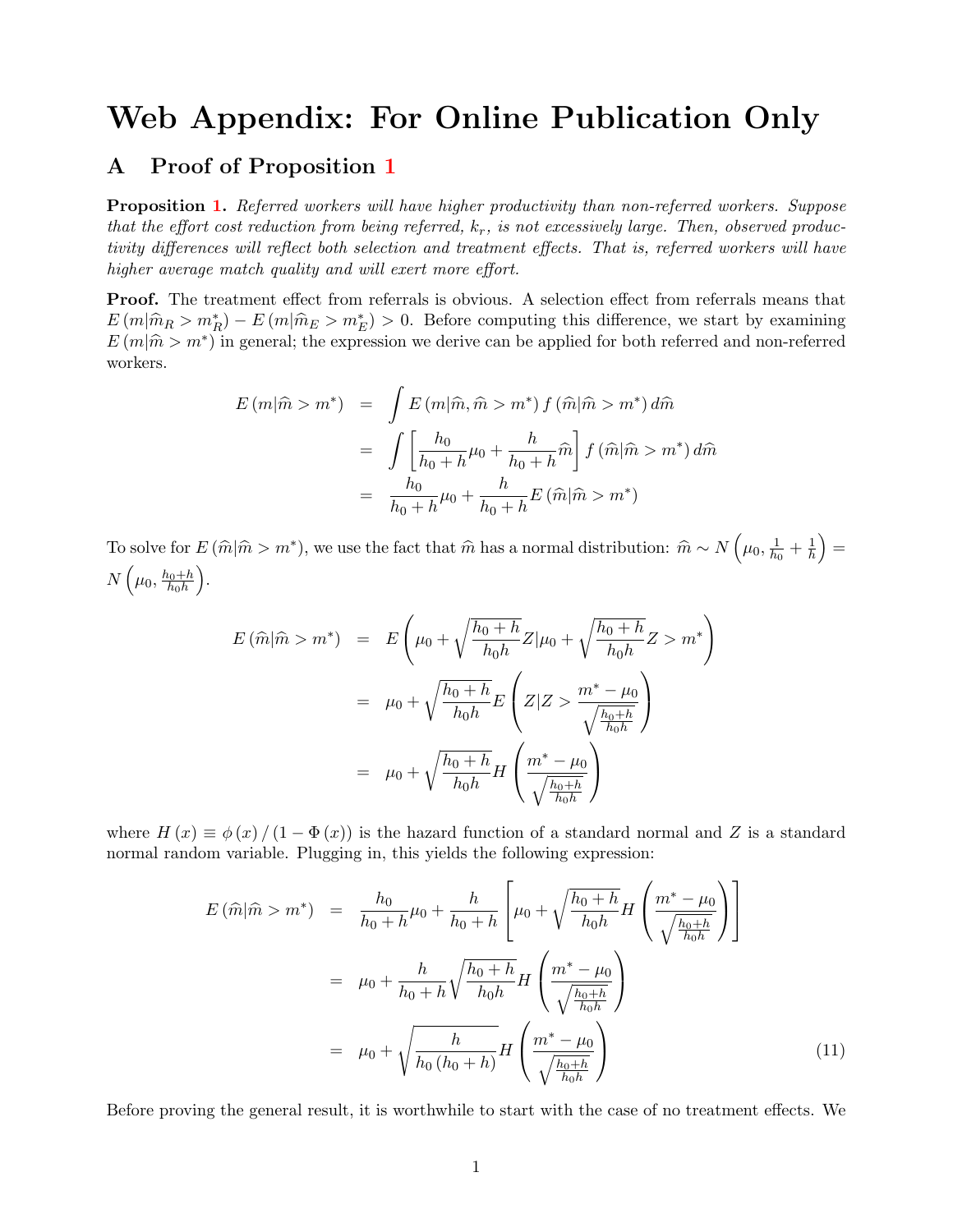would like to prove that referred workers will be unambiguously positive selected for any  $h_R > h_E$ .

**Lemma 2** Suppose that there is no effort in the model, i.e.  $\alpha = 0$ . Then referred workers will perform better than non-referred workers, with referred workers positively selected.

**Proof.** Our goal is to show that  $\frac{dE(m|\hat{m}>m^*)}{dh} > 0$ . We plug into [\(11\)](#page-45-1) for  $m^*$ , using  $h_0\mu_0 + hm^* = 0$ , or  $m^* = -\frac{h_0}{h} \mu_0$ :

$$
\mu_0 + \sqrt{\frac{h}{h_0(h_0 + h)}} H\left(\frac{m^* - \mu_0}{\sqrt{\frac{h_0 + h}{h_0 h}}}\right) = \mu_0 + \sqrt{\frac{h}{h_0(h_0 + h)}} H\left(\frac{-\frac{h_0}{h} \mu_0 - \mu_0}{\sqrt{\frac{h_0 + h}{h_0 h}}}\right)
$$
  

$$
= \mu_0 + \sqrt{\frac{h}{h_0(h_0 + h)}} H\left(\frac{-\mu_0 \left(1 + \frac{h_0}{h}\right)}{\sqrt{\frac{h_0 + h}{h_0 h}}}\right)
$$
  

$$
= \mu_0 + \sqrt{\frac{h}{h_0(h_0 + h)}} H\left(-\mu_0 \sqrt{\frac{h_0(h_0 + h)}{h}}\right)
$$
  

$$
= \mu_0 + \theta H\left(-\frac{\mu_0}{\theta}\right)
$$

where we define  $\theta \equiv \sqrt{\frac{h}{h_0(h_0+h)}}$ . Because  $\theta$  is a monotonically increase function of h, it suffices to show that  $\frac{dE(m|\hat{m}>m^*)}{d\theta} > 0$ . Taking the derivative, we have:

$$
\frac{dE(m|\hat{m} > m^*)}{d\theta} = \frac{d}{d\theta} \left[ \theta H\left(-\frac{\mu_0}{\theta}\right) \right]
$$

$$
= H\left(-\frac{\mu_0}{\theta}\right) + \frac{\mu_0}{\theta} H'\left(-\frac{\mu_0}{\theta}\right)
$$

$$
= H(x) - xH'(x)
$$

$$
= H(x) \left(x^2 - xH(x) + 1\right)
$$

where we define  $x \equiv -\frac{\mu_0}{\theta}$ . We note that  $sgn(H(x)(x^2 - xH(x) + 1)) = sgn(x^2 - xH(x) + 1)$ , and that  $x^2 - xH(x) + 1 > 0$  for all x.

Once the model has an effort component  $(\alpha > 0)$ , firms will account for the treatment effect from referrals  $(k_r > 0)$  in setting the referred applicant hiring standard. For example, if  $k_r$  is very large, then the firm may be willing to hire almost all referred applicants, despite being selective with respect to non-referred applicants, thereby making it so referred workers are not positively selected. Given a particular  $k_r$ , referred workers will still be positively selected if the precision of referred applicant signals is sufficiently high relative to the precision of non-referred applicant signals.

Returning to the main proof, we now allow for treatment effects,  $\alpha > 0$  and  $k_r > 0$ . We use the expectation in  $(11)$  to compute the difference between referred and non-referred workers in average match quality. We define  $\theta_R \equiv \sqrt{\frac{h_R}{h_0(h_0+h_1)}}$  $\overline{\frac{h_R}{h_0(h_0+h_R)}},\,\theta_E\equiv\sqrt{\frac{h_E}{h_0(h_0+h_R)}}$  $\frac{h_E}{h_0(h_0+h_E)}, F_R \equiv F(k_r+\beta\alpha)$ , and  $F_E \equiv F(\beta\alpha)$ .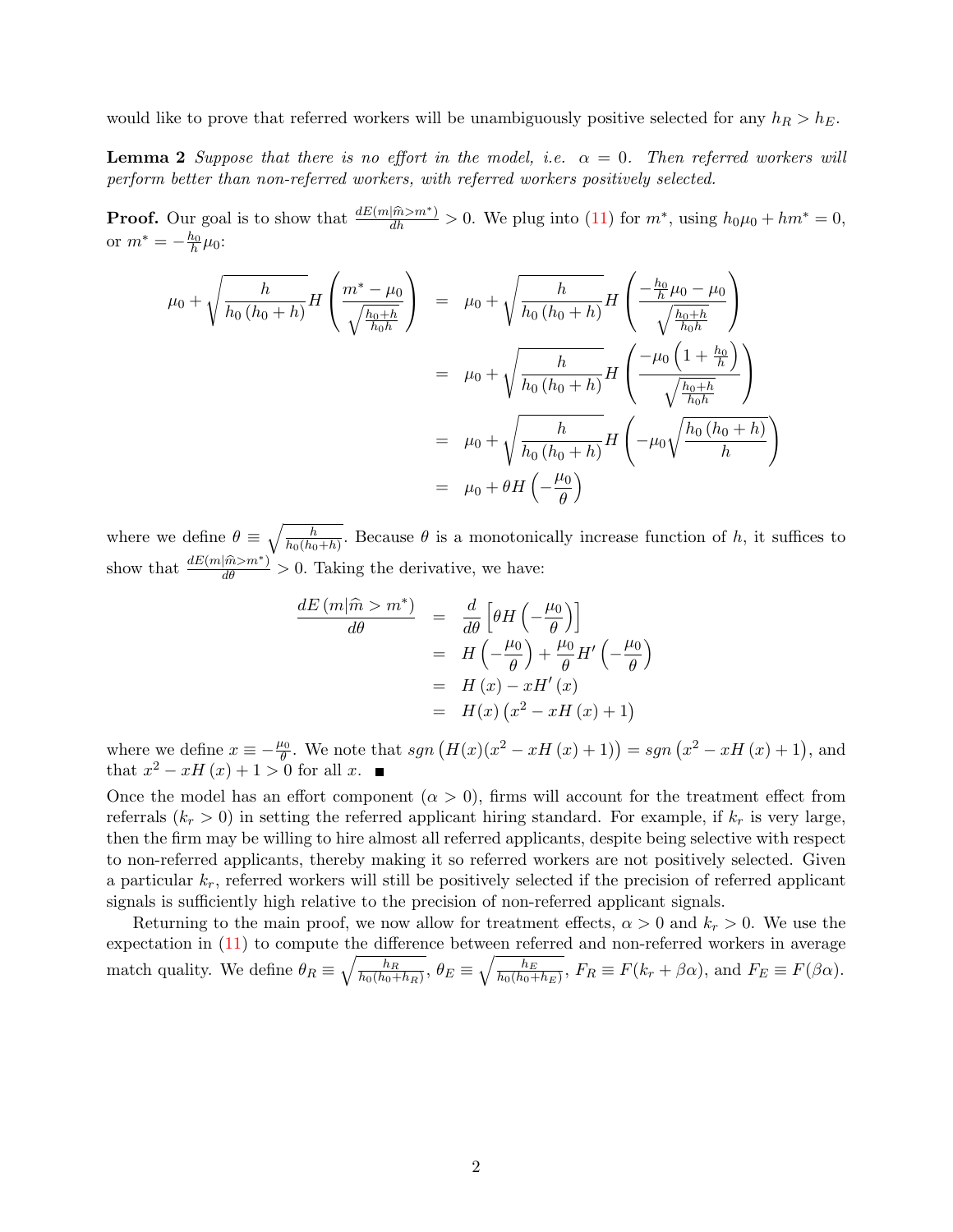$$
E (m | \hat{m}_R > m_R^*) - E (m | \hat{m}_E > m_E^*)
$$
  
=  $\theta_R H \left( \frac{m_R^* - \mu_0}{\sqrt{\frac{h_0 + h_R}{h_0 h_R}}} \right) - \theta_E H \left( \frac{m_E^* - \mu_0}{\sqrt{\frac{h_0 + h_E}{h_0 h_E}}} \right)$   
=  $\theta_R H \left( (m_R^* - \mu_0) \sqrt{\frac{h_0 h_R}{h_0 + h_R}} \right) - \theta_E H \left( (m_E^* - \mu_0) \sqrt{\frac{h_0 h_E}{h_0 + h_E}} \right)$   
=  $\theta_R H \left( -\left( \frac{h_0 + h_R}{h_R} \right) (\mu_0 + \alpha F_R) \sqrt{\frac{h_0 h_R}{h_0 + h_R}} \right) - \theta_E H \left( -\left( \frac{h_0 + h_E}{h_E} \right) (\mu_0 + \alpha F_E) \sqrt{\frac{h_0 h_E}{h_0 + h_E}} \right)$   
=  $\theta_R H \left( -\frac{(\mu_0 + \alpha F_R)}{\theta_R} \right) - \theta_E H \left( -\frac{(\mu_0 + \alpha F_E)}{\theta_E} \right)$ 

For a given  $\theta_R$  and  $\theta_E$  (that is, for a given  $h_R$  and  $h_E$ ), for any  $\alpha$ , we can choose  $k_r$  small enough so that the terms  $\alpha F_R$  and  $\alpha F_E$  are sufficiently small, and the total difference is positive.

To see that there is a positive productivity difference between referred and non-referred even without assuming that  $k_r$  is not excessively large, note first that if  $\alpha > 0$  and  $k_r = 0$ , that referred workers will have higher average match quality. Denote the hiring standards in this case by  $(m_{R,0}^*, m_{E,0}^*)$ . If  $k_r$  is increased,  $m_{R,0}^*$  is still a feasible hiring standard for referred workers, and the optimum hiring standard must yield as least as high average productivity.  $\blacksquare$ 

## <span id="page-47-0"></span>B Data Appendix

#### <span id="page-47-1"></span>B.1 Reliability of Referral Measurement

Are our measures of referral status reliable? As indicated above, referral status is measured at the call-center firm by asking applicants, at the trucking firm by asking applicants and through the firm's administrative referral program, and at the high-tech company via the firm's administrative referral program. For the trucking data, self-reported referrals exceed administratively reported referrals by 24%. Of workers listed as referred in the firm's administrative program, nearly all report being referred, whereas of workers who are not listed in the firm's administrative program, some do report being referred. This difference reflects three factors: (1) Lying by applicants about their referral status, (2) Referring workers informing referred workers about the job, but who do not submit the worker's name so that they would become eligible to receive a referral bonus, and (3) Imperfect matching across datasets. Our results from the trucking firm are similar whether we use the self-reported referral definition or whether we use the administrative definition, suggesting that differences in referral status definition are unlikely to account for differences in regression results across industries.

#### B.2 Call-center Firms

Evolv on Demand, the job testing firm that tracks the data from the call-center firms, keeps common demographic variables (i.e., race, gender, and age) separate from retention and productivity data. This is to ensure the non-job relevant demographics data do not influence hiring and personnel management decisions. Thus, our data do not allow us to control for gender, race, and age in retention and productivity regressions. However, controlling for these variables has little impact on estimates for both trucking and high-tech workers, suggesting that omitting them would have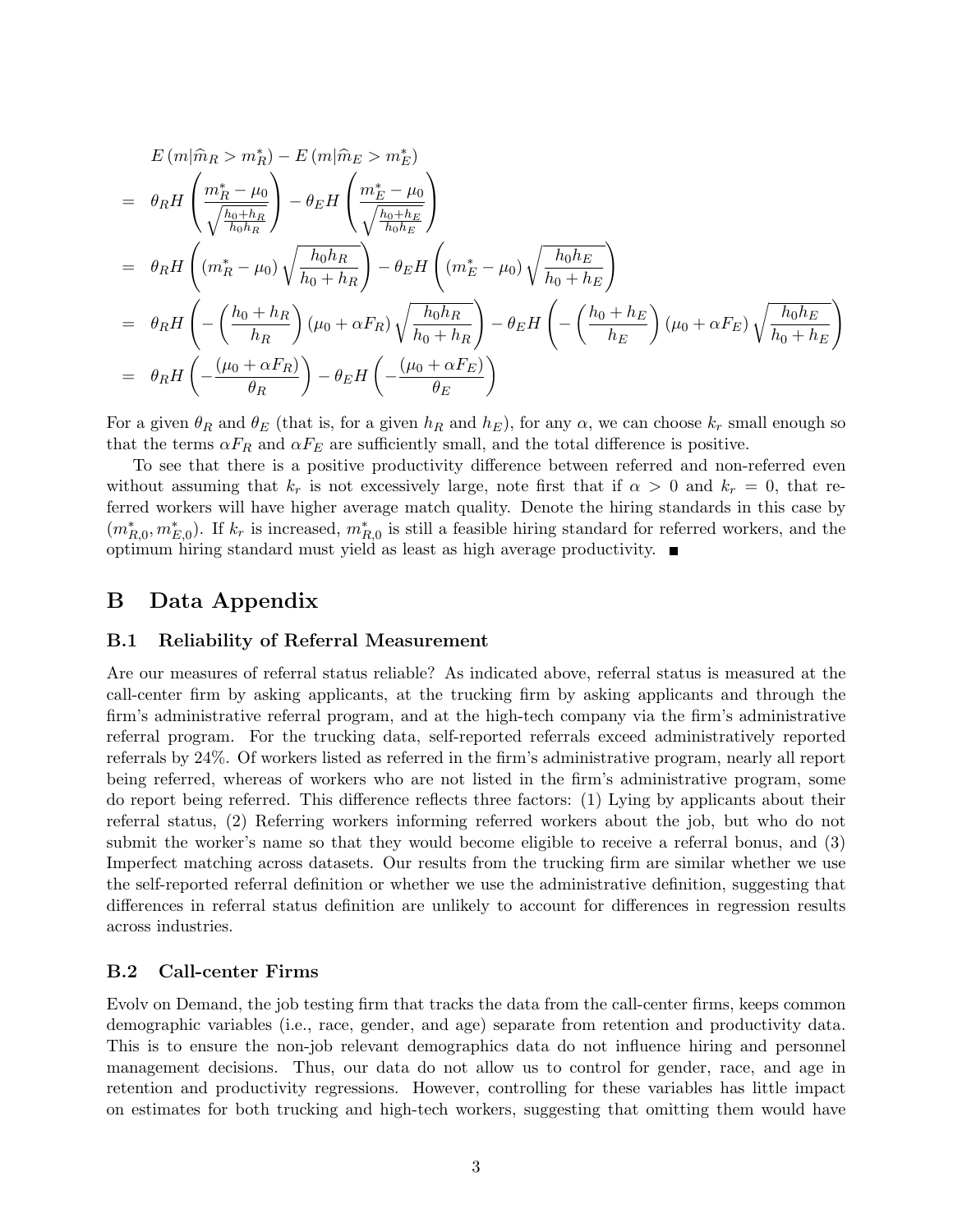relatively little impact on estimates for call-center workers. We do control for race, gender, and age in characteristics comparisons in Table [1.](#page-32-0)

Schooling. Years of schooling, given in one of several educational categories. We use 12 years for a high-school graduate; 14 years of schooling for an Associate Degree or Technical Diploma; 16 years for a Bachelor's Degree; 18 years for a Master's Degree; and 20 years for a Doctorate.

Intelligence. We measure intelligence using questions from applicant job tests at the seven call-center firms. The questions were developed by industrial/organizational psychologists at the job testing firm, Evolv on Demand, following appropriate validation processes. Because the job tests are proprietary and active, we cannot publish here the exact wording of the intelligence questions.

Personality. As for intelligence, we measure the Big 5 personality characteristics using questions from applicant job tests at the seven call-center firms. The questions were developed by industrial/organizational psychologists at the job testing firm, Evolv on Demand, following appropriate validation processes. The industrial/organizational psychologists also designed the mapping from job test questions into the Big 5 characteristics. As for intelligence, because the job tests are proprietary and active, we cannot publish the exact wording of the personality questions.

Big 5 Index. An equally-weighted average of the z-scores from the Big 5 personality characteristics, reversing neuroticism, as in [Dal Bo et al.](#page-27-19) [\(2013\)](#page-27-19).

Adherence share. Share of the time that a worker is at his or her seat working of the total amount of time they are schedule to work. A higher number indicates higher productivity. We use the normalized version for regressions (normalized according to our data).

Average handle time. Average number of seconds spent by a worker on a call. A lower number indicates higher productivity. We use the normalized version for regressions (normalized according to our data).

Sales conversion rate. Share of the time that a sales call results in a sale. This number is only available for call-center workers engaged in sales. A higher number indicates higher productivity. We use the normalized version for regressions (normalized according to our data).

Quality assurance. Managerial rating of whether a worker was providing quality service, measured on a 0-1 scale. A higher number indicates higher productivity. We use the normalized version for regressions (normalized according to our data).

Customer satisfaction. Rating from post-call customer surveys of whether customers were satisfied with the service provided, measured on a 0-1 scale. A higher number indicates higher productivity. We use the normalized version for regressions (normalized according to our data).

Friends at company, People know at company. Applicants were asked the questions "How many friends do you have that work at this company?" and "How many people do you know that work at this company?" The response options for both questions were "0," "1-2," "3-4," or "5 or more." We convert "1-2" to 1.5, "3-4" to 3.5, and "5 or more" to 5 for both questions.

**Job test score.** An applicant's overall score on the job test. We normalize the score in-sample.

#### B.3 Trucking Firm

For 900 of the workers, there is extensive information about worker background, cognitive ability, non-cognitive ability, and experimental preferences. These workers were hired at one of the trucking firm's training schools in late 2005 and 2006. Most of the survey data was collected during the workers' commercial driver's license training.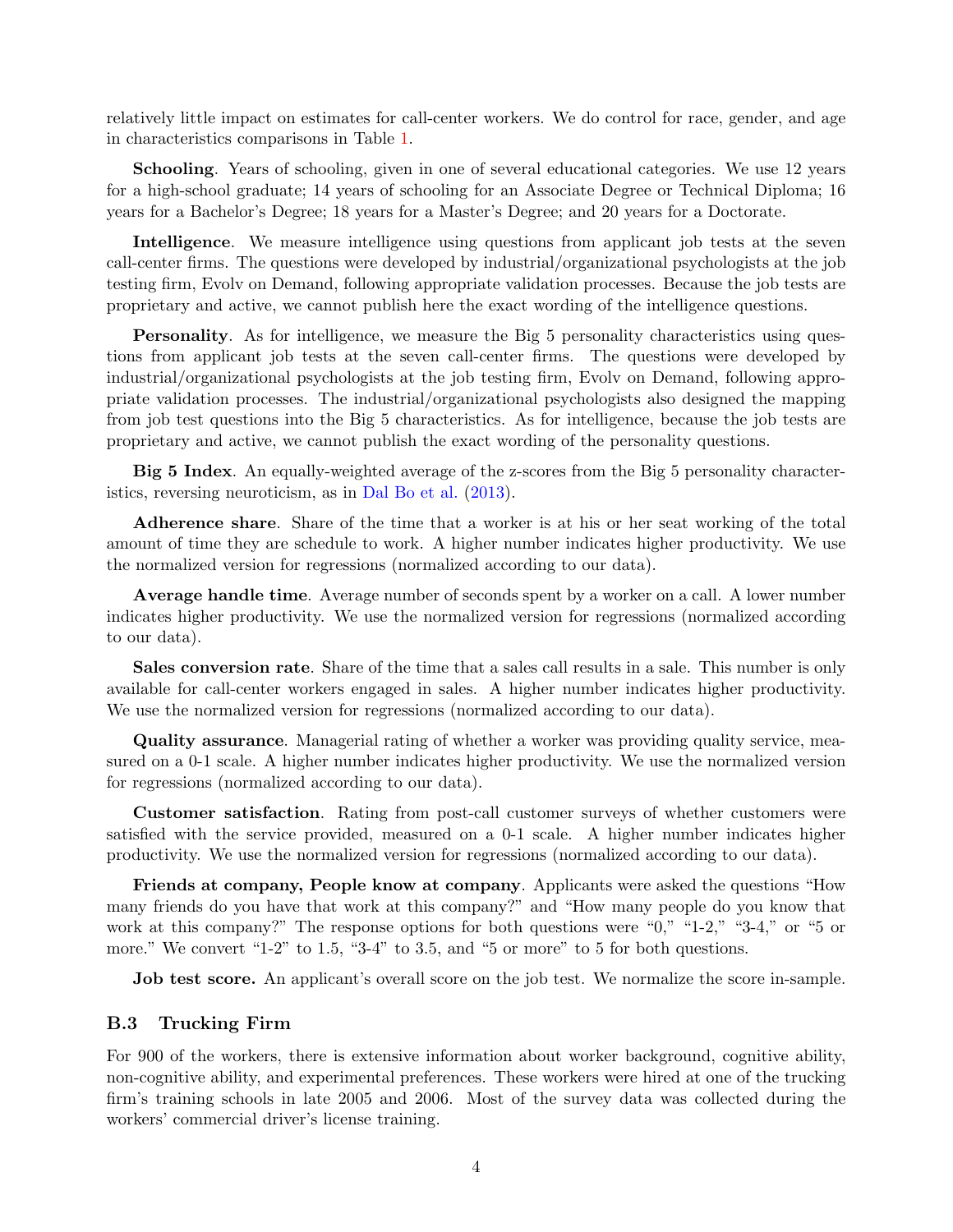Information on who referred a given worker is only available for October 1, 2007 through December 31, 2009.

Schooling. Years of schooling, given in one of several educational categories. We use 12 years for a high-school graduate; 14 years of schooling for an Associate Degree or Technical Diploma; 16 years for a Bachelor's Degree; 18 years for a Master's Degree; and 20 years for a Doctorate.

IQ. IQ is measured using Score on Ravens Progressive Matrices test. The test consists of 5 sections with 12 questions each, producing a score out of 60. We normalize the test scores in sample.

Big 5 Personality. We measure the Big 5 personality characteristics with the same measures as in [Rustichini et al.](#page-28-17) [\(2012\)](#page-28-17) using the Multidimensional Personality Questionnaire (MPQ), which consists of 154 multiple-choice questions. For all the traits, we normalize the scores in sample. [Rustichini et al.](#page-28-17) [\(2012\)](#page-28-17) note that it is difficult to use the MPQ to create a measure of Openness that is separate from cognitive ability or intelligence. Thus, following [Rustichini et al.](#page-28-17) [\(2012\)](#page-28-17), we do not define a separate measure of Openness, and focus only on 4 of the Big 5 characteristics.

Big 5 Index. An equally-weighted average of the z-scores from the 4 of the Big 5 personality characteristics (excluding Openness), reversing neuroticism, similar to as in [Dal Bo et al.](#page-27-19) [\(2013\)](#page-27-19).

CRRA risk aversion. (CRRA) risk aversion is measured using a task similar to that in [\(Holt](#page-62-0) [and Laury,](#page-62-0) [2002\)](#page-62-0). CRRA uses choices between (A) Getting 2, 3, 4, 5, 6, or 7 dollars for sure vs. (B) A lottery with a 50% chance of getting 10 dollars and a 50% chance of getting 2 dollars.

Patient options chosen. Subjects completed a time preference experiment where they chose between getting \$80 at a later date or receiving between \$45 and \$75 today, making a total of 28 choices. The later date varied was 1 day, several days, 1 week, or 4 weeks. Patient options chosen is the share of the 28 choices where the worker chose the patient option.

Beta in HD model. The time preference experiment can be used to estimate a model of hyperbolic discounting (HD) with beta-delta preferences [\(Laibson,](#page-62-1) [1997\)](#page-62-1). A time period corresponds to 1 day, so  $\beta$  is the amount of present bias between today tomorrow.

**Delta in HD model.** The  $\delta$  implied by the present-bias experiment [\(Laibson,](#page-62-1) [1997\)](#page-62-1).

Trust. Subjects played a Sequential Prisoner's Dilemma. In the game, Player 1 could send \$0 or \$5 to Player 2. Player 2 can respond by sending \$0, \$1, \$2, \$3, \$4, or \$5 back. Any funds sent by Player 1 or 2 are doubled by the researcher. Subjects played both roles using the Strategy Method. The variable trust is the average number of dollars sent by Player 1.

Altruism V1. The number of dollars Player 2 would send back in the Sequential Prisoner's Dilemma if Player 1 sent him or her \$0.

Altruism V2. The number of dollars Player 2 would send back in the Sequential Prisoner's Dilemma if Player 1 sent him or her \$5.

Miles. The number of miles driven by a driver each week. When asked the reason for significant cross-driver differences in average miles per week, managers at the trucking firm emphasized several factors, including speed, skill at avoiding traffic, route planning, skill at not getting lost, and coordinating with people to unload the truck. For example, drivers who arrive late to a location may have to wait long periods of time for their truck to be unloaded, which can be highly detrimental to weekly miles. Trucking loads are assigned primarily by proximity and are not assigned based on driver ability. See [Hubbard](#page-62-2) [\(2003\)](#page-62-2) and [Hoffman and Burks](#page-27-23) [\(2012\)](#page-27-23) for more on measuring productivity in trucking.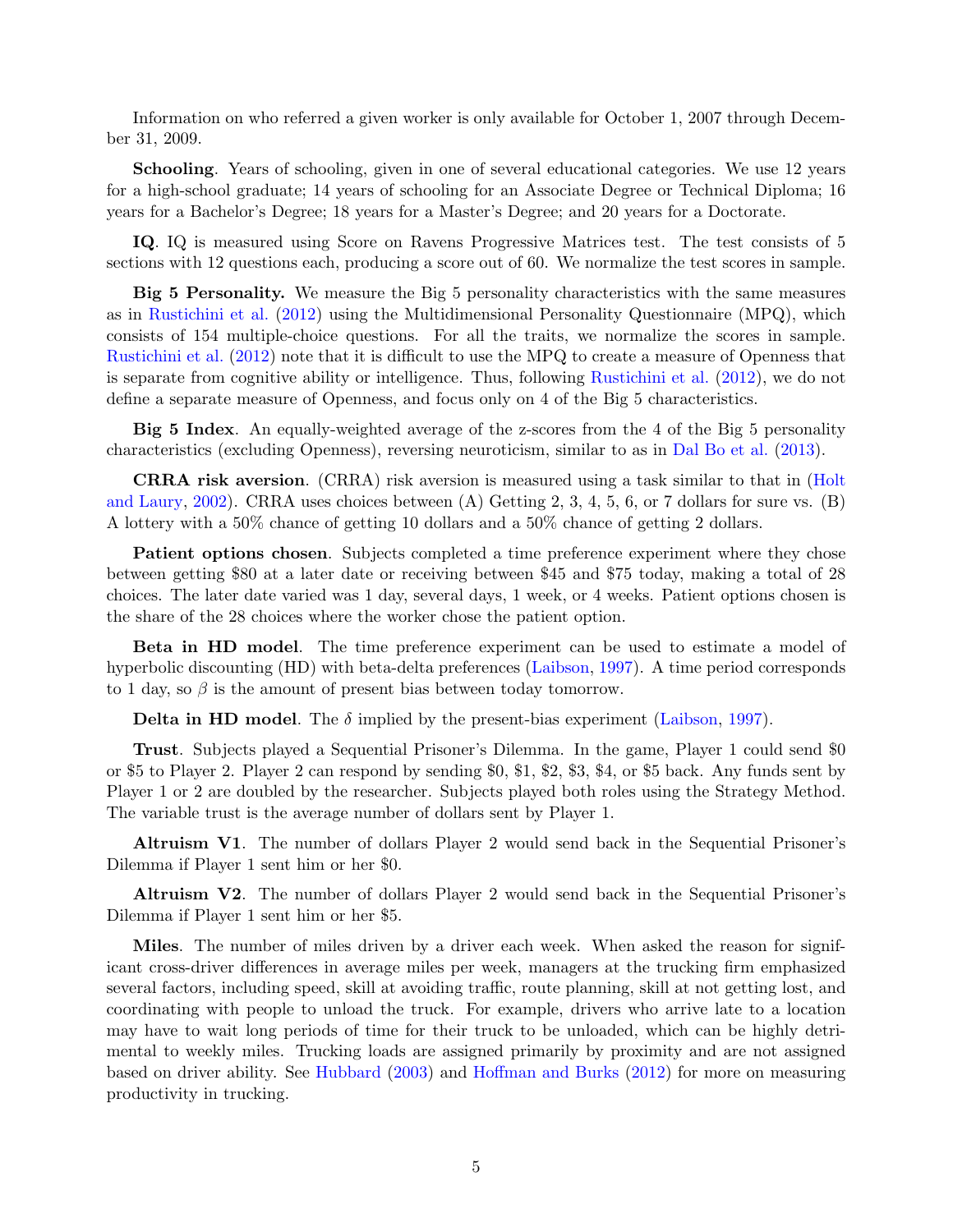Accident. Whether the driver has a trucking accident in any given week. The company's definition of an accident is quite broad and includes serious as well as relatively minor accidents. Our use of a weekly dummy variable for having an accident is sensible, as we observe very few weeks where drivers have multiple accidents.

Preventable accident. An accident that a driver had control over and thus is at least partially at fault. Determined to be preventable (instead of non-preventable) by analysts at the firm's insurance subsidiary, based on guidelines from the Federal Motor Carrier Safety Administration.

Non-preventable accident. An accident that the driver could not control, based on guidelines from the Federal Motor Carrier Safety Administration.

Annual income if continued at past jobs. Drivers were asked: "Which range best describes the annual earnings you would normally have expected from your usual jobs (regular and part-time together), if you had not started driver training with [Firm A], and your usual jobs had continued without interruption?" The answers were \$10,000 increments from \$0-\$10,000, \$10,000 to \$20,000, and so on, up to more than \$70,000.

#### B.4 High-tech Firm

There are about 25,000 workers in the high-tech dataset. However, most data is missing for about 8,000 of these workers, leaving about 17,000 workers for most of the analysis.

Schooling. Years of schooling, given in one of several educational categories. We use 12 years for a high-school graduate; 14 years of schooling for an Associate Degree or Technical Diploma; 16 years for a Bachelor's Degree; 18 years for a Master's Degree; and 20 years for a Doctorate.

SAT Total. Combined score from Math and Writing sections of the SAT. Each is out of 800 points, so the total score is out of 1600 points. We focus on the Math and Writing section scores because data on Verbal section scores are missing for almost all respondents. The SAT data are obtained from a 2006 survey of existing employees administered by the firm.

Big 5 Personality. The Big 5 Personality characteristics were measured using the Big Five Inventory Test [\(John et al.,](#page-62-3) [1991\)](#page-62-3). The data are obtained from a 2006 survey of existing employees administered by the firm. For all the 5 traits, we normalize the scores in sample.

Subjective performance. An employee's quarterly performance review score, provided by the employee's manager. It is given on a scale from 0-5. We normalize the scores in sample.

Hours worked. The data include timestamps of the most frequent activities that employees engage in, which we use to construct the average number of hours worked per day over the course of a month. Employees log an average of around 5-7 hours per day. Since employees work longer hours than this, our hours measure only captures some of the activities that employees engage in. We normalize the number of hours in-sample.

The following measures correspond to objective tasks performed at work, such as writing and reviewing computer code. The activity measures are best thought of as capturing a combination of effort and output, as opposed to output alone. For all the following measures, we winsorize high outliers, limiting activity measures for an employee\*months to the 99th percentile of the distribution of all employee months with a positive amount of activity,

Code reviews. Before new code becomes part of the firm's canonical code base, it must be reviewed by one or more peers. These reviews are fairly regular; the average engineer participates in just over one per workday. We count the number of code reviews an engineer participates in as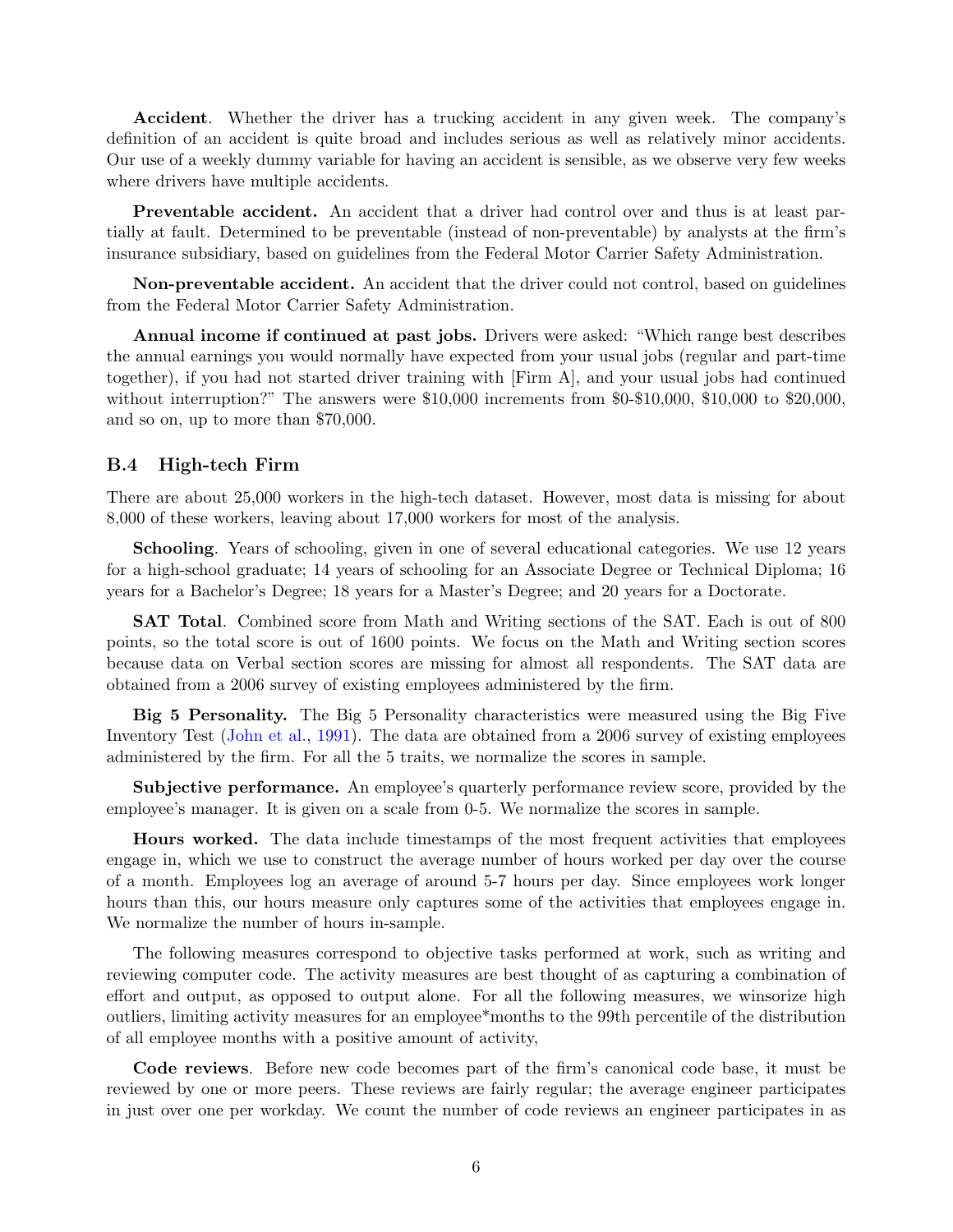an author and the number as a reviewer. The former is a proxy for the amount of new code written, while the latter is a measure of ones helpfulness as a reviewer and the extent to which one has been assigned responsibility for maintaining an important part of the firm's codebase.

Bugs database actions (bug actions). Bugs are tracked by a database. Employees make entries as they identify, diagnose, and fix bugs. Software engineers are most likely to be involved in diagnosing and fixing bugs, while non-engineers often identify them.

Builds. Software is "built" (essentially a compilation) primarily for testing purposes, and also to use the software in an internal or external environment. While performing a build is clearly workrelated activity, a software engineer who performs a lot of builds for every unit of code they complete may be working less efficiently than one who performs fewer builds.

Perforce calls (P4calls) . Engineers make calls to the Perforce system, a third-party software program that maintains the firms codebase and facilitates engineers interaction, for a variety of purposes, including when they check out code for editing or viewing, when they submit code for review. As with builds, an efficient engineer may accomplish a given task using fewer P4 calls than a less efficient engineer.

Wiki page edits and views. The firm's code is documented in an extensive internal wiki. When significant changes are made to code, the engineer responsible often updates the wiki. Providing documentation of changes is viewed as good citizenship.

Number of Friends. Based on a 2006 survey of existing employees conducted by the firm. Employees listed other employees they said were their friends. From this, we construct both selfreported friends and other-reported friends (based on whether others report the employee as a friend). Note that only for the high-tech firm do we have data on who is friends with whom (for the call-center and trucking firms, we only have data on the number of each employee's friends).

Patents. Number of patent applications associated with an employee. Employees who create an invention file an Invention Disclosure Form. Attorneys from the firm then decide whether to file a patent application. Most of these patent applications are later approved as patents, but the process usually takes several years. Throughout the paper, we measure "patents" using patents applied for. Patents with multiple employee co-authors from the high-tech firm are counted toward each employee.

Citation-weighted patents. Following [Trajtenberg](#page-28-19) [\(1990\)](#page-28-19), we construct citation-weighted patents as one plus the number of citations for each patent. To limit the influence of outliers, we trim employees with citation counts above the 90th percentile in-sample.

#### B.5 Matching High-tech Inventors to Patent Citations

Our goal was to match inventors at the high-tech firm to patent citations of their patents. Because the data from the high-tech firm do not contain patent numbers, we matched employee names from the company database to the U.S. Patent Inventor database [\(Lai et al.,](#page-62-4) [2010\)](#page-62-4), which lists the first and last name of each inventor on each patent (and occasionally middle name or initial). For each inventor, we attempted a variety of matches with each name in the employee names – starting with the most difficult match (full name), and proceeding until the easiest match (last name only), in the following order:

- 1. The inventor's full name
- 2. The inventor's first name and last name (middle name or initial excluded).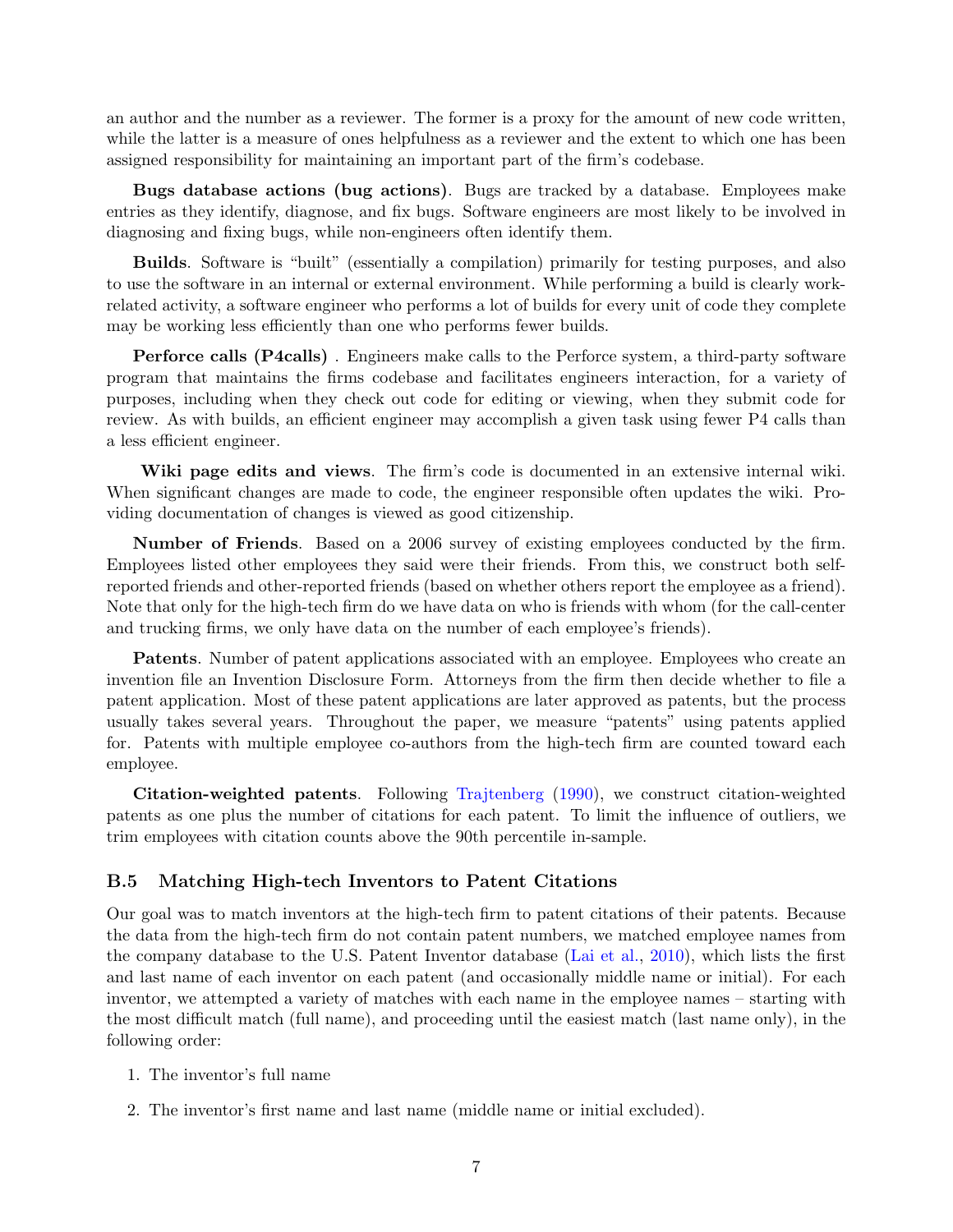- 3. The inventor's first name, middle initial and last name.
- 4. The inventor's first name and last name.
- 5. The inventor's first initial and last name.
- 6. The inventor's last name.

If any of these attempts returned exactly one unique employee, we linked the patent inventor to the unique employee and discontinued further matches attempts for that employee. If an inventor was matched to zero or multiple employees, we discarded the inventor and invention (thereby ensuring that each inventor is linked to either zero or one employee record). This matching technique connects 90% of the firm's inventors listed in the U.S. Patent Inventor database. Many of the remaining ten percent are non-employees who had collaborated with the firm on technological projects (usually from academia).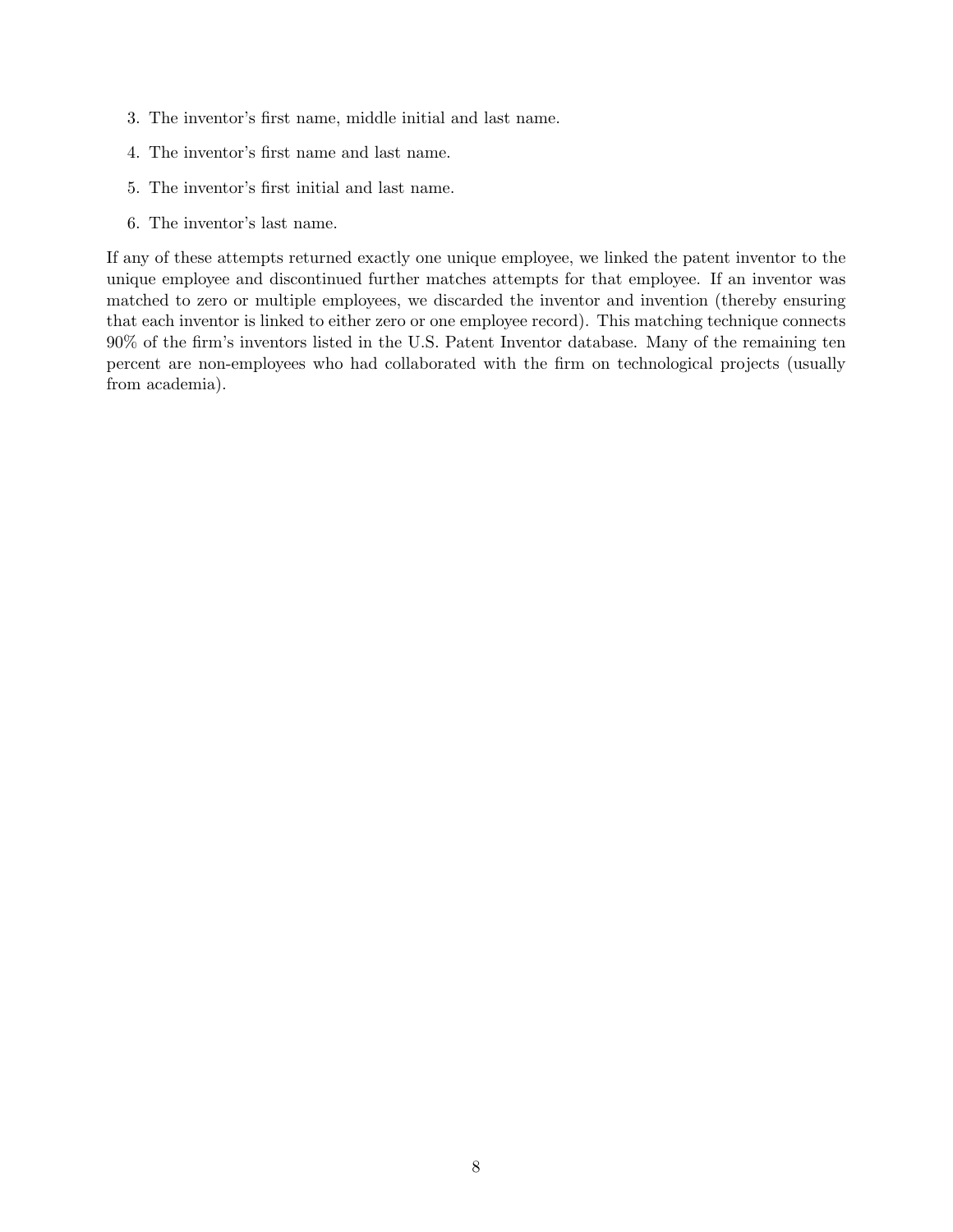# C Additional Figures and Tables

<span id="page-53-0"></span>



Notes: These graphs present event studies on whether referred workers are affected by the exit of referring workers. The solid line denotes the coefficient estimate, with the dotted lines denoting the 95% confidence interval. Controls include cohort (year of hire) dummies, week of tenure dummies, and time fixed effects (at the monthly level). Individual fixed effects are included in the miles regression and the accidents regression. Standard errors clustered by worker.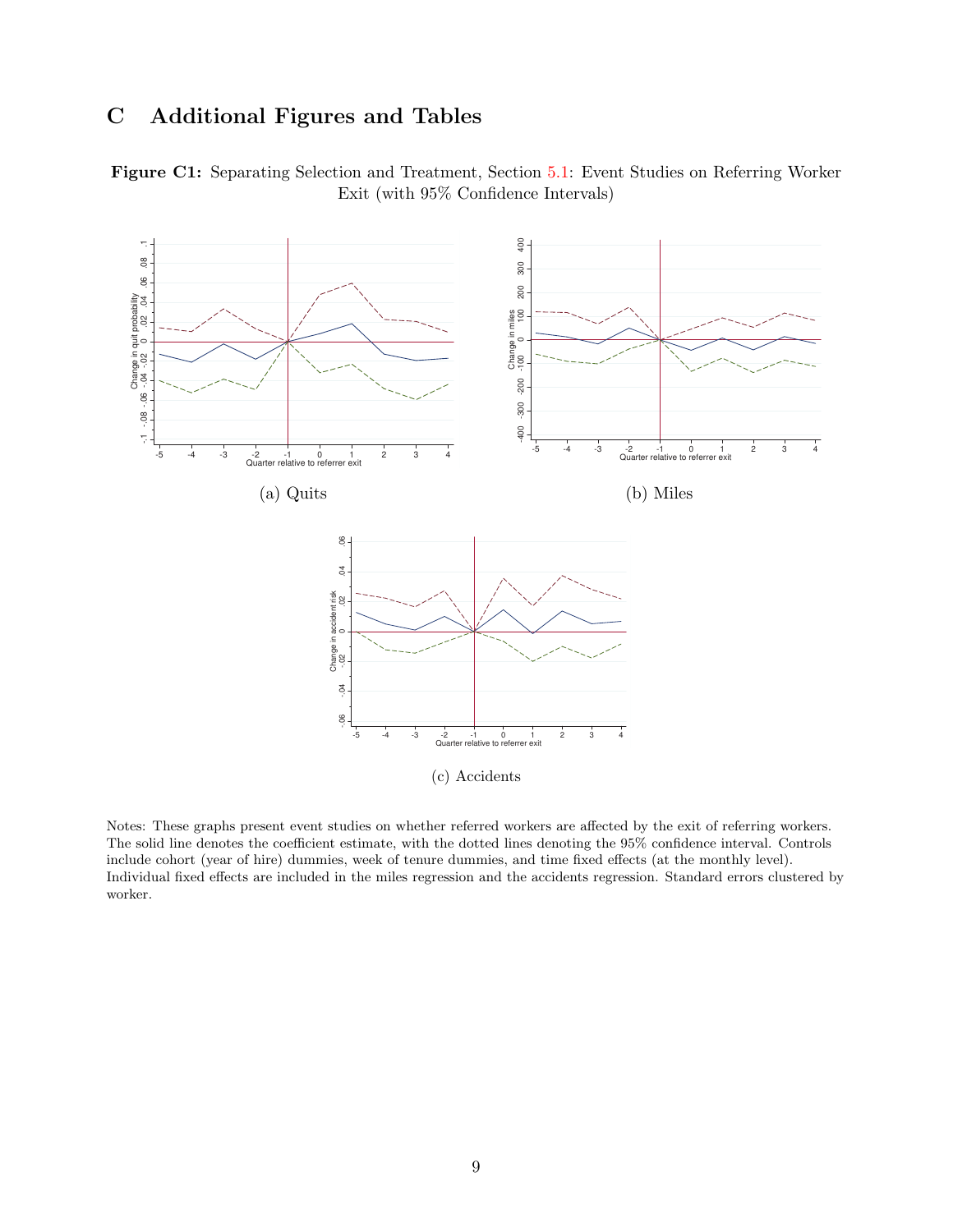<span id="page-54-0"></span>

|                              | Call-centers | Trucking | High-tech |
|------------------------------|--------------|----------|-----------|
| Referral status              | W,A          | W,A      | W,A       |
| Productivity                 | W            | W        | W         |
| Social network               | W            | W        | W         |
| Job test or interview scores | W,A          |          | W,A       |
| Demographics                 | A            | W,A      | W,A       |
| Cognitive ability            | W,A          | W        | W         |
| Personality                  | W,A          | W        | W         |
| Experimental games           |              | W        |           |
| Who referred whom            |              | W        |           |

Table C1: Summary of Data Elements

Notes: This table summarizes the data elements from the three industries. "W" means a data element is available for workers. "A" means a data element is available for applicants.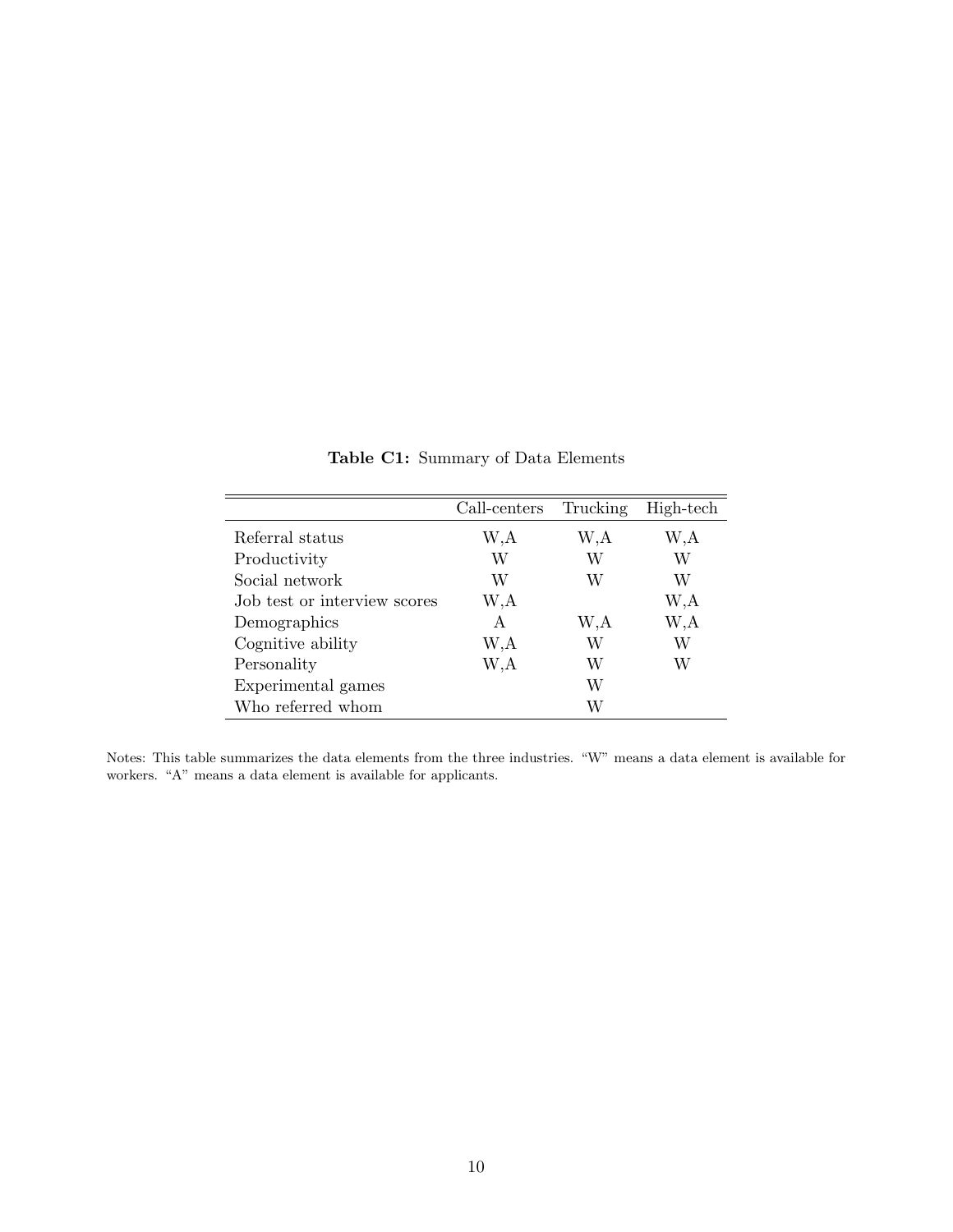<span id="page-55-0"></span>

| Panel A: Call-center Applicants         | No Referral | Referral |        |        | Obs              |
|-----------------------------------------|-------------|----------|--------|--------|------------------|
| Female                                  | 0.66        | 0.58     | $\ast$ |        | 59,356           |
| <b>Black</b>                            | 0.32        | 0.31     | $\ast$ |        | 58,688           |
| Hispanic                                | 0.26        | 0.27     | $\ast$ |        | 58,688           |
| More than high school education         | 0.23        | 0.16     | $\ast$ |        | 49,804           |
| Share in each                           | 0.72        | 0.28     |        |        | 362,009          |
|                                         |             |          |        |        |                  |
| <b>Panel B: Trucking Workers</b>        | No Referral | Referral |        |        | Obs              |
| African-American                        | 0.15        | 0.14     |        | $\ast$ | $\overline{N}$   |
| Hispanic                                | 0.05        | 0.05     |        |        | $\overline{N}$   |
| Female                                  | 0.07        | 0.13     |        | $\ast$ | N                |
| Married                                 | 0.37        | 0.38     |        |        | $\cal N$         |
| Age when start                          | 38.8        | 38.7     |        |        | 0.80N            |
| Online application                      | 0.72        | 0.55     |        | $\ast$ | $\boldsymbol{N}$ |
| Smoker                                  | 0.34        | 0.37     |        | $\ast$ | N                |
| Share in each                           | 0.80        | 0.20     |        |        | $\cal N$         |
| Years of schooling                      | 12.97       | 12.78    |        |        | 895              |
| High school dropout                     | 0.04        | 0.03     |        |        | 895              |
| High school graduate                    | 0.36        | 0.46     |        | $\ast$ | 895              |
| Some college                            | 0.36        | 0.31     |        |        | 895              |
| Technical school                        | 0.14        | $0.13\,$ |        |        | 895              |
| College degree or more                  | 0.11        | 0.07     |        |        | 895              |
| Credit score                            | 588         | 584      |        |        | 784              |
| Regular jobs in last 2 years            | 1.56        | 1.69     |        |        | 894              |
| Annual income if continued at past jobs | 31.05       | 27.90    |        | $\ast$ | 895              |
| Maximum years at a previous job         | 7.91        | 7.97     |        |        | 518              |
| Months holding reg jobs in last 2 years | 17.73       | 18.37    |        |        | 895              |
| Parent worked in trucking               | 0.12        | 0.15     |        |        | 895              |
| Trainees known before training          | 0.15        | 0.19     |        |        | 698              |
| Friends made since training             | 5.45        | 6.33     |        |        | 698              |
| Exper (yrs) $w/large$ onroad vehicle    | 1.12        | 1.09     |        |        | 895              |

|  | Table C2: Comparing Referred and Non-Referred Workers on Demographics |  |  |  |
|--|-----------------------------------------------------------------------|--|--|--|
|  |                                                                       |  |  |  |

| Panel C: High-tech Workers No Referral Referral |      |      |   | Obs    |
|-------------------------------------------------|------|------|---|--------|
| White                                           | 0.57 | 0.66 | ∗ | 25,282 |
| Asian                                           | 0.36 | 0.30 | ∗ | 25,282 |
| Non-White/Asian                                 | 0.07 | 0.04 | ∗ | 25,282 |
| Female                                          | 0.33 | 0.23 | ∗ | 25,282 |
| Share in each                                   | 0.67 | 0.33 |   | 25,282 |

Notes: This table compares referred and non-referred workers in term of various demographic characteristics. \* significant at 5%

In Panel A, demographic variables are missing for many of the call-center applicants.

In Panel B,  $N$  is the number of drivers in the full trucker sample. The exact  $N$  is withheld to protect firm confidentiality,  $N \gg 10,000$ .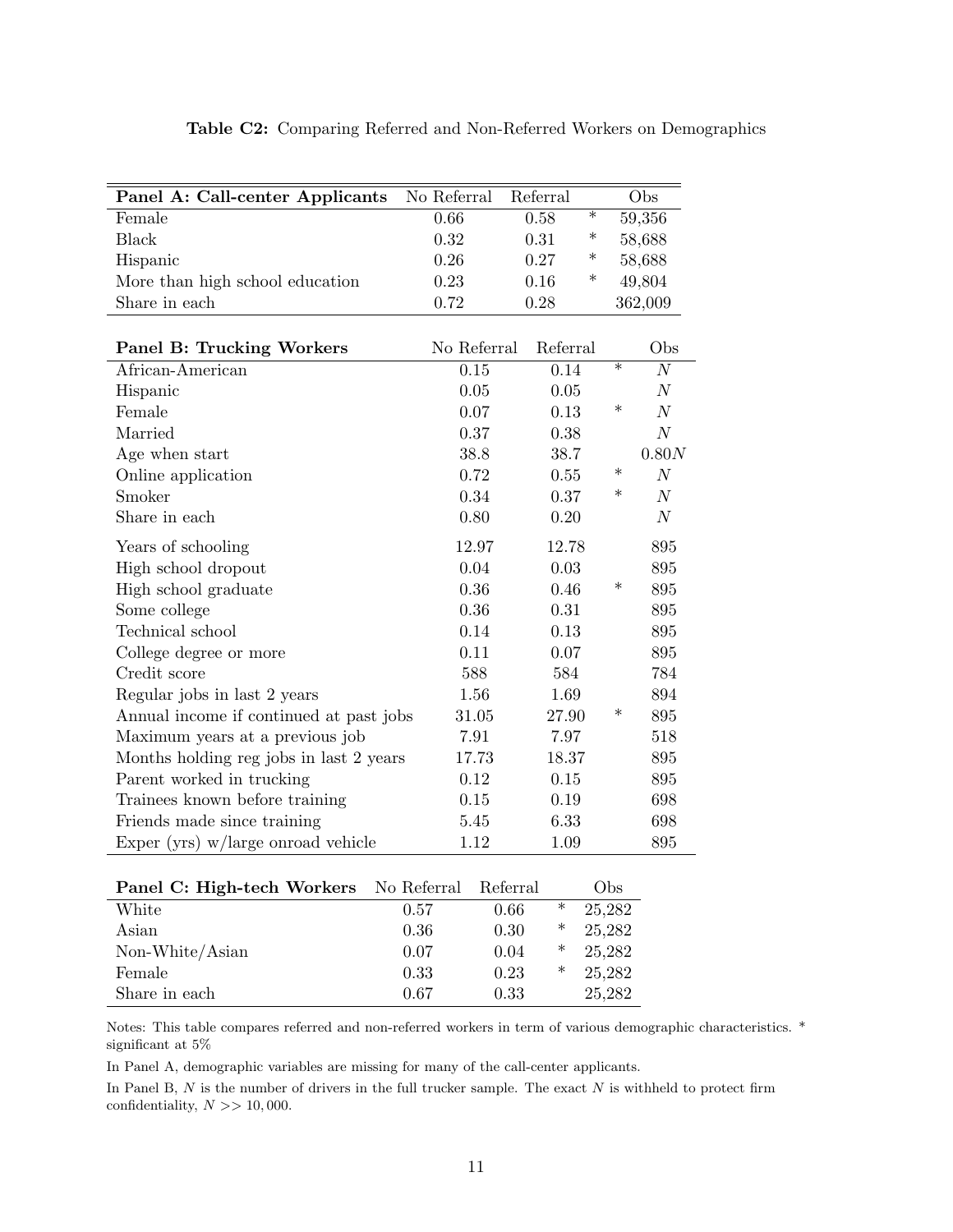| Panel A: Call-center Applicants No Referral Referral  |         |         |        | Obs     |
|-------------------------------------------------------|---------|---------|--------|---------|
| Intelligence (std deviations)                         | 0.004   | $-0.01$ | $\ast$ | 314,549 |
| <b>Panel B: Trucking Workers</b> No Referral Referral |         |         | Obs    |         |
| IQ (std deviations)                                   | $-0.00$ | 0.01    | 850    |         |
| Panel C: High-tech Workers No Referral Referral       |         |         | Obs    |         |
| <b>SAT</b> Math Score                                 | 724     | 726     | 910    |         |
| <b>SAT Writing Score</b>                              | 671     | 683     | 902    |         |

#### Table C3: Comparing Referred and Non-Referred Workers on Cognitive Ability

Notes: This table compares referred and non-referred workers in cognitive ability. Intelligence for call-center applicants is measured from questions on the job tests. IQ is measured using the Ravens Progressive Matrices test. The SAT scores are out of 800. See Section [B](#page-47-0) for variable definitions.  $*$  significant at 5%

| Panel A: Call-Center Applicants | No Referral |          | Referral |        | Obs     |
|---------------------------------|-------------|----------|----------|--------|---------|
| Conscientiousness               | 0.04        |          | $-0.10$  | $\ast$ | 357,976 |
| Neuroticism                     | 0.00        |          | $-0.01$  | $\ast$ | 356,401 |
| Agreeableness                   | 0.01        |          | $-0.03$  | $\ast$ | 357,889 |
| Extraversion                    | $-0.03$     |          | 0.08     | $\ast$ | 357,889 |
| Openness                        | 0.01        |          | $-0.03$  | $\ast$ | 357,889 |
|                                 |             |          |          |        |         |
| Panel B: Trucking Workers       | No Referral | Referral |          | Obs    |         |
| Conscientiousness               | 0.00        | $-0.04$  |          | 895    |         |
| Neuroticism                     | $-0.03$     | 0.03     |          | 895    |         |
| Agreeableness                   | 0.05        | $-0.07$  |          | 895    |         |
| Extraversion                    | $-0.05$     | 0.06     | 895      |        |         |
|                                 |             |          |          |        |         |
| Panel C: High-tech Workers      | No Referral | Referral |          | Obs    |         |
| Conscientiousness               | 0.00        | 0.00     |          | 1,851  |         |
| Neuroticism                     | 0.04        | $-0.05$  |          | 1,853  |         |
| Agreeableness                   | 0.06        | $-0.07$  | $\ast$   | 1,853  |         |
| Extraversion                    | $-0.03$     | 0.03     |          | 1,852  |         |
| Openness                        | 0.03        | $-0.03$  |          | 1,852  |         |

| <b>Table C4:</b> Comparing Referred and Non-Referred Workers on Non-cognitive Ability (Normalized |  |
|---------------------------------------------------------------------------------------------------|--|
| Measures)                                                                                         |  |

Notes: This table compares referred and non-referred workers in non-cognitive ability, measured using the Big 5 Personality Characteristics. See Section [B](#page-47-0) for variable definitions. \* significant at 5%.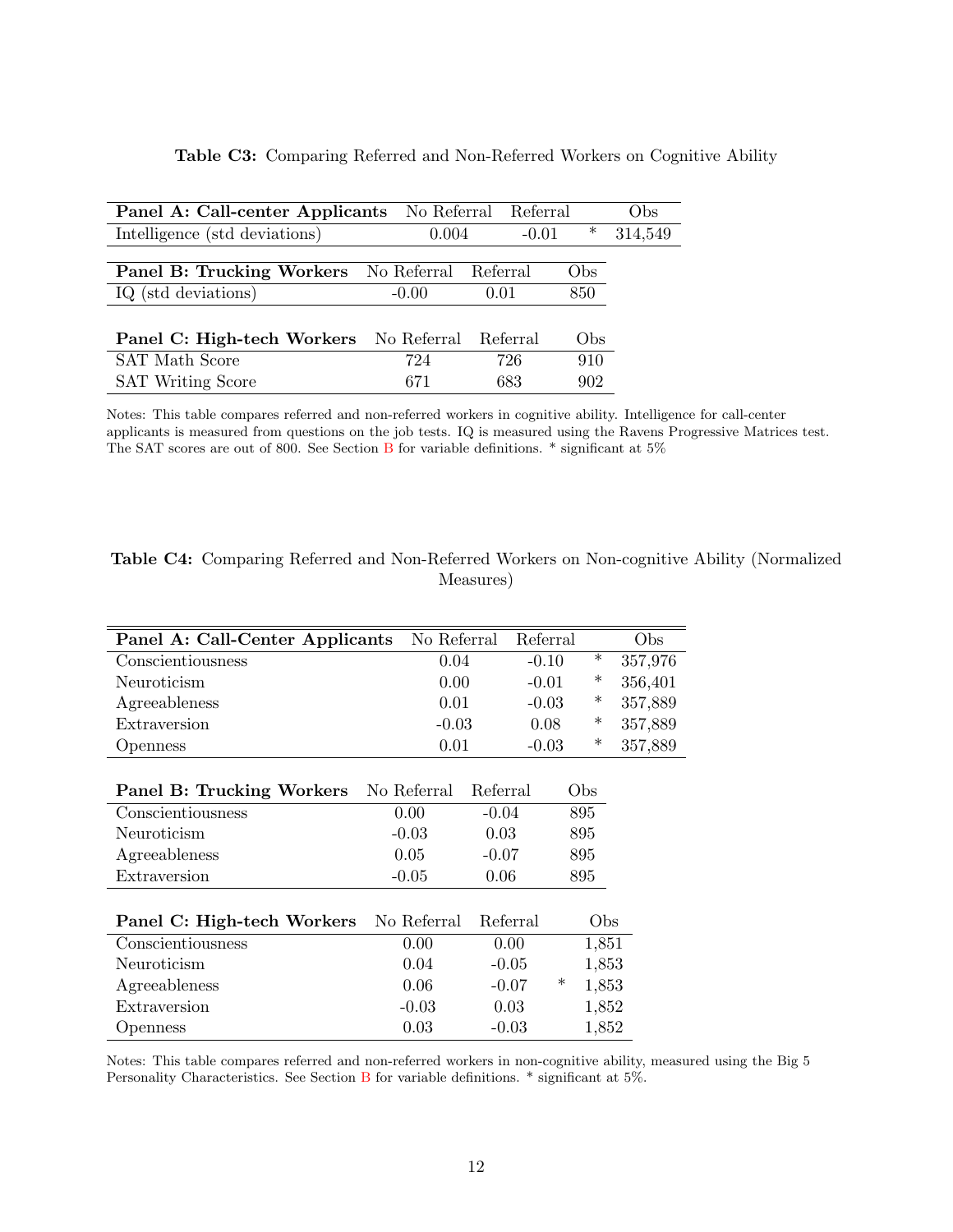| <b>Panel A: Trucking Workers</b>                   | No Referral | Referral |        | Obs |
|----------------------------------------------------|-------------|----------|--------|-----|
| Risk aversion (CRRA), Version 1                    | 0.48        | 0.46     |        | 895 |
| Risk aversion (CRRA), Version 2                    | 0.11        | 0.07     |        | 895 |
| Patient option chosen (share)                      | 0.60        | 0.58     |        | 895 |
| Beta from hyperbolic discounting model, TUnit=Day  | 0.84        | 0.83     |        | 895 |
| Delta from hyperbolic discounting model, TUnit=Day | 0.98        | 0.97     |        | 873 |
| Trust (P1 sending, SPD Game)                       | 3.41        | 2.90     | $\ast$ | 895 |
| Altruism V1 (P2 return if P1 sends \$0, SPD Game)  | 1.52        | 1.55     |        | 895 |
| Altruism V2 (P2 return if P1 sends \$5, SPD Game)  | 3.74        | 3.46     |        | 895 |

<span id="page-57-0"></span>Table C5: Comparing Referred and Non-Referred Workers on Experimental Preferences

<span id="page-57-1"></span>Notes: This table compares referred and non-referred workers across several experimental economic games. The "SPD Game" is a Sequential Prisoner's Dilemma. See Appendix [B](#page-47-0) for an explanation of the different experiments. \* significant at 5%

|                         | (1)                 | (2)         |
|-------------------------|---------------------|-------------|
|                         | Number of referrals | Ever refer  |
| Referred                | $0.0798***$         | $0.0421***$ |
|                         | (0.0119)            | (0.0058)    |
| Friends (self-reported) | $0.0170***$         | $0.0052***$ |
|                         | (0.0053)            | (0.0017)    |
| Mean interview score    | $0.0274***$         | $0.0120***$ |
|                         | (0.0079)            | (0.0031)    |
| Asian                   | $-0.0941**$         | $-0.0287$   |
|                         | (0.0443)            | (0.0176)    |
| Hispanic                | $-0.0744$           | 0.0544      |
|                         | (0.1582)            | (0.0651)    |
| Female                  | $0.0661*$           | $0.0270*$   |
|                         | (0.0357)            | (0.0140)    |
| Masters degree          | 0.0143              | 0.0072      |
|                         | (0.0169)            | (0.0076)    |
| Doctoral degree         | $0.0952***$         | $0.0434***$ |
|                         | (0.0335)            | (0.0126)    |
| Observations            | 17,168              | 17,168      |
| R-squared               | 0.1676              | 0.1598      |
| Mean dep var            | 0.264               | 0.167       |

Table C6: Who Makes Referrals? Evidence from the High-tech Firm

Notes: This table presents OLS regressions on the number of referrals made by existing employees at the high-tech firm. Robust standard errors in parentheses. In column (1), we look at the number of referrals made per person, whereas in column (2), we examine whether an employee has ever made an employee referral (0-1). \* significant at 10%; \*\* significant at 5%; \*\*\* significant at 1%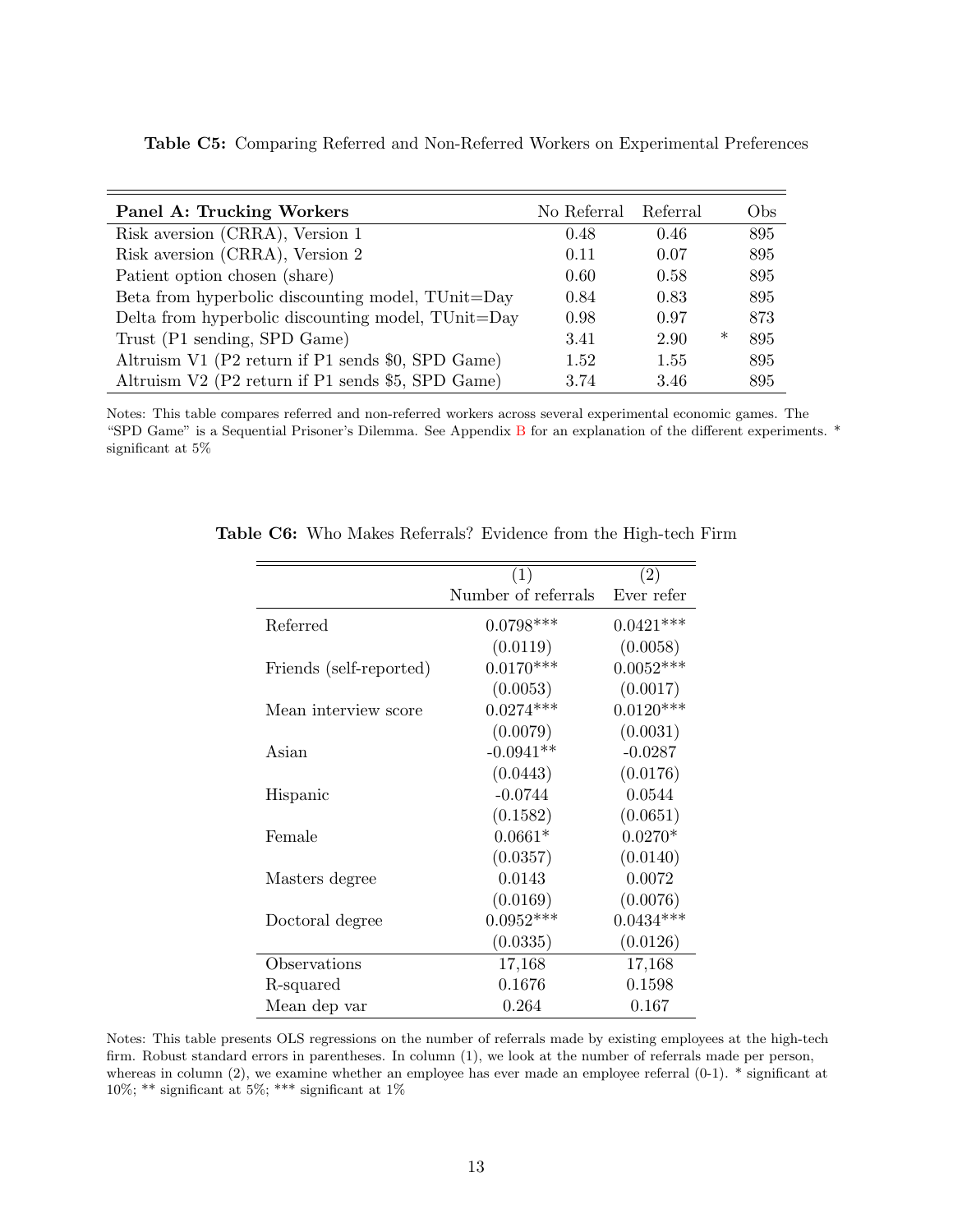| Panel A: Call-center     | $\left(1\right)$ |                  |                  |                   |                  |                  |
|--------------------------|------------------|------------------|------------------|-------------------|------------------|------------------|
| Referral                 | $0.0706***$      |                  |                  |                   |                  |                  |
|                          | (0.0013)         |                  |                  |                   |                  |                  |
|                          |                  |                  |                  |                   |                  |                  |
| Observations             | 363,394          |                  |                  |                   |                  |                  |
| R-squared                | 0.0071           |                  |                  |                   |                  |                  |
| Mean dep var for $ref=0$ | 0.0706           |                  |                  |                   |                  |                  |
|                          |                  |                  |                  |                   |                  |                  |
| Panel B: Trucking        | (1)              | (2)              | (3)              | (4)               | (5)              | (6)              |
|                          | Hired            | Felony           | <b>DWI</b>       | Work history prob | App false        | Not fit for firm |
|                          |                  |                  |                  |                   |                  |                  |
| Referral                 | $0.1186***$      | $-0.0038***$     | $-0.0003**$      | $-0.0015***$      | 0.0002           | $-0.0017**$      |
|                          | (0.0019)         | (0.0004)         | (0.0002)         | (0.0004)          | (0.0002)         | (0.0007)         |
| Observations             | $\boldsymbol{A}$ | $\boldsymbol{A}$ | $\boldsymbol{A}$ | $\boldsymbol{A}$  | $\boldsymbol{A}$ | $\boldsymbol{A}$ |
| R-squared                | 0.0088           | 0.0001           | 0.0000           | 0.0000            | 0.0000           | 0.0000           |
| Mean dep var for $ref=0$ | 0.171            | 0.0101           | 0.00144          | 0.00871           | 0.000870         | 0.0206           |
|                          |                  |                  |                  |                   |                  |                  |
| Panel C: High-tech       | (1)              | (2)              | (3)              | (4)               |                  |                  |
| Dep var:                 | Made offer       | Made offer       | Hired            | Hired             |                  |                  |
| Referred                 | $0.01753***$     | $0.01660***$     | $0.01373***$     | $0.01301***$      |                  |                  |
|                          | (0.00055)        | (0.00055)        | (0.00049)        | (0.00049)         |                  |                  |
|                          |                  |                  |                  |                   |                  |                  |
| Controls                 | N <sub>0</sub>   | Yes              | N <sub>o</sub>   | Yes               |                  |                  |
| Observations             | 1,175,016        | 1,175,016        | 1,175,016        | 1,175,016         |                  |                  |
| R-squared                | 0.00349          | 0.00658          | 0.00286          | 0.00528           |                  |                  |
| Mean dep var for $ref=0$ | .0039            | .0039            | .0028            | .0028             |                  |                  |

<span id="page-58-0"></span>Table C7: Referred Applicants are More Likely to be Hired and Less Likely to have Problematic Pasts

Notes: This table presents OLS regressions of whether a worker was hired on referral status. In addition, it also presents regressions of whether a work was disqualified for a particular reason on referral status. Robust standard errors in parentheses. An observation is an applicant to the firm. In Panel B, the exact number of applicants, A, is withheld to protect firm confidentiality,  $A \gg 100,000$ . In Panel C, controls are gender and race dummies.  $*$ significant at 10%; \*\* significant at 5%; \*\*\* significant at 1%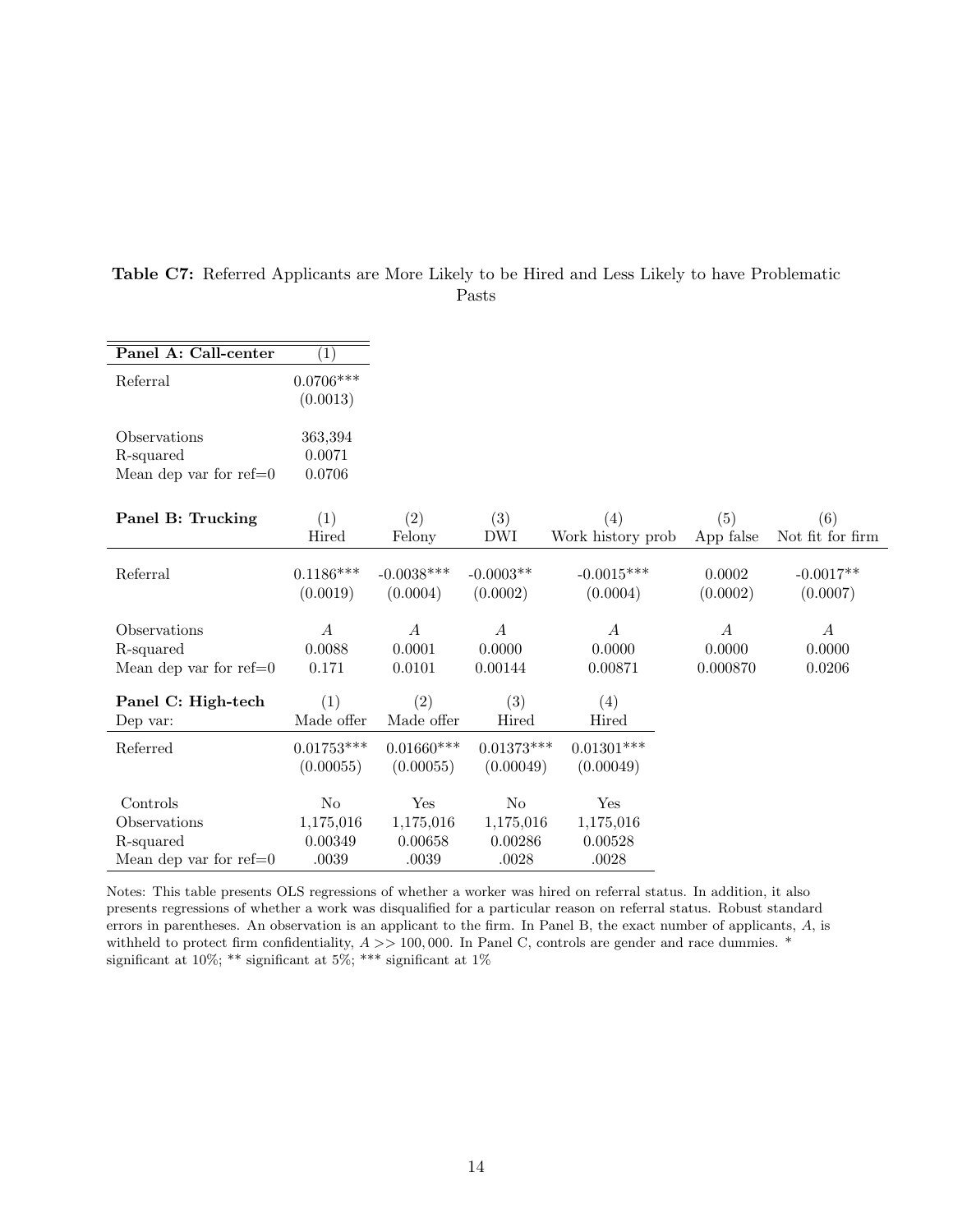<span id="page-59-0"></span>Table C8: Do Referred Workers Propose More Ideas by Proposing More Low Quality Ideas? Ruling out the "Junk Ideas" Explanation for Referred/Non-referred Innovation Differences at the High-tech Firm

| Dep Var: "Idea Rating" on Firm Idea Board" | (1)            | $\left(2\right)$ | $\left( 3\right)$ |
|--------------------------------------------|----------------|------------------|-------------------|
| Referral                                   | 0.001          | 0.001            | $-0.005$          |
|                                            | (0.005)        | (0.005)          | (0.008)           |
| Observations                               | 254,292        | 254,292          | 80,041            |
| $R^2$                                      | 0.276          | 0.277            | 0.392             |
| Demog Controls                             | N <sub>0</sub> | Yes              | Yes               |
| <b>Outliers Removed</b>                    | No             | $\rm No$         | ${\rm Yes}$       |
| Clusters                                   | 20,991         | 20,991           | 12,196            |

Notes: OLS regressions with standard errors clustered by worker in parentheses. All regressions control for the submitter's job category, rank, cohort, location and tenure – as well as the categorization of the idea, the idea's creation date, the person rating the idea and the number of characters used to describe it. The demographic controls refer to the submitter's ethnicity, gender, educational background, and mean interview score. In column 3, we try to remove outlier ideas. Some ideas submitted were more akin to "rants" than new business or product suggestions. These rants typically had a high number of idea raters. Thus, in column 3, ideas with fewer than four raters or greater than 20 raters were moved. Corresponding to the 25th and 75th percentiles of the number of raters, this is a very conservative elimination of rants. Results are also similar cutting at the 10th and 90th percentiles.

#### <span id="page-59-1"></span>Table C9: Alternative Explanation for Quitting Differences: Is the Quitting Difference Between Referred and Non-Referred Workers Due to Differences in the Outside Option?

|                                                     | $\perp$              | 2)                                          |
|-----------------------------------------------------|----------------------|---------------------------------------------|
| Referral<br>Annual income if continued at past jobs | $-0.242*$<br>(0.137) | $-0.224$<br>(0.137)<br>$0.008**$<br>(0.003) |
| Observations                                        | 38,381               | 38,381                                      |

Notes: This table examines whether a worker's referral status predicts their moral hazard behavior at work. All specifications are Cox Proportional Hazard models with demographic controls, education controls, and work type controls. Standard errors clustered at the driver level in parentheses. Demographic controls include gender, race dummies, marital status, and age bin dummies for the different age groups: 25-30, 30-35, 35-40, 40-45, 45-50, 50-55, 55-60, and 60-80. Education controls are dummies for high school graduate, some college, and college. Work type controls are dummies for different work configurations and for receiving any salary or activity-based pay. All drivers are from the same training school and were hired in late 2005 or 2006. \* significant at  $10\%$ ; \*\* significant at  $5\%$ ; \*\*\* significant at 1%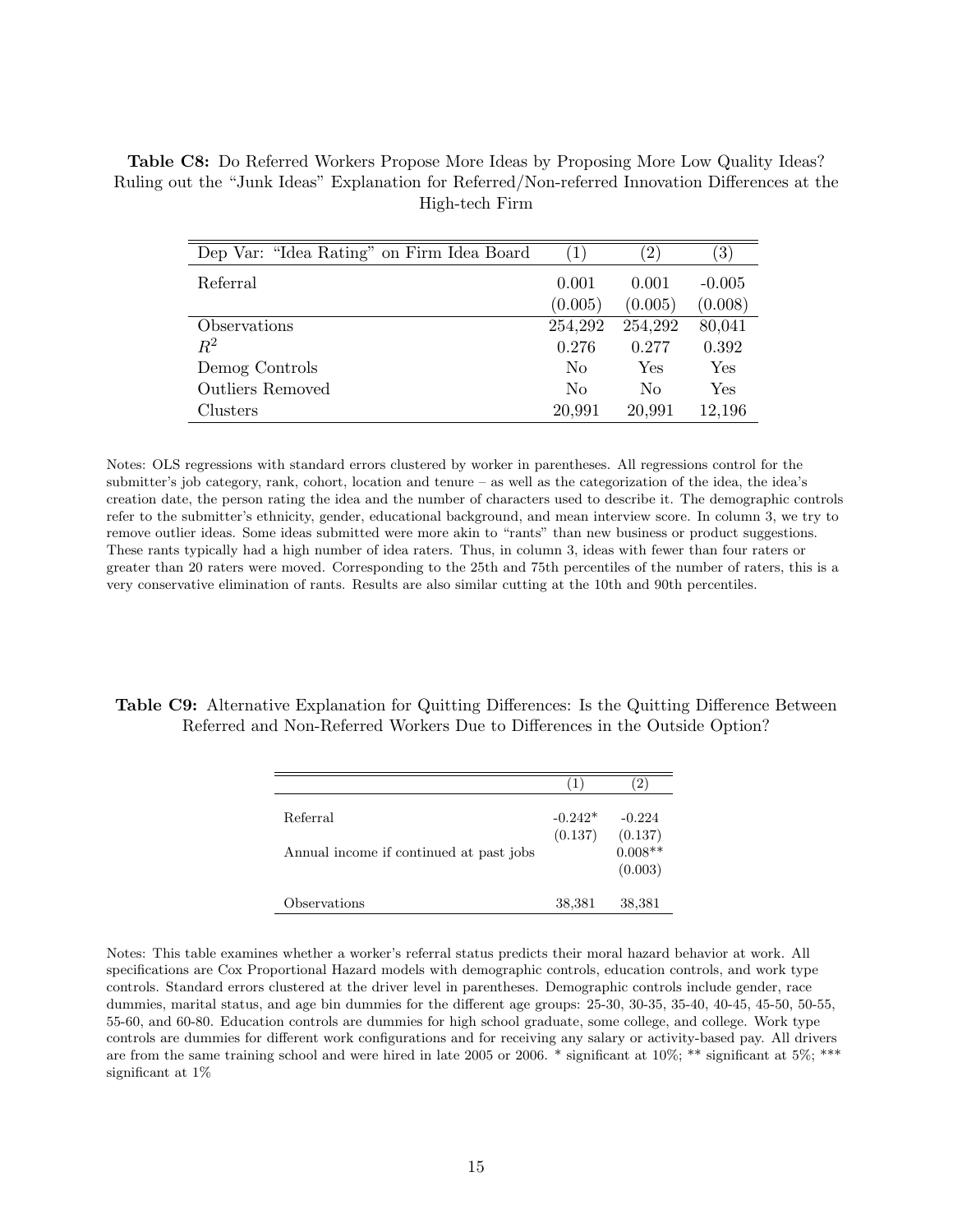|                   | $\left( 1\right)$ | $\left 2\right\rangle$ |
|-------------------|-------------------|------------------------|
| Dep Var:          | Miles expectation | Miles overprediction   |
| Referral          | 34.30             | 0.40                   |
|                   | (58.63)           | (52.68)                |
| Avg miles to date | $0.55***$         |                        |
|                   | (0.07)            |                        |
| Observations      | 8,713             | 8,628                  |
| R-squared         | 0.31              | 0.12                   |
| Mean dep var      | 2323              | 330.0                  |

<span id="page-60-1"></span>Table C10: Alternative Explanation for Quitting Differences: Do Referred Workers have Different Beliefs?

Notes: This table examines whether a worker's referral status predicts their moral hazard behavior at work. All specifications are OLS regressions with demographic controls, education controls, and work type controls. Standard errors clustered at the driver level in parentheses. Demographic controls include gender, race dummies, marital status, and age bin dummies for the different age groups: 25-30, 30-35, 35-40, 40-45, 45-50, 50-55, 55-60, and 60-80. Education controls are dummies for high school graduate, some college, and college. Work type controls are dummies for different work configurations and for receiving any salary or activity-based pay. All drivers are from the same training school and were hired in late 2005 or 2006. Referral is a 0-1 variable indicating a worker found the job through a referral (versus other ways). \* significant at 10%; \*\* significant at 5%; \*\*\* significant at 1%

|                   | $\left( 1\right)$ | $\left( 2\right)$ | $\left( 3\right)$ | $\left(4\right)$ |
|-------------------|-------------------|-------------------|-------------------|------------------|
| Dep var:          | Log(Salary)       | Log(Salary)       | Log(Salary)       | Log(Salary)      |
| Referral          | $0.0187**$        | $0.0200**$        | 0.0160            | 0.0164           |
|                   | (0.0065)          | (0.0065)          | (0.0087)          | (0.0087)         |
| Referral x Tenure |                   |                   | 0.0025            | 0.0034           |
|                   |                   |                   | (0.0049)          | (0.0048)         |
| Observations      | 245,322           | 245,322           | 245,322           | 245,322          |
| $R^2$             | 0.542             | 0.549             | 0.542             | 0.549            |
| Demog Controls    | No                | Yes               | No                | Yes              |
| Clusters          | 10,655            | 10,655            | 10,655            | 10,655           |

<span id="page-60-0"></span>Table C11: Do Referred Workers Earn High Salaries? Evidence from High-tech

Notes: This table examines whether referred workers earn a higher salary. An observation is an employee-month. Standard errors clustered by employee in parentheses. All regressions include controls for tenure, exchange rate and fixed effects for job type, job rank, cohorts and month-of-year. Demographic controls include mean interview score and fixed effects for ethnicity, gender and educational background.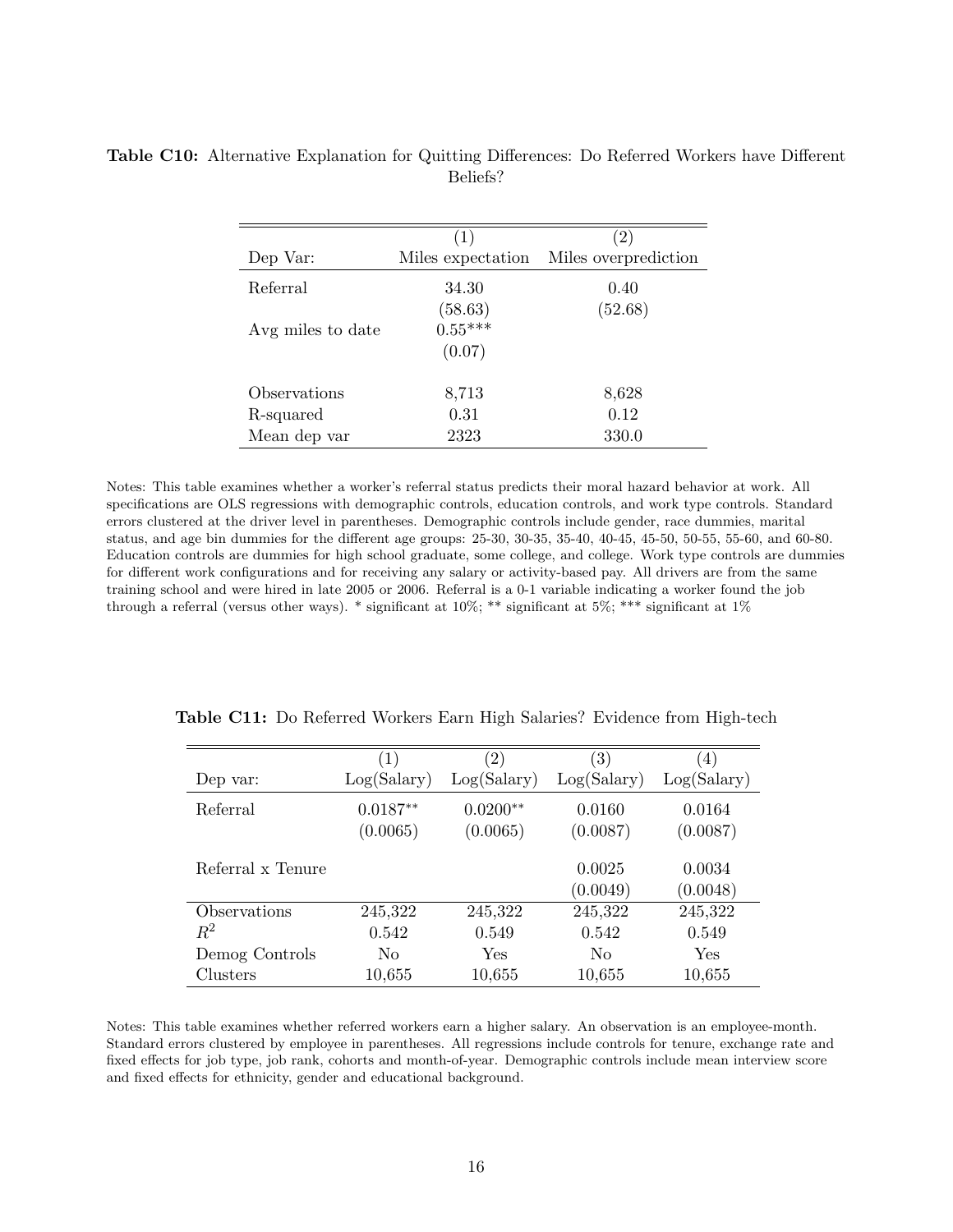|                                                          | (1)                   | $^{'}2)$              | $\left( 3\right)$     |
|----------------------------------------------------------|-----------------------|-----------------------|-----------------------|
| Dep var:                                                 | Miles > 0             | Miles > 0             | Miles > 0             |
| Quantile:                                                | Q10                   | Q50                   | Q90                   |
| Avg miles per week (productivity)<br>of referring driver | $0.262***$<br>(0.016) | $0.324***$<br>(0.013) | $0.303***$<br>(0.015) |
| Observations<br>Mean dep var                             | 36,543<br>1881        | 36,543<br>1881        | 36,543<br>1881        |

<span id="page-61-0"></span>Table C12: Truck Driver Referrals: Homophily in Miles per Week, Quantile Regressions

Notes: This table presents quantile regressions of referred worker productivity on the productivity of referring drivers. The regressions are the same as in column 2 of Table [15,](#page-44-0) but are specified as a quantile regression instead of OLS. An observation is a referred worker-week and the sample is restricted to matched referred workers hired in 2007-2009. Standard errors in parentheses. The dependent variable is non-rare worker productivity in miles per week. All specifications include demographic controls, cohort (year of hire) dummies, week of tenure dummies, month-by-month controls, operating center controls, and work type controls for the referred driver. They also include demographic controls, work type controls, and length of tenure for the referring driver. \* significant at 10%; \*\* significant at 5%; \*\*\* significant at 1%